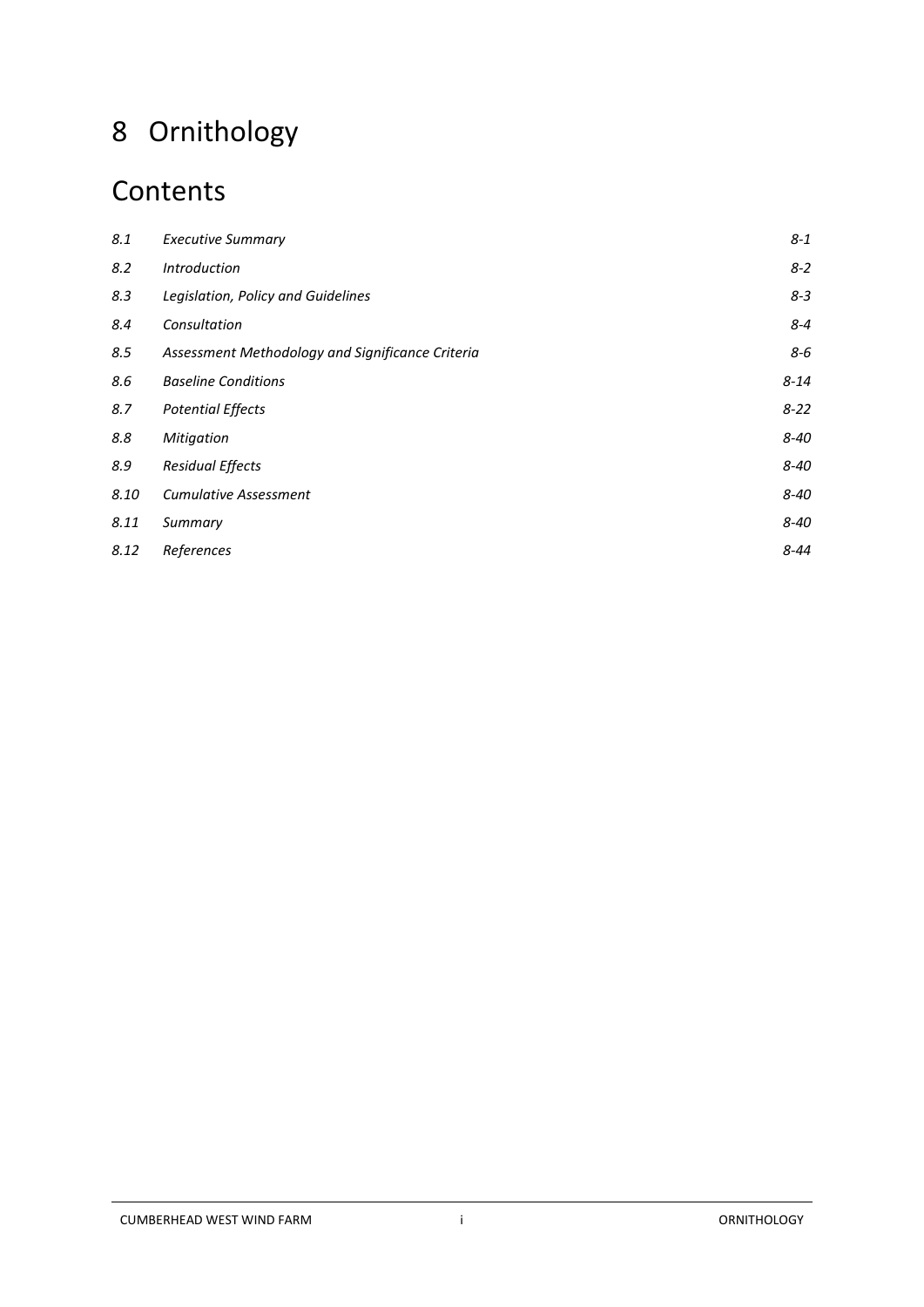This page is intentionally blank.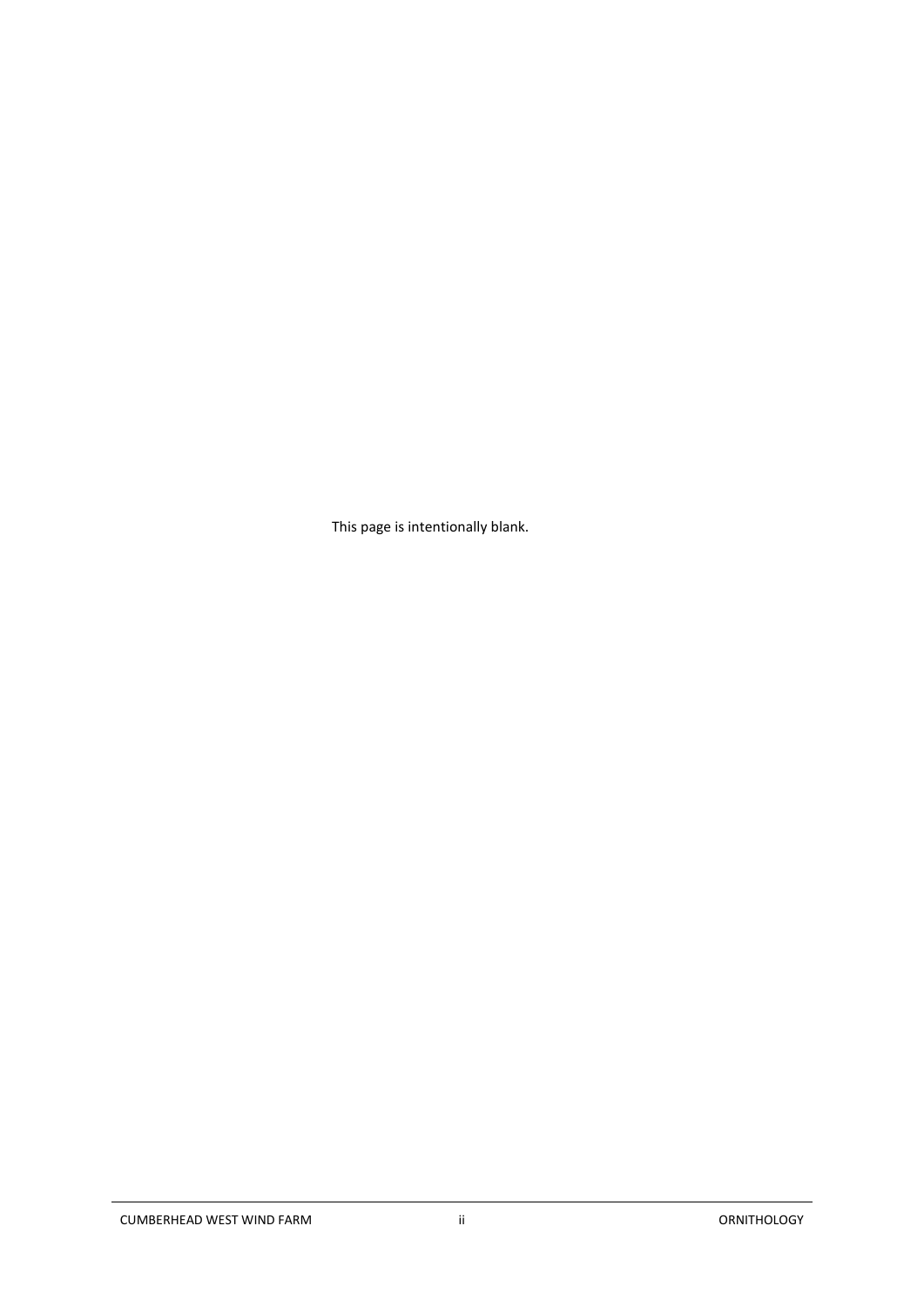# 8 Ornithology

### <span id="page-2-0"></span>8.1 Executive Summary

- 8.1.1 This chapter provides an assessment of the potential effects associated with the Proposed Development on ornithological features present.
- 8.1.2 Field surveys were conducted in accordance with NatureScot consultation advice and relevant guidance during the 2019 breeding season and 2019-20 non-breeding season in order to determine the current breeding and non-breeding assemblage within the study area. Ornithological surveys have regularly taken place for wind farm projects close to the Proposed Development site over the last 15 years and as a result, a number of adjacent projects' survey areas have at least in part overlapped spatially with the Proposed Development site. The assessment therefore utilises relevant long-term data recorded for local wind farm sites as well as the 2019-20 survey results.
- 8.1.3 In general, the bird assemblage recorded in 2019-20 corresponded with results of surveys undertaken for other wind farm projects in the local area, with few target species sensitive to wind farm development present within the site. Ornithological features taken forward to the assessment included those recorded breeding during historic surveys within the 2 km study area but showed no breeding evidence in 2019-20. These comprised: hen harrier, merlin, goshawk, black grouse, curlew and golden plover. Due to potential connectivity with the Proposed Development, the Muirkirk and North Lowther Uplands Special Protection Area (SPA) (and associated Muirkirk Uplands Site of Special Scientific Interest (SSSI)) was scoped into the assessment.
- 8.1.4 The ornithological assessment identified habitat loss and disturbance during the construction and decommissioning phases, and displacement, collision risk and lighting effects during the operational phase, as potential impacts. Unmitigated effects from construction, operation and decommissioning activities on all ornithological features were assessed as being at worst minor adverse and not significant in the context of the EIA Regulations. The likelihood of a significant effect is reduced by the consideration of mitigation and enhancement measures in the form of a Breeding Bird Protection Plan during the construction period, and a Habitat Management Plan (HMP) during the operational period.
- 8.1.5 It was considered that, particularly when mitigation and enhancement measures are implemented, the magnitude of impacts of the Proposed Development on all ornithological features would contribute very little to the overall cumulative effect for each potential impact at a regional level, and so no significant cumulative effects due to the impact of the Proposed Development alongside other projects were concluded.
- 8.1.6 Information to inform an Appropriate Assessment as part of the Habitats Regulations Appraisal (HRA) process was presented separately in Appendix 8.3, and it was concluded that there was no potential of the Proposed Development to adversely affect the integrity of the Muirkirk and North Lowther Uplands SPA, either alone or in-combination with other projects.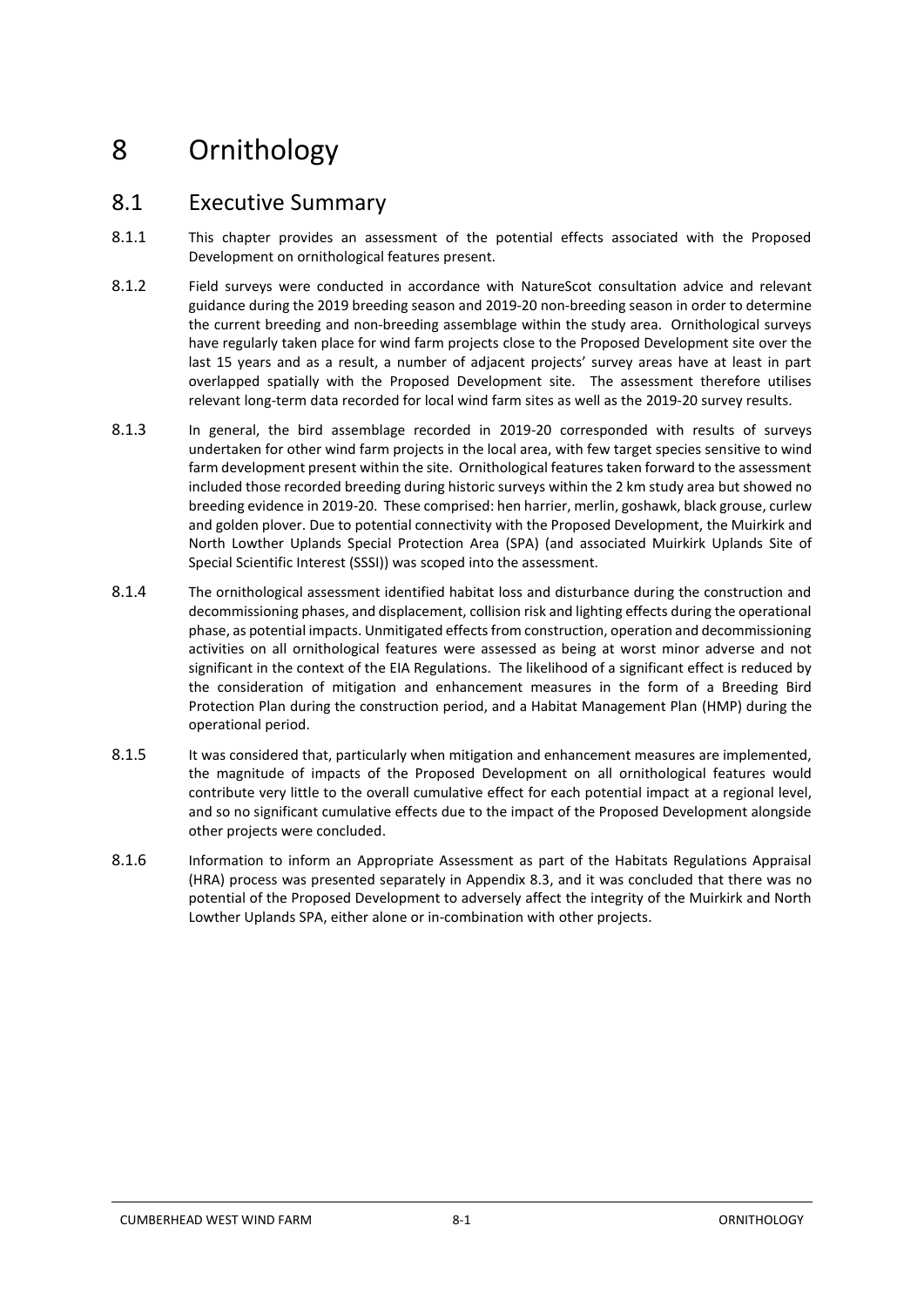### <span id="page-3-0"></span>8.2 Introduction

- 8.2.1 This chapter considers the potential effects on ornithology associated with the construction, operation and decommissioning of the Proposed Development. The specific objectives of the chapter are to:
	- describe the ornithological baseline:
	- describe the assessment methodology and significance criteria used in completing the assessment;
	- **■** describe the potential unmitigated effects of predicted impacts (direct or indirect) on Important Ornithological Features (IOFs);
	- describe the mitigation measures proposed to address likely significant effects; and
	- **•** assess the residual effects remaining following the implementation of mitigation, including cumulatively with other wind farm projects.
- 8.2.2 This chapter is supported by three appendices:
	- Appendix 8.1: Ornithology, which contains the following Annexes:
		- Annex A Ornithological legal protection:
		- Annex B Ornithological survey methodology;
		- Annex C Ornithological survey effort and general information;
		- Annex  $D$  Ornithological survey results;
		- Annex E Collision Risk Assessments: and
		- Annex F Review of the effects of artificial light on birds in relation to deployment of obstruction lighting on turbines.
	- Appendix 8.2: Ornithology Scoping Report which was provided to NatureScot (formerly Scottish Natural Heritage (SNH)) in October 2019 to reach agreement that a robust ornithological impact assessment for the Proposed Development could be undertaken based on available field survey and desk study information (see [Table 8.1\)](#page-5-1); and
	- Appendix 8.3: Habitats Regulations Appraisal, which provides information to inform and Appropriate Assessment on the potential effects on Natura sites, specifically in relation to qualifying features of the Muirkirk & North Lowther Uplands Special Protection Area (SPA).
- 8.2.3 This chapter is also supported by the following figures:
	- Figure 8.1: Ornithological Designated Sites within 20 km;
	- **EXECT:** Figure 8.2: Wind Farm Projects within the Hagshaw cluster plus any others within 2 km;
	- Figure 8.3: Site Boundary and Study Areas;
	- Figure 8.4: Vantage Points and Viewshed;
	- Figure 8.5: Raptor Flight Activity Results: 2019 Breeding Season and 2019-20 non-breeding season;
	- Figure 8.6: Golden plover, herring gull and pink-footed goose Flight Activity Results: 2019 Breeding Season and 2019-20 non-breeding season;
	- Figure 8.7: Wader Activity: 2019 Breeding Season and 2019-20 non-breeding season;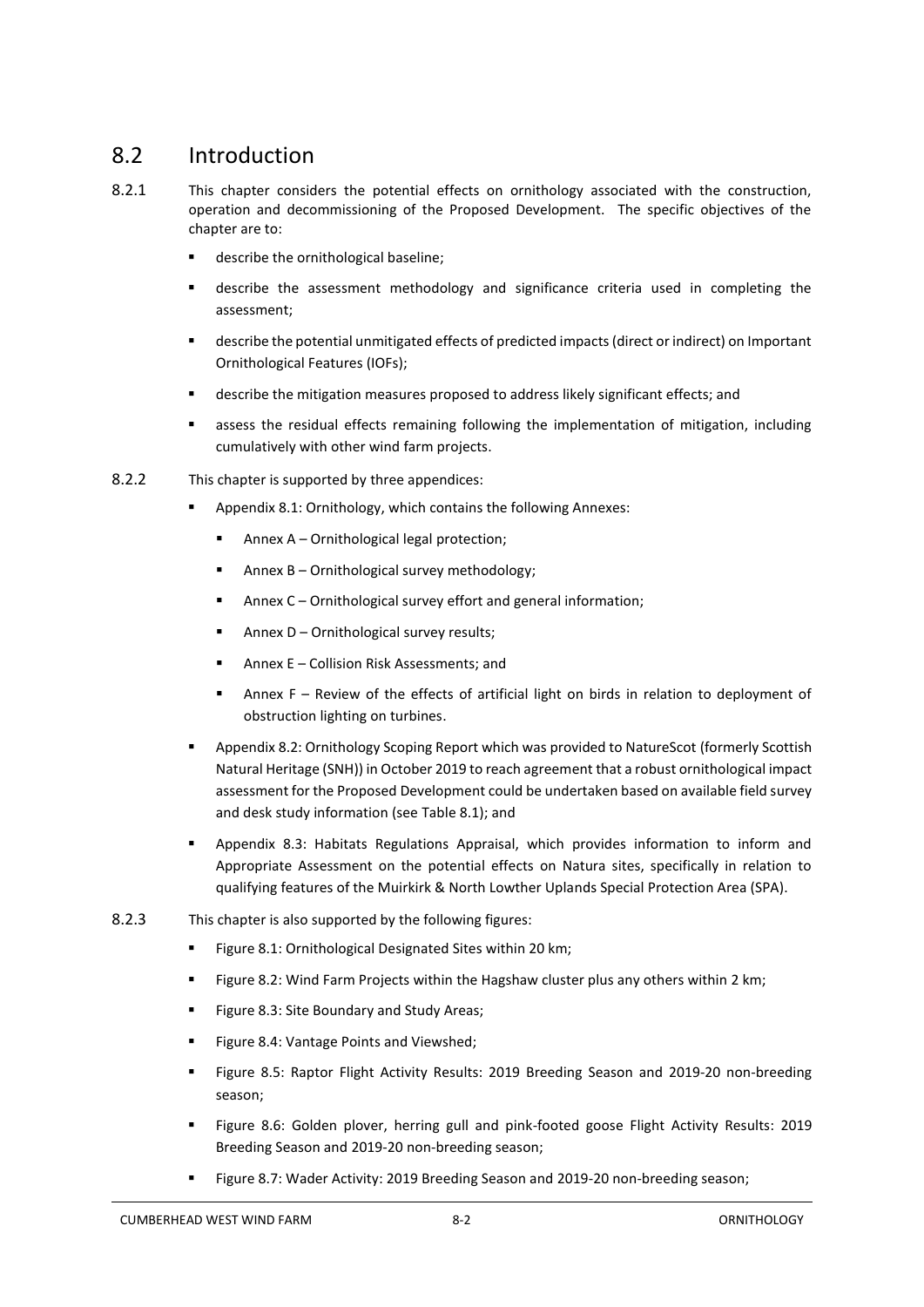- Figure 8.8: Black Grouse Historic Records;
- Confidential Figure 8.2.1: Hen Harrier, Merlin and Peregrine Breeding Activity; and
- Confidential Figure 8.2.2: Goshawk Breeding Activity.

### <span id="page-4-0"></span>8.3 Legislation, Policy and Guidelines

#### *Legislation*

- 8.3.1 Relevant European legislation has been reviewed and taken into account as part of this ornithological assessment. Of particular relevance is the following European legislation:
	- Directive 2009/147/EC on the Conservation of Wild Birds ('Birds Directive'; European Commission, 2016a);
	- Directive 92/43/EEC on Conservation of Natural Habitats and of Wild Fauna and Flora (as amended) ('Habitats Directive'; European Commission, 2016b); and
	- **Environmental Impact Assessment Directive 2014/52/EU (European Commission, 2016c).**
- 8.3.2 The following national legislation is also considered as part of the ornithology assessment:
	- The Wildlife and Countryside Act 1981 (as amended);
	- The Conservation (Natural Habitats &c.) Regulations 1994 (as amended) (The Habitats Regulations);
	- The Nature Conservation (Scotland) Act 2004 (as amended); and
	- The Electricity Works (Environmental Impact Assessment) (Scotland) Regulations 2017.

#### *Planning Policy*

- 8.3.3 Chapter 5: Planning Policy sets out the planning policy framework that is relevant to the EIA. The policies set out below include those from the South Lanarkshire Local Development Plan (LDP) (2015) and the proposed LDP 2 (2020), due for adoption in early 2021. This assessment also considers the relevant aspects of Scottish Planning Policy (SPP), Planning Advice Notes and other relevant guidance. Of relevance to ornithology, regard has been had to the following policies:
	- UK Post-2010 Biodiversity Framework (2012):
	- *Scottish Biodiversity Strategy*: It's in Your Hands (2004)/2020 Challenge for Scotland's Biodiversity (2013); and
	- Scottish Government (2017). Planning Advice Note 1/2013-Environmental Impact Assessment, Revision 1.0.

#### *Guidance*

- 8.3.4 Recognisance has been taken of the following guidance:
	- CIEEM (2018) Guidelines for Ecological Impact Assessment in the UK and Ireland: Terrestrial, Freshwater, Coastal and Marine version 1.1. Chartered Institute of Ecology and Environmental Management, Winchester.
	- Eaton M.A., Aebischer N.J., Brown A.F., Hearn R.D., Lock L., Musgrove A.J., Noble D.G., Stroud D.A. and Gregory R.D. (2015). *Birds of Conservation Concern 4: the population status of birds in the United Kingdom, Channel Islands and Isle of Man*. British Birds 108, 708–746;
	- European Commission (2010). Natura 2000 Guidance Document *'Wind Energy Developments and Natura 2000*'. European Commission, Brussels;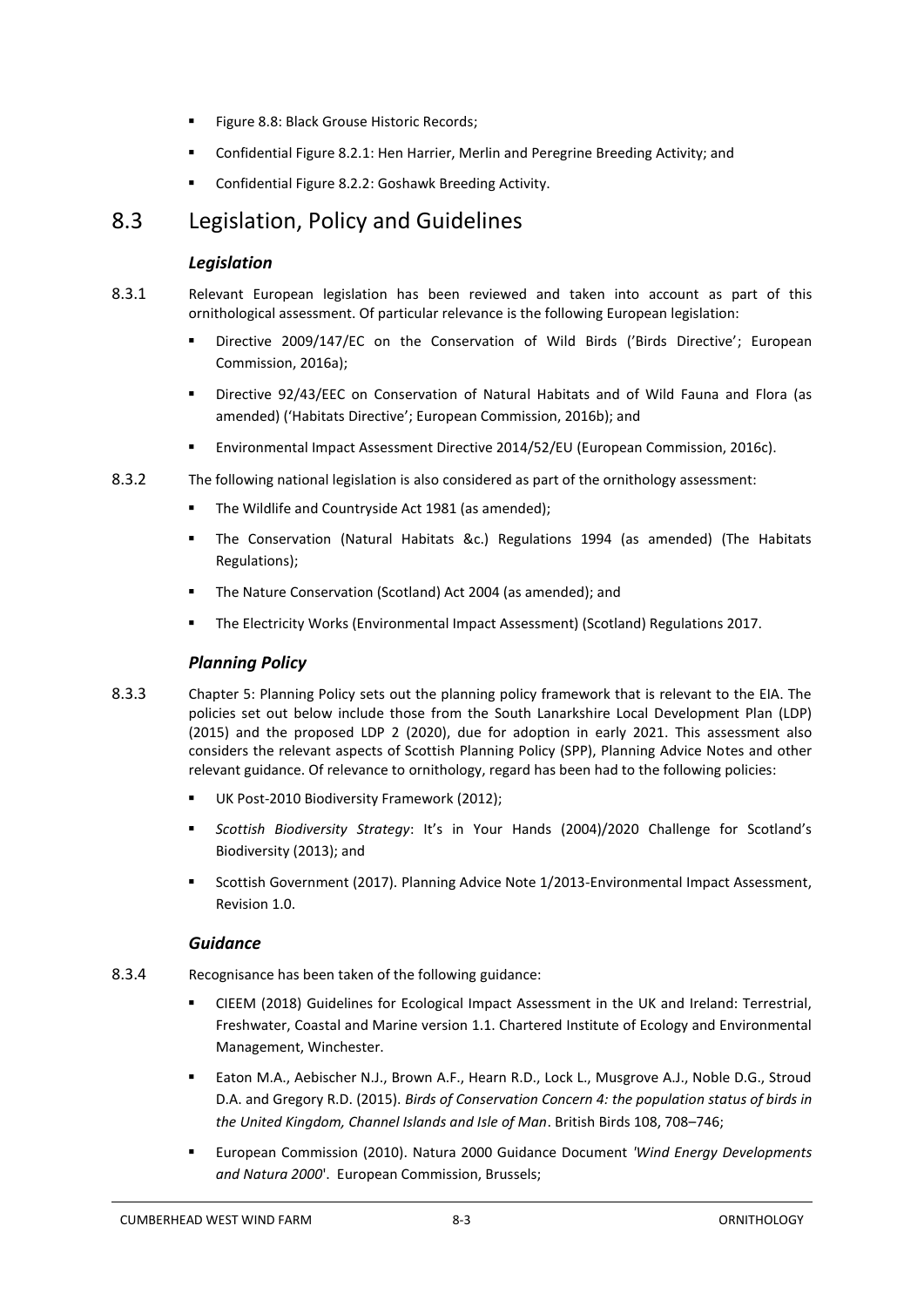- NatureScot (2020a). *General pre-application and scoping advice for onshore wind farms*. Guidance.
- NatureScot (2020b). *The Effect of Aviation Obstruction Lighting on Birds at Wind Turbines, Communication Towers and Other Structures.* NatureScot Information Note.
- Scottish Natural Heritage (SNH) (2000). *Windfarms and birds: calculating a theoretical collision risk assuming no avoidance action*. SNH Guidance Note;
- SNH (2016a). *Assessing connectivity with Special Protection Areas (SPAs)*. Version 3;
- SNH (2016b). *Environmental Statements and Annexes of Environmentally Sensitive Bird Information; Guidance for Developers, Consultants and Consultees* Version 2;
- SNH (2017) *Recommended Bird Survey Methods to inform impact assessment of Onshore Windfarms*.
- SNH (2018a). *Assessing significance of impacts from onshore windfarms on birds out with designated areas*. Version 2
- SNH (2018b). *Assessing the cumulative impacts of onshore wind farms on birds*. SNH Guidance Note;
- SNH (2018c). *Environmental Impact Assessment Handbook – Version 5: Guidance for competent authorities, consultation bodies, and others involved in the Environmental Impact Assessment process in Scotland*; and
- SERAD (Scottish Executive Rural Affairs Department) (2000). *Habitats and Birds Directives, Nature Conservation; Implementation in Scotland of EC Directives on the Conservation of Natural Habitats and of Wild Flora and Fauna and the Conservation of Wild Birds ("the Habitats and Birds Directives")*. Revised Guidance Updating Scottish Office Circular No 6/1995.

### <span id="page-5-0"></span>8.4 Consultation

8.4.1 During the pre-application EIA process, NatureScot, Royal Society for the Protection of Birds (RSPB) and South Lanarkshire Council (SLC) provided comment relating to the Ornithology Scoping Report for the Proposed Development (Appendix 8.2), and specifically the collection of baseline ornithology data which would be used to inform this assessment. A summary of the consultation responses and how they have been addressed in this Chapter is presented in [Table 8.1.](#page-5-1)

| <b>Consultee</b>                                                                          | <b>Comment</b>                                                                                                                                                                                                                                                                                                                                                                                                                          | <b>How Addressed in Chapter</b>                                                                                                                                                                                                                                                                                                                                                                                          |
|-------------------------------------------------------------------------------------------|-----------------------------------------------------------------------------------------------------------------------------------------------------------------------------------------------------------------------------------------------------------------------------------------------------------------------------------------------------------------------------------------------------------------------------------------|--------------------------------------------------------------------------------------------------------------------------------------------------------------------------------------------------------------------------------------------------------------------------------------------------------------------------------------------------------------------------------------------------------------------------|
| <b>NatureScot</b><br>(formerly<br>Scottish<br>Natural<br>Heritage)<br>08 November<br>2019 | "we're fairly relaxed about only one year of<br>survey for the site; the availability of the<br>historical information and similarity in results<br>so far seems to support a reduced need for<br>two years' survey. However, we obviously<br>don't know how the non-breeding activity<br>compares with previous years yet. While we<br>don't think this is likely to change our<br>assessment, we'd highlight it as a<br>possibility." | The surveys and data sources<br>used to obtain sufficient<br>information to allow a robust<br>assessment of the Proposed<br>Development are presented in<br>Section 8.5, Section 8.6 of this<br>chapter and in detail in<br>Appendix 8.1 Ornithology.<br>Non-breeding season activity<br>within the site in 2019-20 was<br>low for all target species, and<br>consistent with results of<br>surveys undertaken for other |

<span id="page-5-1"></span>**Table 8.1 – Scoping Key issues**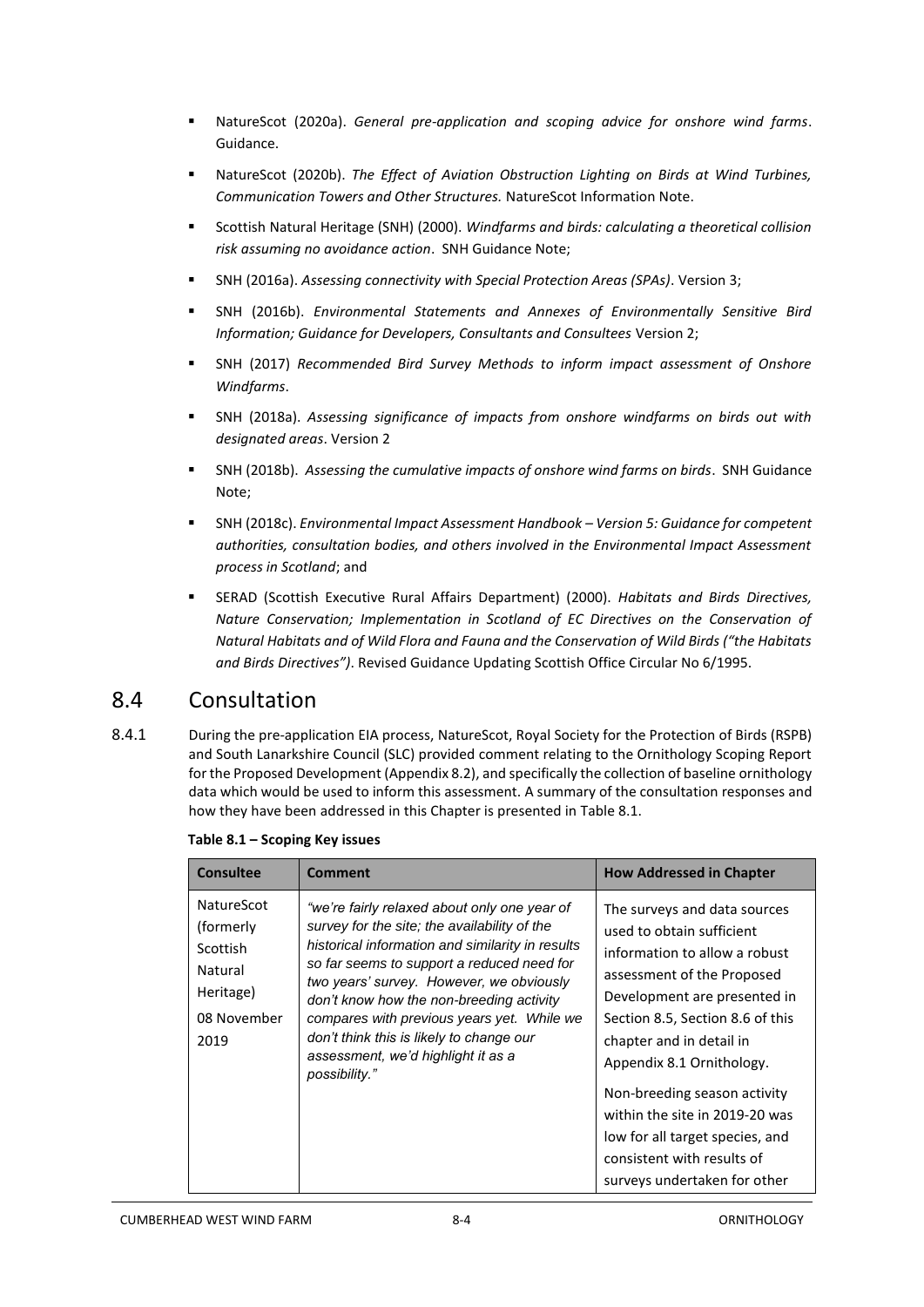|                             |                                                                                                                                                                                                                                                                                                                                                                                                                                                                                                                                                                                                                                         | nearby wind farm projects (see<br>Section 8.6 of this chapter).                                                                                                                                                                                                                                                                                                                                                                                                                                                                                                                                                                                                                                        |  |  |  |  |  |
|-----------------------------|-----------------------------------------------------------------------------------------------------------------------------------------------------------------------------------------------------------------------------------------------------------------------------------------------------------------------------------------------------------------------------------------------------------------------------------------------------------------------------------------------------------------------------------------------------------------------------------------------------------------------------------------|--------------------------------------------------------------------------------------------------------------------------------------------------------------------------------------------------------------------------------------------------------------------------------------------------------------------------------------------------------------------------------------------------------------------------------------------------------------------------------------------------------------------------------------------------------------------------------------------------------------------------------------------------------------------------------------------------------|--|--|--|--|--|
|                             | "Although we're generally happy with the rest<br>of the scope of proposed survey work, the<br>one area where we don't agree with what's<br>proposed is in respect of the upland/<br>moorland breeding bird surveys. Although<br>noting that what's proposed was the<br>approach we accepted at Douglas West<br>Extension, as this site is adjacent to it there's<br>potential for boundary effects on the [Muirkirk<br>and North Lowther Uplands] SPA. As such,<br>some survey work beyond the defined site<br>boundary would be helpful and would give<br>confidence about possible edge effects<br>during construction and operation" | Although no formal upland<br>breeding bird surveys were<br>undertaken in 2019, as noted in<br>the EIA scoping report,<br>surveyors were asked to record<br>signs of any breeding waders<br>etc. during raptor/scarce<br>breeding bird surveys out to<br>2 km, as well as during flight<br>activity surveys (as outlined in<br>Section 8.5 of this chapter).<br>Curlew and lapwing were<br>present in low numbers within<br>the surrounding moorland and<br>farmland areas during the<br>summer of 2019 (Section 8.6).<br>Any presence of waders were<br>also recorded in winter<br>walkover surveys out to 500 m<br>from the site boundary during<br>the 2019-20 non-breeding<br>season (Section 8.5). |  |  |  |  |  |
| <b>RSPB</b><br>29 July 2020 | "we would agree that one year's data is likely<br>to be robust enough to consider the impacts<br>of this proposal"                                                                                                                                                                                                                                                                                                                                                                                                                                                                                                                      | The surveys and data sources<br>used to obtain sufficient<br>information to allow a robust<br>assessment of the Proposed<br>Development are presented in<br>Section 8.5, Section 8.6 of this<br>chapter and in detail in<br>Appendix 8.1 Ornithology.                                                                                                                                                                                                                                                                                                                                                                                                                                                  |  |  |  |  |  |
|                             | "we would advise that breeding waders are<br>included as a target species in the<br>Environmental Impact Assessment for this<br>project along with other designated features<br>of [the Muirkirk & North Lowther Uplands<br>SPA] on adjacent ground"                                                                                                                                                                                                                                                                                                                                                                                    | Impacts on sensitive breeding<br>waders (curlew and golden<br>plover) and qualifying features<br>of the SPA were considered in<br>the assessment and are<br>presented in Section 8.7 of this<br>chapter, and Appendix 8.3<br>respectively.                                                                                                                                                                                                                                                                                                                                                                                                                                                             |  |  |  |  |  |
|                             | "we would also advise that survey for black<br>grouse should be included in survey<br>effort"" this assessment should be<br>informed by survey to identify lek sites within<br>and out with the project area"                                                                                                                                                                                                                                                                                                                                                                                                                           | Although no specific black<br>grouse surveys were<br>undertaken, evidence for black<br>grouse was searched for during<br>all other surveys. As a<br>precaution, the species was                                                                                                                                                                                                                                                                                                                                                                                                                                                                                                                        |  |  |  |  |  |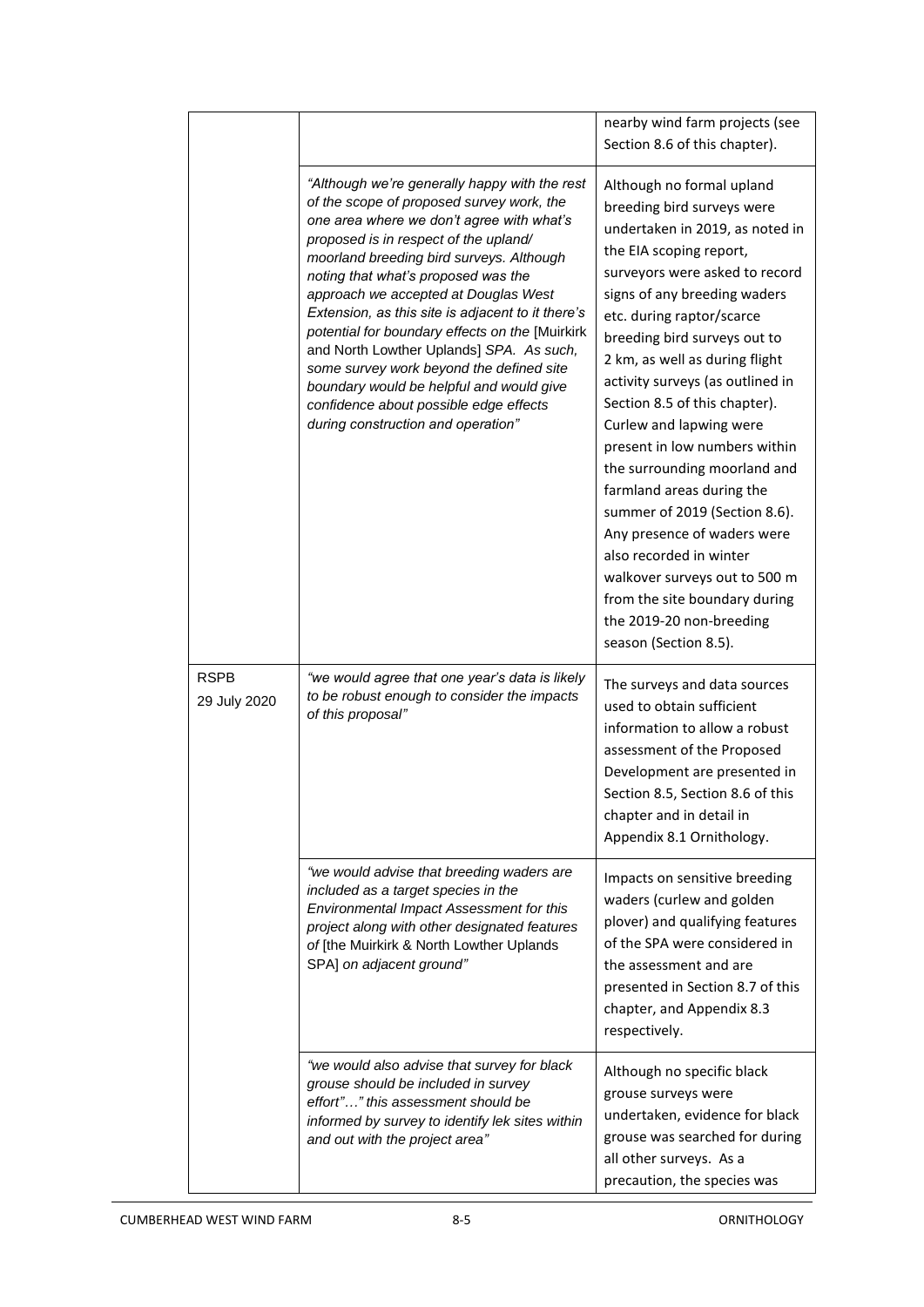|                                               |                                                                                                                                                                                                                                                          | taken forward to assessment<br>based on historical information<br>available from other nearby<br>wind farm sites and is<br>considered in the assessment<br>Section 8.7 of this chapter. |
|-----------------------------------------------|----------------------------------------------------------------------------------------------------------------------------------------------------------------------------------------------------------------------------------------------------------|-----------------------------------------------------------------------------------------------------------------------------------------------------------------------------------------|
|                                               | "We agree with the need for assessment of<br>cumulative impact to target species and<br>designated sites from this project and other<br>projects within a NHZ level"                                                                                     | The requirement for a<br>cumulative assessment is<br>discussed in Section 8.10 of this<br>chapter.                                                                                      |
| East Ayrshire<br>Council<br>11 August<br>2020 | "The Council welcomes the confirmation that<br>a Habitats Regulations Assessment will be<br>undertaken in respect of the Muirkirk and<br>North Lowther SPA. The Council expects this<br>to be carried out to the satisfaction of the<br>Council and SNH" | Information to inform an HRA<br>for the Muirkirk and North<br>Lowther SPA is presented in<br>Appendix 8.3.                                                                              |
|                                               | "I note that Hare Craig to the North East of<br>Muirkirk, currently under consideration by<br>East Ayrshire Council, is not included in the<br>list"                                                                                                     | Data from Hare Craig Wind<br>Farm are considered in Sections<br>8.5 and 8.6 of this chapter.                                                                                            |

## <span id="page-7-0"></span>8.5 Assessment Methodology and Significance Criteria

8.5.1 This chapter takes an appropriate and topic-specific approach to assessment of the Proposed Development within the parameters identified in Chapter 3: Proposed Development. This chapter provides a worst-case assessment of the Proposed Development for ornithology and presents sufficient information for consultees and the decision makers to comment on and determine the application within the parameters of the Proposed Development.

#### *Site status and context*

8.5.2 The site is located largely within an area of active commercial forestry within the larger Cumberhead Forest complex (refer to Chapter 7: Ecology for further details) and is adjacent to the north-eastern extent of the Muirkirk and North Lowther Uplands SPA (Figure 8.1). It is surrounded by open rough grazing moorland and historical opencast mine workings (the former Dalquhandy opencast mine being located to the east), as well as operational wind farms, the closest being Nutberry, Galawhistle and Hagshaw Hill (Figure 8.2).

### *Scope of Surveys*

- 8.5.3 Consultation was undertaken with NatureScot to reach agreement on the scope of ornithological surveys required to inform the assessment (Table 8.1).
- 8.5.4 Survey coverage was based on the main site boundary (see Figure 8.3), where all turbines would be located. As access will be taken via existing access tracks and tracks which have been created/upgraded as part of the Douglas West Wind Farm and Douglas West Wind Farm Extension works (see Chapter 3: Proposed Development for further details), no ornithology surveys were considered necessary along the access track, In general, the commercial forestry is considered to be of low importance to bird species of conservation concern.
- 8.5.5 Ornithological surveys have however, regularly taken place for wind farm projects within and surrounding Cumberhead Forest, including near the access track route, over the last 15 years. As a result, a number of these projects' survey areas have overlapped spatially with the site and wider ornithology study area (Figure 8.2). It is thus considered to be the case that the ornithological baseline conditions within the site and surrounding area are well known.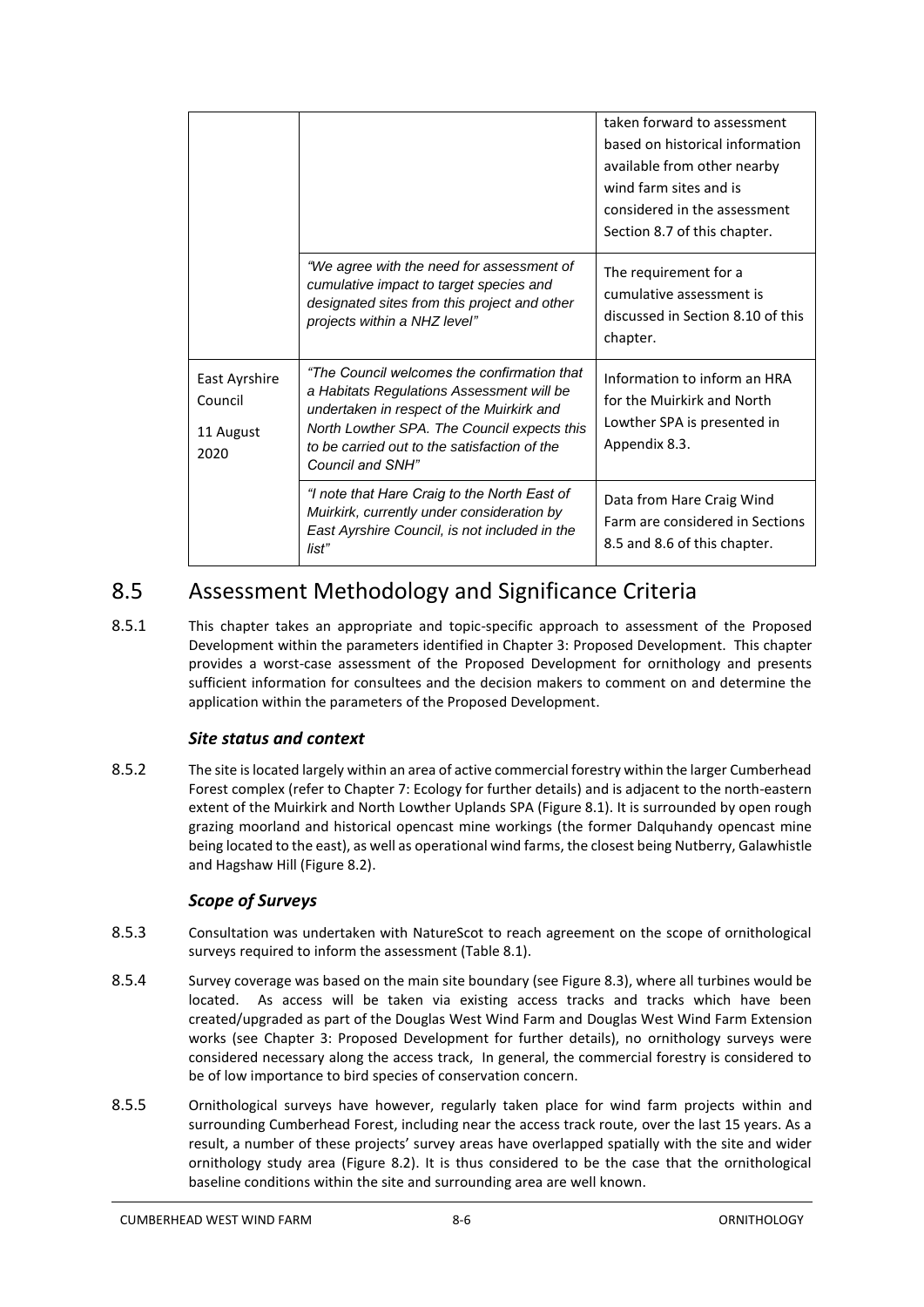8.5.6 It was therefore agreed with NatureScot (Table 8.1) that one breeding season of site-specific survey effort was sufficient to allow a robust characterisation of the baseline ornithological assemblage and usage of the site and surrounding area, when used in combination with the substantial information collated for other nearby projects (e.g. previous EIAs).

#### *Study Area*

- 8.5.7 The assessment focused on the site and appropriate buffer areas, as recommended by SNH (2017) guidance (see Appendix 8.1 for further details).
- 8.5.8 The specific study areas associated with this assessment are as follows:
	- ornithological designated sites: within 20 km of the site (Figure 8.1);
	- scarce breeding birds (raptors, owls and black grouse): up to 2 km buffer around the site (Figure 8.3);
	- breeding birds (waders): within suitable upland habitat (non-forested), up to 500 m from the site (Figure 8.3); flight activity (Vantage Point, VP) surveys: within the turbine area a 500 m buffer of the outermost turbine locations, referred to for collision risk modelling (CRM) purposes as the Collision Risk Analysis Area (CRAA) (see Appendix 8.1: Ornithology, Annex E and Figure 8.4); and
	- winter walkover surveys: up to 500 m from the site (Figure 8.3).
- 8.5.9 It should be noted that access to the main part of the site where all turbines would be located would be taken via existing access tracks, and tracks which would be created/upgraded as part of the Douglas West Wind Farm and Extension works (see Chapter 3: Proposed Development for further details). If the Douglas West Wind Farm Extension is not constructed in advance of the Proposed Development, then a 1.38 km section of new track would be required within the Douglas West Wind Farm Extension site boundary (see Appendix 3.3 for details on ornithology information). No additional ornithology surveys were conducted along the proposed access track, with baseline activity levels associated with ongoing commercial forestry activities likely to be similar to wind farm construction vehicular movements. Desk study results from Douglas West, Douglas West Extension and Cumberhead wind farms which have covered this route, have been considered in this chapter. The whole access route would be subject to best practice measures during construction, as outlined in section 8.8 Mitigation.

#### *Information and Data Sources*

#### **Desk Study**

- 8.5.10 The desk study used the following source for information on designated sites:
	- NatureScot Sitelink [\(https://sitelink.nature.scot/home\)](https://sitelink.nature.scot/home).
- 8.5.11 The desk study also gathered ornithological information that was available within Environmental Statements, EIA reports and associated Technical Appendices in the public domain relating to applications of the following local wind farm projects within the Hagshaw cluster and surrounding local area (see Figure 8.2). [Table 8.2](#page-9-0) outlines the timeline of baseline ornithology surveys carried out for these projects:
	- Hagshaw Hill Extension Wind Farm (HHX): April 2003 to July 2004;
	- Dungavel Wind Farm (DG): February 2004 to November 2005;
	- Nutberry Wind Farm (NU): April 2004 to March 2006;
	- Galawhistle Wind Farm (GA): September 2007 to August 2009;
	- Kype Muir Wind Farm (KM); October 2008 to November 2010;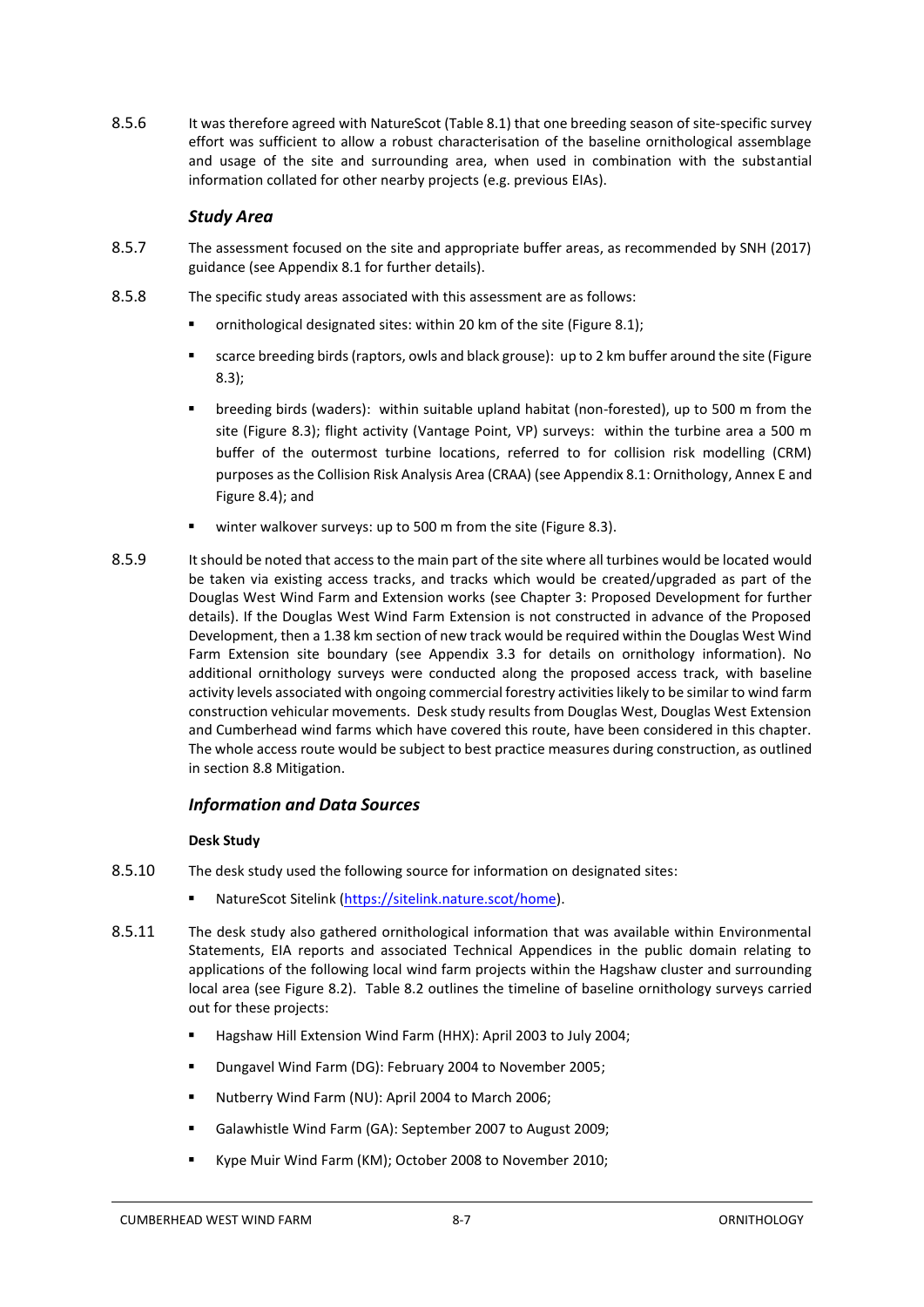- Auchrobert Wind Farm (AR): March 2010 to August 2011;
- Kype Muir Extension Wind Farm (KMX): October 2010 to August 2013;
- Broken Cross Revised Wind Farm (BC): April 2011 to August 2012; and September 2017 to August 2018 (for revised application);
- Dalquhandy Revised Wind Farm (DQ): November 2011 to November 2012; and April to July 2017 (for revised application);
- Cumberhead Revised Wind Farm (CU): April 2013 to August 2014;
- Douglas West Wind Farm (DW): September 2014 to September 2015. Includes a report '*Final Breeding Raptor Survey Report 2015 of the Proposed Douglas West & Dalquhandy DP Renewable Energy Project*' (DES, 2015) which contains historic breeding raptor information provided by the South Strathclyde Raptor Study Group (SSRSG);
- Hare Craig Hill Wind Farm (HCH): September 2015 to August 2017;
- Hagshaw Hill Repowering Wind Farm (HHR): March to August 2018; and
- Douglas West Extension Wind Farm (DWX); March to August 2018.
- 8.5.12 In addition, the desk study used information relating to the following proposed local wind farm project which was not taken forward for development:
	- Douglas West Community Wind Farm: November 2009 to November 2010 and a scoping visit was also carried out at the Douglas West site in September 2009. The site boundary for this project largely overlapped with the Douglas West Wind Farm.

| Wind        |    |    |    |    |    |    |    | Year (2003 to 2018) |    |                               |    |    |    |    |    |    |
|-------------|----|----|----|----|----|----|----|---------------------|----|-------------------------------|----|----|----|----|----|----|
| farm        | 03 | 04 | 05 | 06 | 07 | 08 | 09 | 10                  | 11 | 12                            | 13 | 14 | 15 | 16 | 17 | 18 |
| <b>HHX</b>  |    |    |    |    |    |    |    |                     |    | <b>Operational Monitoring</b> |    |    |    |    |    |    |
| DG          |    |    |    |    |    |    |    |                     |    |                               |    |    |    |    |    |    |
| <b>NU</b>   |    |    |    |    |    |    |    |                     |    |                               |    |    |    |    |    |    |
| GA          |    |    |    |    |    |    |    |                     |    |                               |    |    |    |    |    |    |
| KM          |    |    |    |    |    |    |    |                     |    |                               |    |    |    |    |    |    |
| <b>DWDQ</b> |    |    |    |    |    |    |    |                     |    |                               |    |    |    |    |    |    |
| AR          |    |    |    |    |    |    |    |                     |    |                               |    |    |    |    |    |    |
| KMX         |    |    |    |    |    |    |    |                     |    |                               |    |    |    |    |    |    |
| BC          |    |    |    |    |    |    |    |                     |    |                               |    |    |    |    |    |    |
| <b>DQ</b>   |    |    |    |    |    |    |    |                     |    |                               |    |    |    |    |    |    |
| CU          |    |    |    |    |    |    |    |                     |    |                               |    |    |    |    |    |    |
| <b>DW</b>   |    |    |    |    |    |    |    |                     |    |                               |    |    |    |    |    |    |

#### <span id="page-9-0"></span>**Table 8.2 – Timeline of Baseline Ornithological Surveys Carried out at Local Wind Farm Sites**

- 8.5.13 A range of ornithology data was collected at these wind farms during breeding and non-breeding seasons. Each wind farm covered some or all of the following survey types:
	- flight activity surveys (summer, winter, spring and autumn migration watches);
	- scarce breeding bird surveys (walkover surveys for raptors and any other species listed in Schedule 1 of the Wildlife and Countryside Act 1981);

**HCH** HHR DWX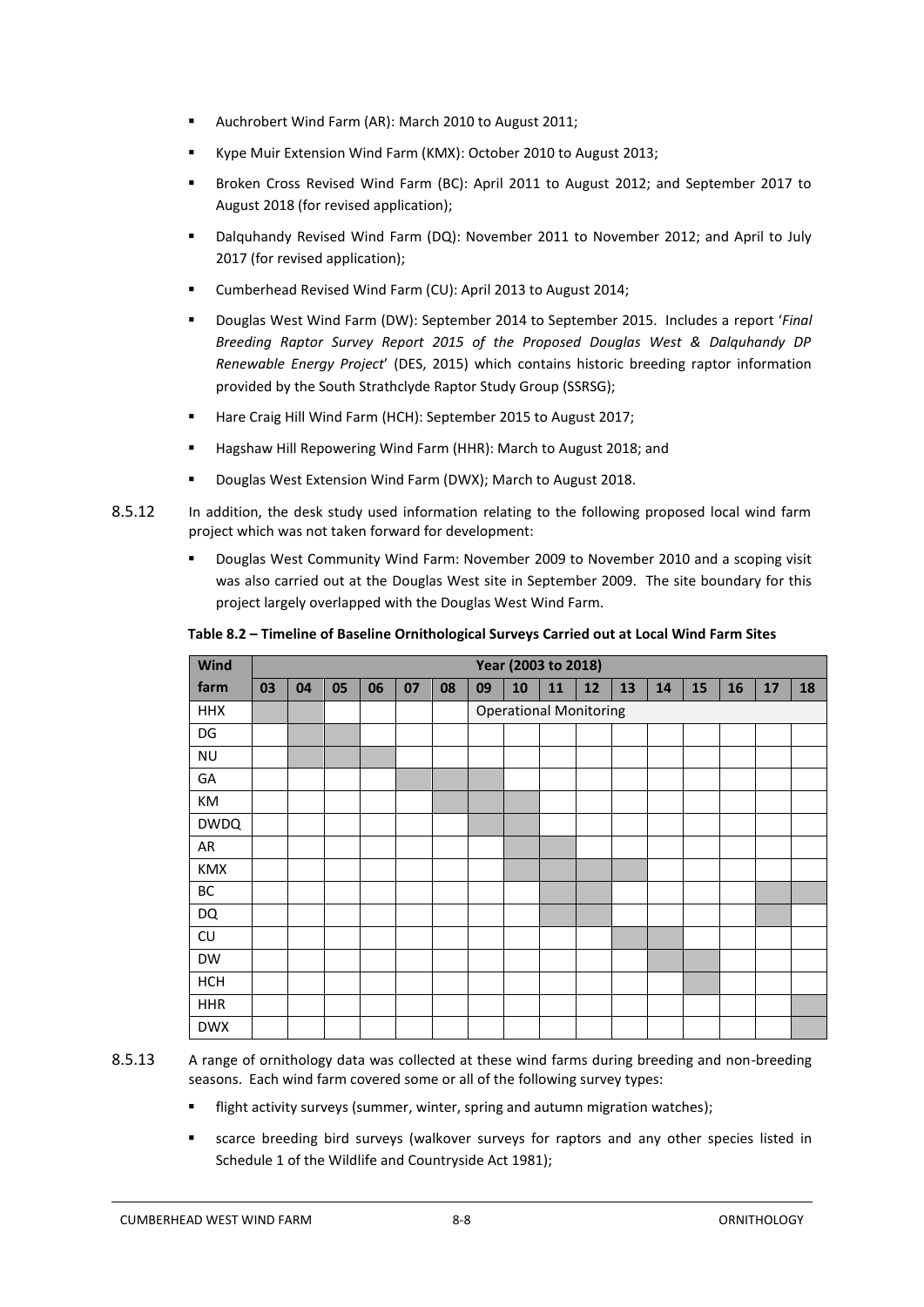- upland breeding bird surveys (waders and any other species of conservation concern) and
- **■** winter walkover surveys (concentrating on locating species of conservation concern, e.g. hen harrier roost activity).

#### **Field Surveys**

8.5.14 Ornithological fieldwork for the Proposed Development commenced in May 2019 and was completed in March 2020, and comprised the surveys detailed below (see Appendix 8.1, Annexes B and C for further details).

*Scarce breeding bird surveys*:

8.5.15 Monthly surveys from June to August 2019 for breeding raptors, black grouse, waders and any other species listed in Schedule 1 of the Wildlife and Countryside Act 1981 took place within the site and a survey area buffer of up to 2 km, following survey methodologies from Hardey et al. (2013) and Gilbert et al. (1998).

#### *Flight activity surveys:*

- 8.5.16 Flight activity surveys were carried out each month from May 2019 to March 2020. A total of five VPs were selected to cover the site; to accommodate a design change during the 2019 breeding season, the location of VP1 (May to August 2019) was changed to VP6 (August 2019 to March 2020) in August 2019, the viewshed from VP6 was similar to VP1 (Figure 8.4).
- 8.5.17 It was agreed with NatureScot [\(Table 8.1\)](#page-5-1), that one year of flight activity surveys were sufficient for the following reasons:
	- Considerable information exists on flight activity surveys recorded for nearby wind farm projects, which have survey areas that either overlap with the site, or are close by; and
	- The mature conifer plantation is likely to be of low habitat quality for target species such as breeding raptors or waders. Activity levels over the site are therefore likely to be very low.
- 8.5.18 The following wind farm projects have carried out flight activity surveys where viewsheds have at least in part overlapped with the Proposed Development site and surrounding area (see Appendix 8.2: Ornithology Scoping Report), or the respective project's Environmental Statement/ EIA Report for details of vantage point locations and associated viewsheds):
	- Cumberhead Wind Farm (2013-14): Five VPs have combined coverage of approximately 80% of the site;
	- Auchrobert Wind Farm (2010-11): One VP covers northernmost extent off site and surrounding moorland; and
	- Nutberry Wind Farm (2005-06): no figure showing VPs was available, but grid references provided show likely considerable overlap with the site, with some similar VPs, e.g. at Nutberry Hill and Birkenhead:
		- Black Hill NS 76599 33798;
		- Nutberry Hill NS 74550 33769;
		- Little Auchinstilloch NS 75053 31596:
		- Birkenhead NS 76584 36412;
		- Disused railway NS 77627 32384;
		- Meikle Auchinstilloch NS 77091 31227; and
		- Dunside Rig NS 72600 36700.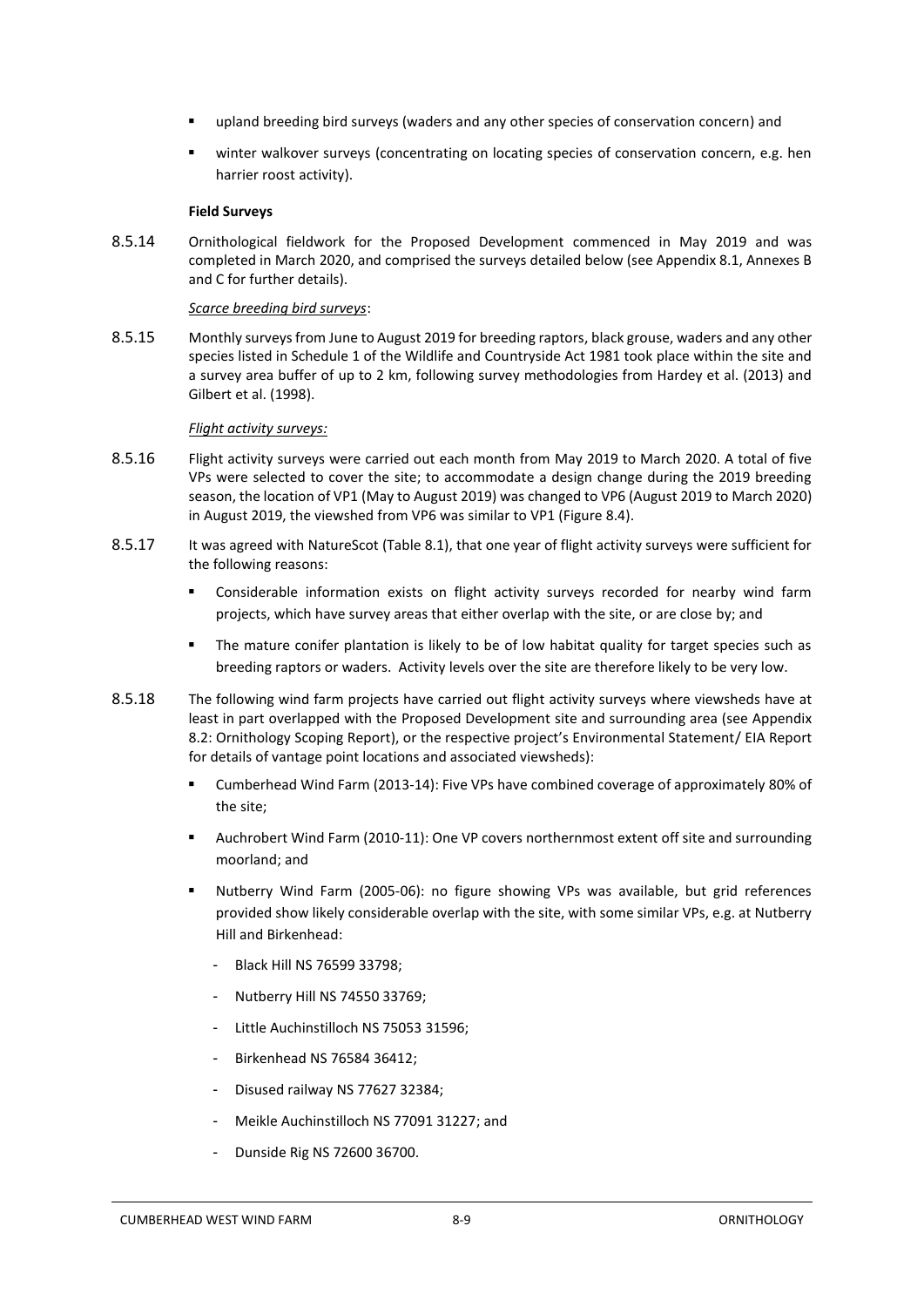#### *Upland breeding bird surveys:*

- 8.5.19 The conifer plantation habitat within the site is unsuitable for upland breeding birds such as waders, and so no upland breeding bird surveys were undertaken in 2019, although waders were recorded as target species during all other survey types.
- 8.5.20 Baseline surveys for the Cumberhead Wind Farm were undertaken in 2013 within the moorland adjacent to the site. Further to the north-west of the site, surveys for Kype Muir Wind Farm in 2009 and 2010 recorded breeding waders and any other species of conservation concern within a 500 m buffer overlapping with the south of the Proposed Development site. Results of these projects have been considered here

#### *Winter walkover surveys:*

Three winter walkover surveys, one each month in November and December 2019 and February 2020 took place within the site and a survey area buffer of up to 500 m. Surveys concentrated on recording species listed in Schedule 1 of the Wildlife and Countryside Act 1981.

#### *Assessment of Potential Effect Significance*

#### **Outline Assessment Process**

- 8.5.21 This section defines the methods used to assess the significance of effects through the process of an evaluation of the sensitivity of a feature (a combination of nature conservation importance and conservation status) and magnitude for each likely impact. The assessment focuses on a 'worstcase' Proposed Development as described in the Potential Effects Section, 8.7.
- 8.5.22 The evaluation for wider-countryside interests (not relating to Natura sites covered by the Habitats Regulations Appraisal (HRA) process) involves the following process:
	- identifying the potential impacts associated with the Proposed Development;
	- considering the likelihood of occurrence of potential impacts where appropriate;
	- **■** defining the nature conservation importance and conservation status of the bird populations present to establish level of sensitivity;
	- establishing the magnitude of the likely impact (both spatial and temporal);
	- based on the above information, making a judgement as to whether or not the resultant unmitigated effect is significant with respect to the EIA Regulations;
	- if a potential effect is determined to be significant, suggesting measures to mitigate or compensate the effect where required;
	- considering opportunities for enhancement where appropriate; and
	- confirming residual effects after mitigation or enhancement are considered.

#### **HRA Process**

8.5.23 The method for assessing the likely significant effects on a Natura site (in this context, an SPA) is different from that outlined above for wider-countryside ornithological interests. This is based on the Habitats Directive, which is transposed into domestic legislation by the Conservation (Natural Habitats, &c.) Regulations 1994 (as amended in Scotland) Regulation 48 and includes a number of steps to be taken by the competent authority before granting consent (these are referred to here as an HRA). All information relating to the assessment of potential effects on SPAs is presented separately in Appendix 8.3: Habitats Regulations Appraisal and not addressed in this chapter.

#### **Sensitivity of Feature**

8.5.24 Determination of the level of sensitivity of a feature is based on a combination of the feature's nature conservation importance and conservation status.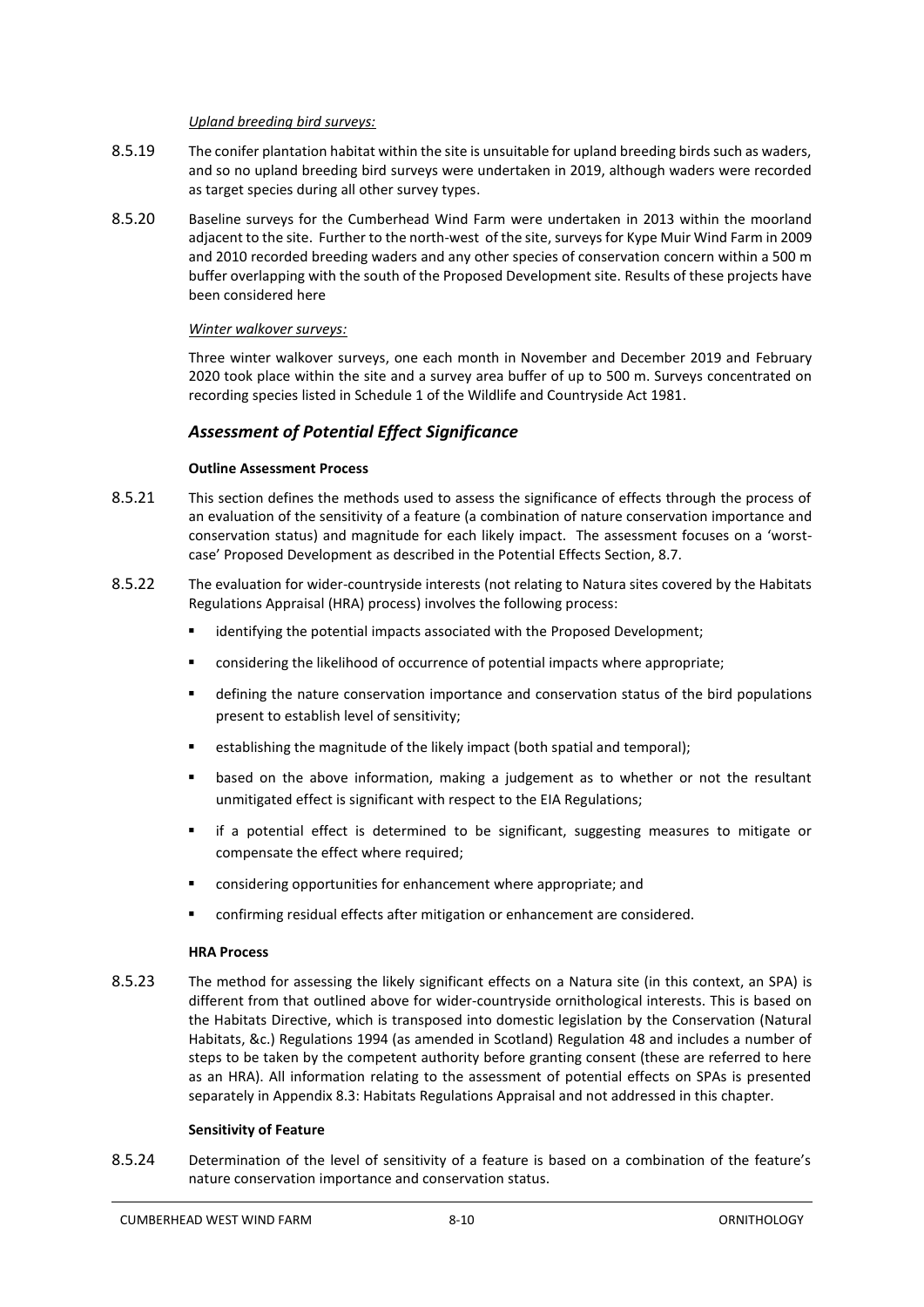<span id="page-12-0"></span>8.5.25 There are three levels of nature conservation importance as detailed i[n Table 8.3.](#page-12-0)

| Importance | <b>Description</b>                                                                                                                                                                                                                                                |
|------------|-------------------------------------------------------------------------------------------------------------------------------------------------------------------------------------------------------------------------------------------------------------------|
| High       | Populations receiving protection by an SPA, proposed SPA, Ramsar Site, SSSI or<br>which would otherwise qualify under selection guidelines.                                                                                                                       |
|            | Species present in nationally important numbers (>1% national breeding or<br>wintering population).                                                                                                                                                               |
| Medium     | The presence of species listed in Annex 1 of the Birds Directive (but population<br>does not meet the designation criteria under selection guidelines).                                                                                                           |
|            | The presence of breeding species listed on Schedule 1 of the Wildlife and<br>Countryside Act 1981 (as amended).                                                                                                                                                   |
|            | The presence of rare breeding species noted on the latest Birds of Conservation<br>Concern (BoCC) Red list (Eaton et al. 2015).                                                                                                                                   |
|            | Regularly occurring migratory species, which are either rare or vulnerable, or<br>warrant special consideration on account of the proximity of migration routes, or<br>breeding, moulting, wintering or staging areas in relation to the Proposed<br>Development. |
|            | Species present in regionally important numbers (>1% regional breeding<br>population).                                                                                                                                                                            |
| Low        | All other species' populations not covered by the above categories.                                                                                                                                                                                               |

**Table 8.3 – Determining factors of a feature's Nature Conservation Importance**

- 8.5.26 IOFs (as per CIEEM, 2018) to be assessed for the purposes of EIA, were taken to be those species of high and medium nature conservation importance.
- 8.5.27 As defined by SNH (2018a), the conservation status of a species is "*the sum of the influences acting on it which may affect its long-term distribution and abundance, within the geographical area of interest*". Conservation status is considered by SNH (2018a) to be 'favourable' under the following circumstances:
	- "*population dynamics indicate that the species is maintaining itself on a long-term basis as a viable component of its habitats;*
	- the natural range of the species is not being reduced, nor is likely to be reduced for the *foreseeable future; and*
	- *there is (and probably will continue to be) a sufficiently large habitat to maintain its population on a long-term basis*".
- 8.5.28 SNH (2018a) recommends that "*the concept of favourable conservation status of a species should be applied at the level of its Scottish population, to determine whether an impact is sufficiently significant to be of concern. An adverse impact on a species at a regional scale (within Scotland) may adversely affect its national conservation status*". Thus, "*An impact should therefore be judged as of concern where it would adversely affect the existing favourable conservation status of a species or prevent a species from recovering to favourable conservation status, in Scotland*."
- 8.5.29 In the case of non-designated sites in Scotland, the relevant regional scale for breeding species is considered to be the appropriate NHZ which the site falls within. The majority of the Proposed Development site is within NHZ 19 Western Southern Uplands & Inner Solway, on the edge of NHZ 17 West Central Belt, although the majority of the access track falls within NHZ 17. As the majority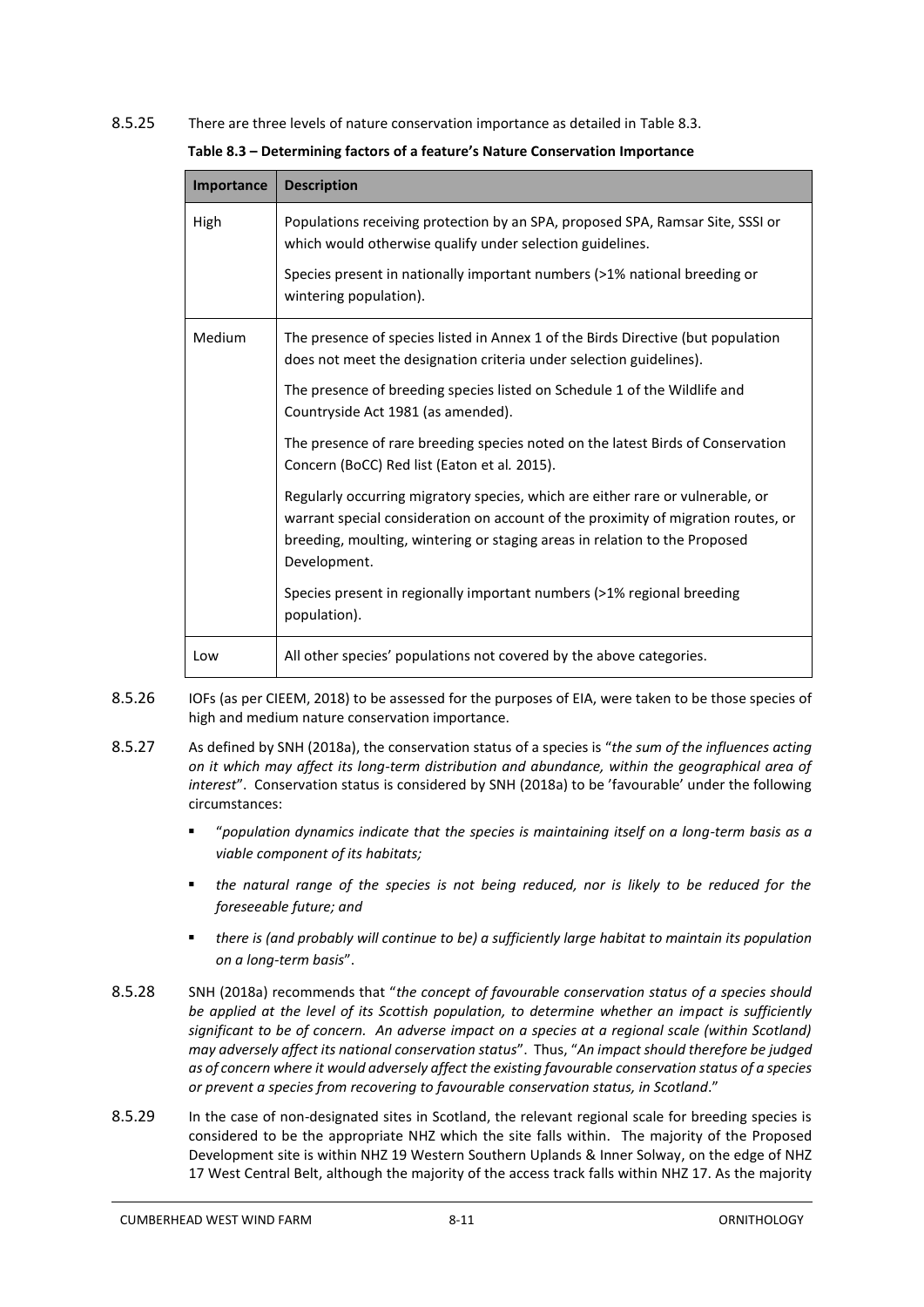of the site is within NHZ 19 and the upland habitats and topography of the site are more similar to those of NHZ 19 rather than NHZ 17, effects were assessed based on NHZ 19 species' populations.

8.5.30 For wintering or migratory species, the national UK population or flyway population is considered to be the relevant scale for determining effects on the conservation status, and this approach is applied here.

#### **Magnitude of Impact**

- 8.5.31 An impact is defined as a change of a particular magnitude to the abundance and/or distribution of a population as a result of the Proposed Development. Effects can be adverse, neutral or favourable.
- 8.5.32 In determining the magnitude of impacts, the resilience of a population to recover from temporary adverse conditions is considered in respect of each potentially affected population.
- 8.5.33 The sensitivity of individual species to disturbance during relevant behaviours is considered when determining spatial and temporal magnitude of effect and is assessed using guidance described by Bright et al*.* (2006), Hill et al*.* (1997) and Ruddock and Whitfield (2007).

**Impacts are judged in terms of magnitude in space and time. There are five levels of spatial and temporal impact magnitude as detailed in [Table 8.4](#page-13-0) an[d](#page-14-0)** 

#### <span id="page-13-0"></span>8.5.34 [Table 8.5](#page-14-0) respectively.

**Table 8.4 – Spatial magnitude of impact**

| <b>Spatial</b><br>magnitude | <b>Description</b>                                                                                                                                                                                                                   |
|-----------------------------|--------------------------------------------------------------------------------------------------------------------------------------------------------------------------------------------------------------------------------------|
| Very High                   | Total/near total loss of a bird population due to mortality or displacement.<br>Total/near total loss of productivity in a bird population due to disturbance.<br>Guide: >80 % of population lost or increase in additive mortality. |
| High                        | Major reduction in the status or productivity of a bird population due to<br>mortality or displacement or disturbance.<br>Guide: 21-80 % of population lost or increase in additive mortality.                                       |
| Medium                      | Partial reduction in the status or productivity of a bird population due to<br>mortality or displacement or disturbance.<br>Guide: 6-20 % of population lost or increase in additive mortality.                                      |
| Low                         | Small but discernible reduction in the status or productivity of a bird population<br>due to mortality or displacement or disturbance.<br>Guide: 1-5 % of population lost or increase in additive mortality.                         |
| Negligible                  | Very slight reduction in the status or productivity of a bird population due to<br>mortality or displacement or disturbance. Reduction barely discernible,<br>approximating to the "no change" situation.                            |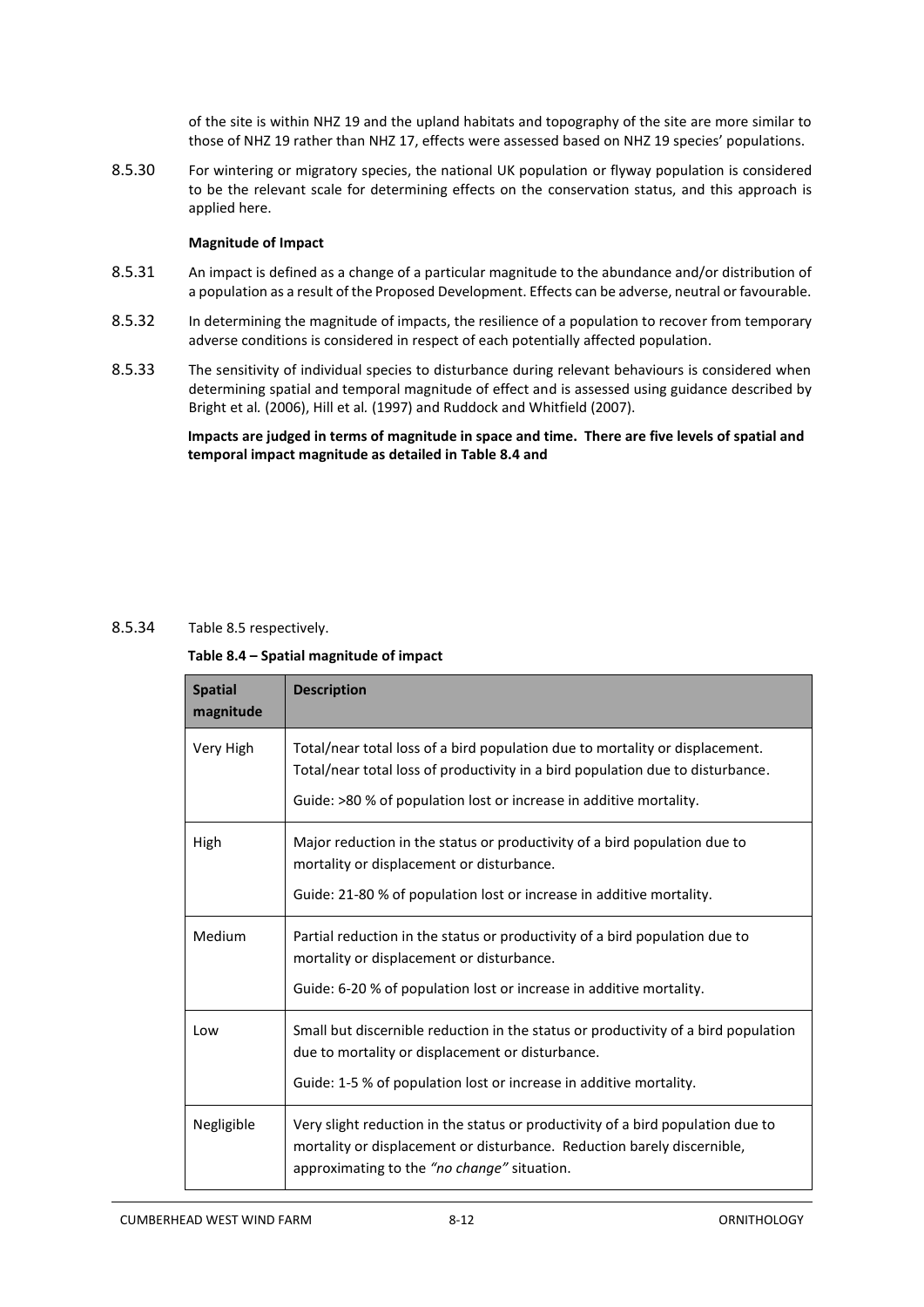<span id="page-14-0"></span>

| <b>Spatial</b><br>magnitude | <b>Description</b>                                                 |
|-----------------------------|--------------------------------------------------------------------|
|                             | Guide: < 1 % of population lost or increase in additive mortality. |

#### **Table 8.5 – Temporal magnitude of Impact**

| Temporal<br>magnitude | <b>Description</b>                                                                                                                                                                                                                                              |
|-----------------------|-----------------------------------------------------------------------------------------------------------------------------------------------------------------------------------------------------------------------------------------------------------------|
| Permanent             | Effects continuing indefinitely beyond the span of one human generation (taken<br>as approximately 25-30 years), except where there is likely to be substantial<br>improvement after this period. Where this is the case, Long-Term may be more<br>appropriate. |
| Long-term             | Approximately 15 - 25 years or longer (see above).                                                                                                                                                                                                              |
| Medium-<br>term       | Approximately $5 - 15$ years.                                                                                                                                                                                                                                   |
| Short-term            | Up to approximately 5 years.                                                                                                                                                                                                                                    |
| Negligible            | $<$ 12 months.                                                                                                                                                                                                                                                  |

#### **Potential Cumulative Effects**

- 8.5.35 The *Cumulative Assessment* section (Section 8.10) presents information about the potential cumulative effects of the Proposed Development combined with other operational, consented or proposed wind farm projects.
- 8.5.36 SNH (2018b) has provided guidance on assessing the cumulative effects on birds. This assessment follows the principles set out in that guidance.
- 8.5.37 Cumulative effects may include cumulative disturbance-displacement, collision mortality, habitat loss or barrier effects. Some cumulative impacts, such as collision risk, may be summed quantitatively, but according to SNH (2018b) "I*n practice, however, some effects such as disturbance or barrier effects may need considerable additional research work to assess impacts quantitatively. A more qualitative process may have to be applied until quantitative information becomes available for developments in the area, e.g. from post-construction monitoring or research*".
- 8.5.38 The main projects likely to cause similar effects on ornithological features are other operational wind farms, or those under construction, consented, or in the planning process within the Hagshaw Cluster (Figure 8.2).

#### **Statement of Significance**

8.5.39 The potential significance of effect was determined through a standard method of assessment based on professional judgement, considering both sensitivity and magnitude of change as detailed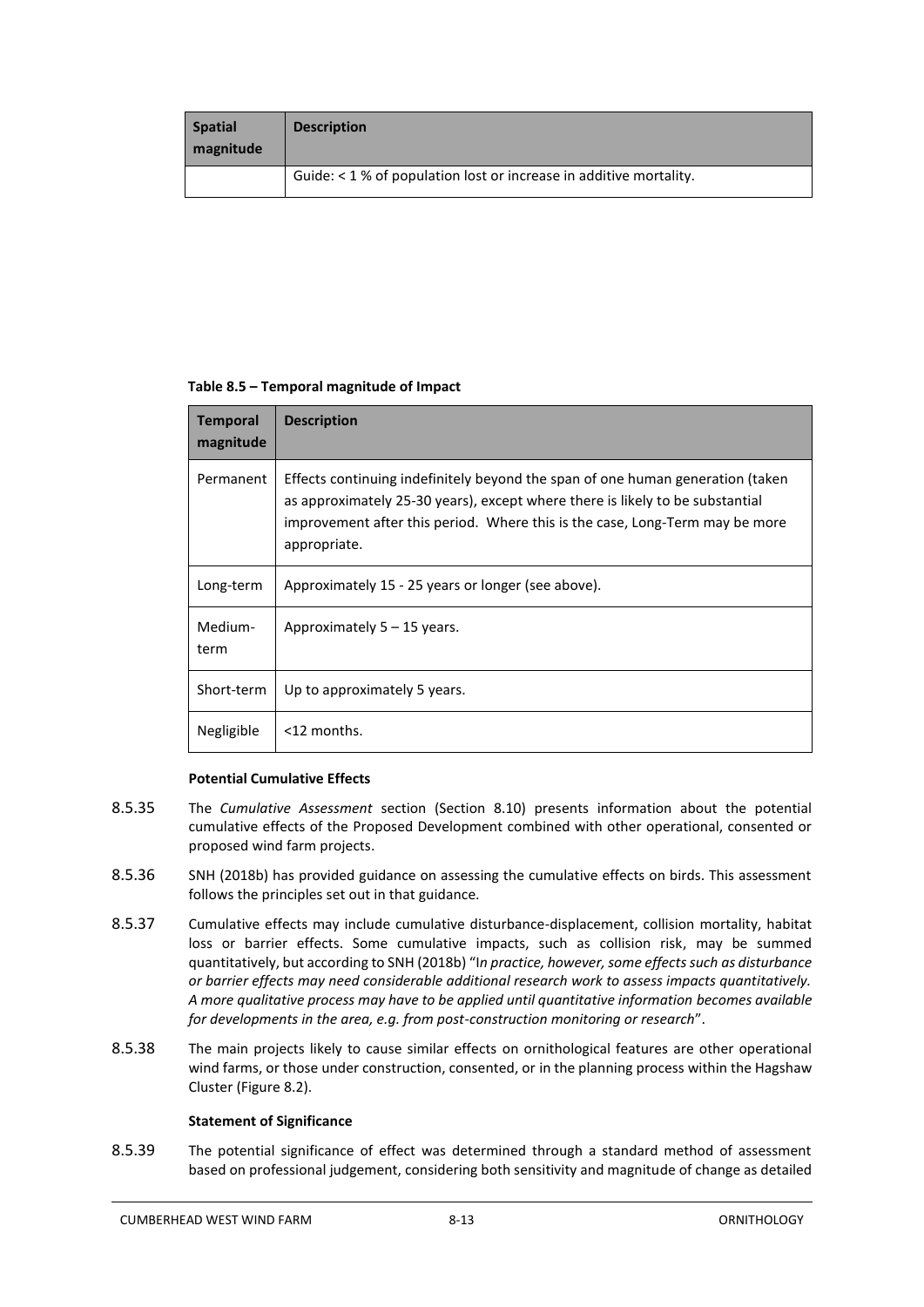in [Table 8.6.](#page-15-0) Major and moderate effects are considered significant in the context of the EIA Regulations.

| <b>Significance</b> | <b>Description</b>                                                                                                                                                                                                             |
|---------------------|--------------------------------------------------------------------------------------------------------------------------------------------------------------------------------------------------------------------------------|
| Major               | Significant effect, as the effect is likely to result in a permanent/long term<br>and very high/ high extent significant adverse effect on the integrity of the<br>feature.                                                    |
| Moderate            | Significant effect, as the effect is likely to result in a medium term and high /<br>medium extent partially significant adverse effect on the integrity of the<br>feature.                                                    |
| Minor               | The effect is likely to adversely affect the feature at an insignificant level by<br>virtue of its limited duration and/or extent, but there will probably be no<br>effect on its integrity. This is not a significant effect. |
| Negligible          | No material effect. This is not a significant effect.                                                                                                                                                                          |

<span id="page-15-0"></span>**Table 8.6 – Significance criteria**

#### *Requirements for Mitigation*

8.5.40 Mitigation will be required if the potential effect determines that there is an unmitigated moderate adverse or major adverse and therefore potentially significant effect on any IOF identified in this chapter.

#### *Assessment of Residual Effect Significance*

8.5.41 If a potential effect is determined to be significant, suggested measures to mitigate the effect to a non-significant level will be considered and the revised significance of residual effects after mitigation will be assessed.

#### *Limitations to Assessment*

- 8.5.42 There can often be varying degrees of uncertainty over the sensitivity of features or magnitude of impacts as a result of limited information. A precautionary approach is therefore adopted for the assessment where the response of a population to an effect is uncertain.
- 8.5.43 The following potential limitations to assessment were identified at an early stage, but it was agreed with NatureScot during pre-scoping consultation that they would not significantly affect the ability to conduct a robust impact assessment (Table 8.1):
	- Baseline surveys did not cover the early 2019 breeding season, meaning that data gaps were filled by the data collected for other local wind farm projects over the past 15 years. As the site is primarily comprised of commercial conifer plantation, ornithological interest is likely to be low, and this was consistent with results in the local area. As agreed with NatureScot (Table 8.1), the baseline dataset is considered sufficient to assess impacts.
	- **EXECCESS OUTSIDE OF CUMBER FOREST AT A LIMITED ASSETS ASSET ASSET ASSET A** Access outside of Cumberhead Forest was limited during the 2019-20 baseline surveys (a series of scarce breeding bird surveys within the 2 km study area inside the SPA was however undertaken in July 2019), and so bird activity recorded by local wind farms in this area was included in the assessment because it provides additional survey coverage of parts of the study area where access was limited.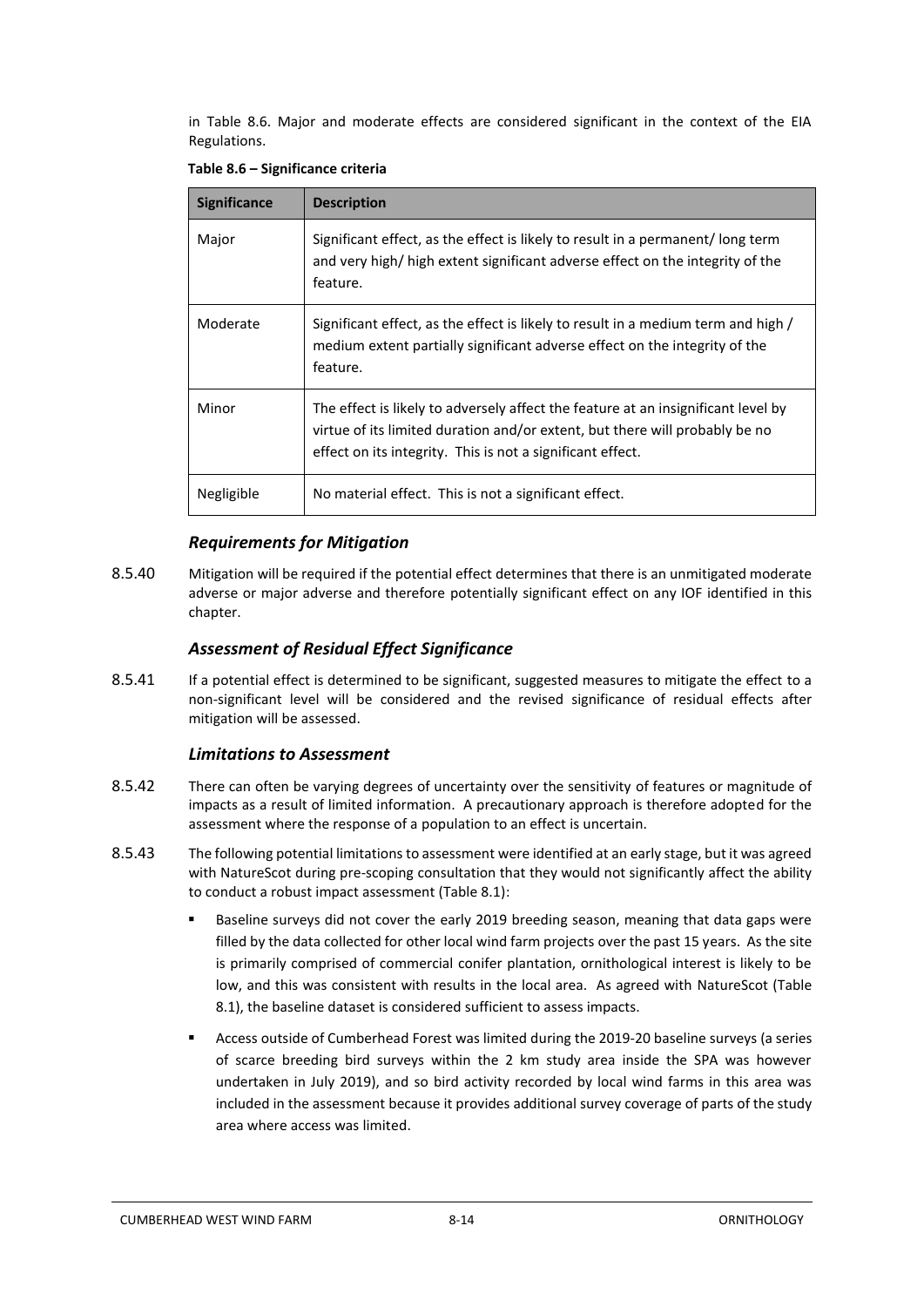▪ Although only a single year of surveys was undertaken, inter-annual variation can be determined using the data collected from other wind farm sites in the local area as agreed with NatureScot (Table 8.1).

### <span id="page-16-0"></span>8.6 Baseline Conditions

#### *Designated Sites*

8.6.1 There are no statutory nature conservation designations with an ornithological interest within the site. [Table 8.7](#page-16-1) details the designated sites located within 20 km of the Proposed Development site that have ornithological interests. It should be noted that the two SSSIs are coincidental in extent with the Muirkirk and North Lowther Uplands SPA.

| <b>Name</b>                             | <b>Distance</b>             | <b>Qualifying interests</b>                   | <b>Status</b>                 |  |  |  |
|-----------------------------------------|-----------------------------|-----------------------------------------------|-------------------------------|--|--|--|
| Muirkirk and<br>North                   | Adjacent to<br>western site | Hen harrier (Circus cyaneus), breeding        | <b>Unfavourable Declining</b> |  |  |  |
| Lowther<br>Uplands SPA                  | boundary                    | Short-eared owl (Asio flammeus), breeding     | <b>Favourable Maintained</b>  |  |  |  |
|                                         |                             | Peregrine (Falco peregrinus)                  | Unfavourable No<br>Change     |  |  |  |
|                                         |                             | Golden plover (Pluvialis apricaria), breeding | <b>Favourable Maintained</b>  |  |  |  |
|                                         |                             | Merlin (Falco columbarius), breeding          | Unfavourable No<br>Change     |  |  |  |
|                                         |                             | Hen harrier (Circus cyaneus), non-breeding    | <b>Unfavourable Declining</b> |  |  |  |
| Muirkirk<br><b>Uplands SSSI</b>         | Adjacent to<br>the western  | Hen harrier (Circus cyaneus), breeding        | <b>Favourable Maintained</b>  |  |  |  |
|                                         | site boundary               | Short-eared owl (Asio flammeus), breeding     | <b>Favourable Maintained</b>  |  |  |  |
|                                         |                             | Hen harrier (Circus cyaneus), non-breeding    | <b>Unfavourable Declining</b> |  |  |  |
|                                         |                             | Breeding bird assemblage                      | Favourable Maintained         |  |  |  |
| North<br>Lowther<br><b>Uplands SSSI</b> | 3.2 km to site<br>boundary, | Hen harrier (Circus cyaneus), breeding        | Unfavourable No<br>Change     |  |  |  |
|                                         | south                       | Breeding bird assemblage                      | <b>Unfavourable Declining</b> |  |  |  |

<span id="page-16-1"></span>**Table 8.7 – Designated Sites within 20 km of the Proposed Development**

#### *Birds Recorded During Desk and Field Surveys*

8.6.2 The following paragraphs summarise the results of target species recorded during the 2019/2020 field surveys (May 2019 to March 2020) and of the desk study that included the local wind farm projects (Figure 8.2, surveys undertaken from 2003 to 2018). Full details of the results of 2019/2020 surveys can be found within Appendix 8.1 and Figures 8.5 to 8.8 and Confidential Figures 8.2.1 to 8.2.2.

#### **Bird Assemblage within the Local Area**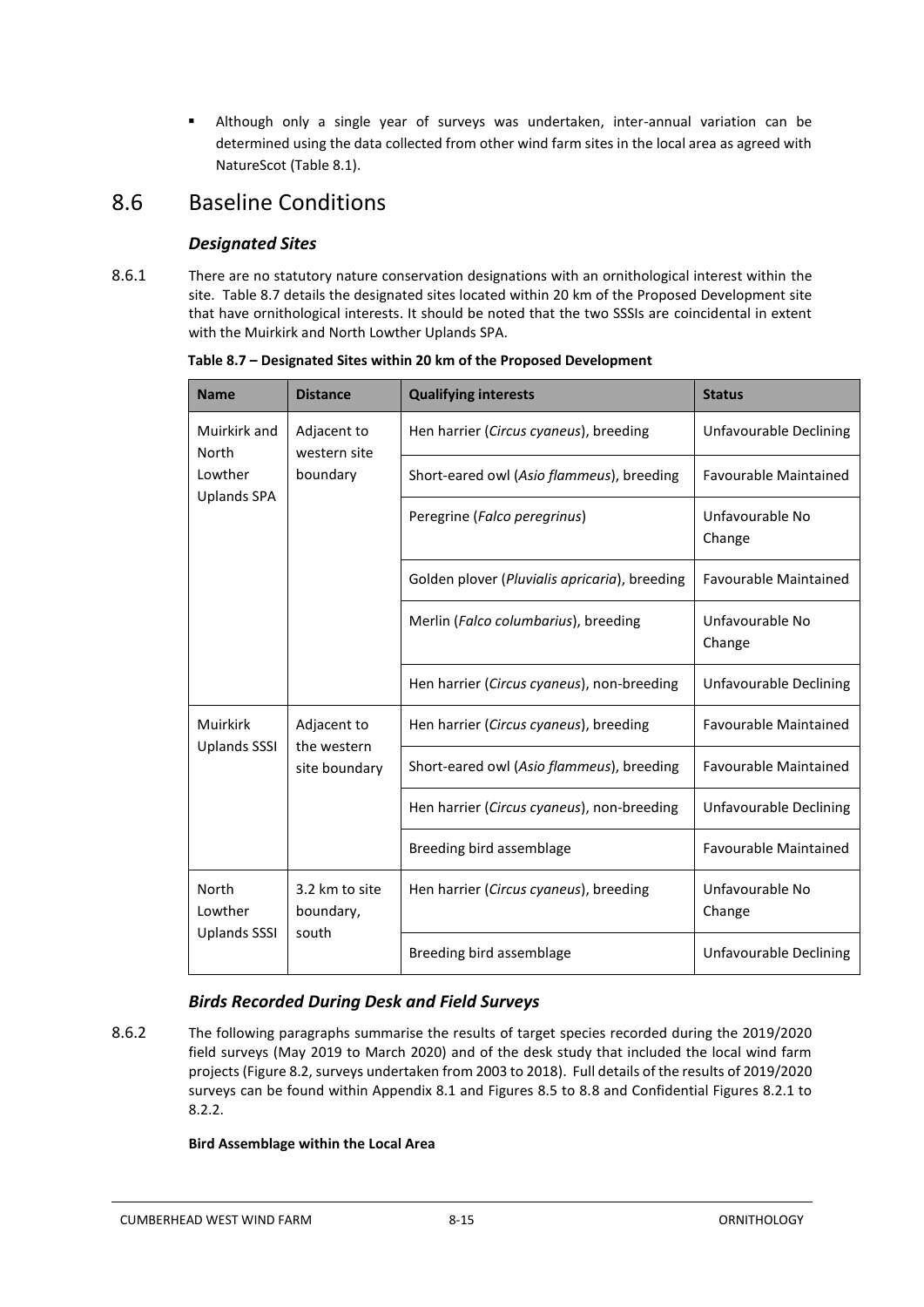- 8.6.3 Table 8.9 summarises the results of baseline surveys within the local area over the long-term period, and states whether each target species recorded was found to be present (P) or whether there was no evidence (NE) recorded during surveys, or in the cases where information was unavailable (U).
- 8.6.4 Over the period of surveys, Table 8.9 shows that the species assemblage has remained relatively similar between years, as well as across different local wind farm sites. In general, the local area including the Proposed Development site is of limited importance for most target species, with few breeding records of raptors and low levels of site usage by foraging raptors. A similar variety of wader species do breed within most sites, although the habitat within the Proposed Development site is unsuitable.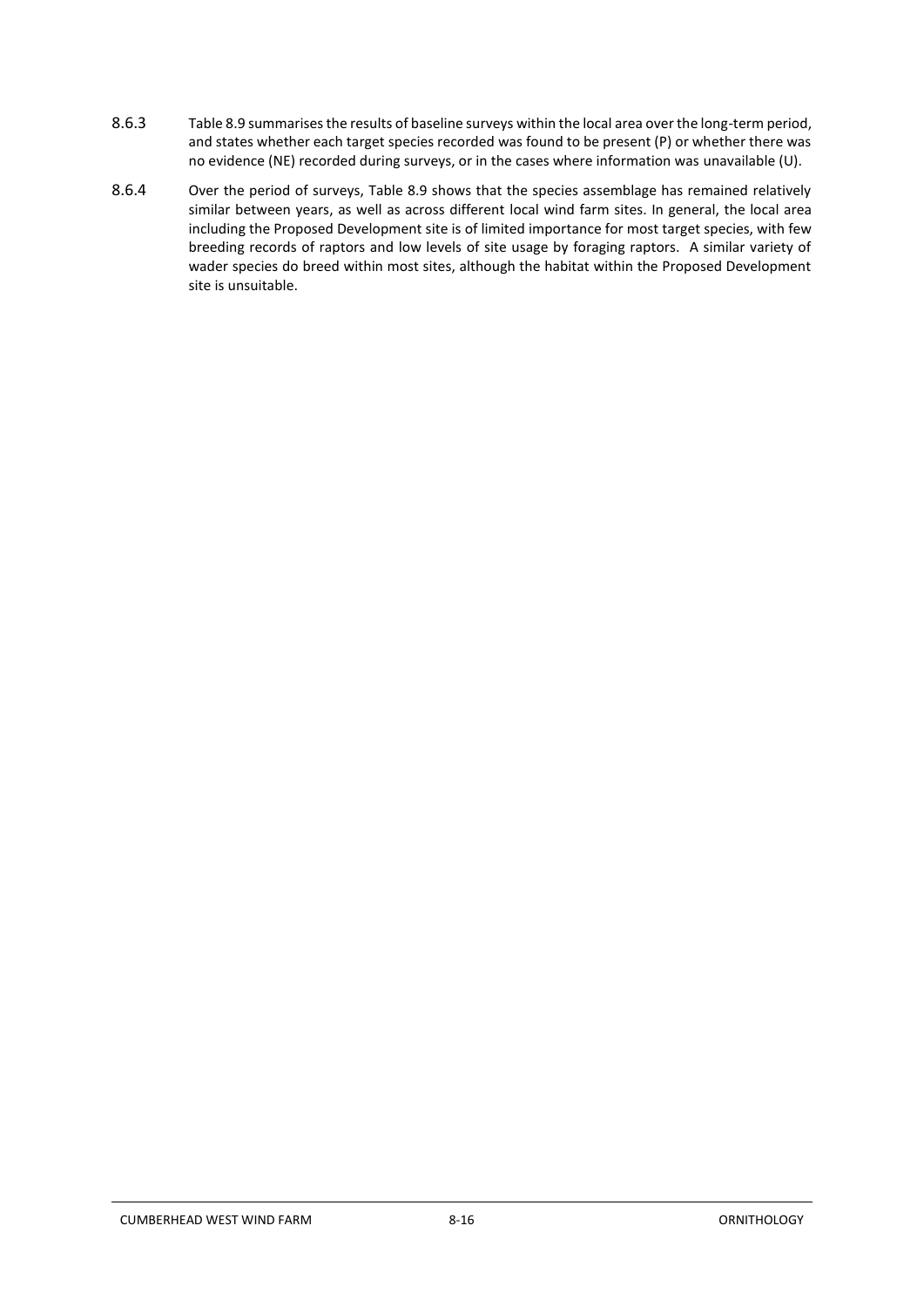| <b>Species</b>          | <b>Conservation status and legal protection</b>  | <b>HHR</b> | <b>HHX</b> | <b>NU</b> | <b>GA</b> | <b>DWDQ</b> | <b>DQ</b> | CU        | <b>DW</b> | <b>HCH</b> | <b>DG</b> | <b>KM</b> | <b>KMX</b> | <b>BC</b> | <b>AR</b> | <b>DWX</b> |
|-------------------------|--------------------------------------------------|------------|------------|-----------|-----------|-------------|-----------|-----------|-----------|------------|-----------|-----------|------------|-----------|-----------|------------|
| Wildfowl                |                                                  |            |            |           |           |             |           |           |           |            |           |           |            |           |           |            |
| Pink-footed goose       | BoCC Amber-listed, Annex II (Part B), Schedule 2 | <b>NE</b>  | <b>NE</b>  | P         | P         | P           | P         | P         | P         | P          | P         | P         | P          | P         | P         | <b>NE</b>  |
| Greylag goose           | BoCC Amber-listed, Annex II (Part B), Schedule 2 | <b>NE</b>  | <b>NE</b>  | P         | P         | P           | P         | P         | P         | P          | <b>NE</b> | P         | P          | P         | P         | <b>NE</b>  |
| Whooper swan            | BoCC Amber-listed, Annex II (Part B), Schedule 2 | <b>NE</b>  | <b>NE</b>  | <b>NE</b> | P         | P           | P         | P         | P         | <b>NE</b>  | P         | P         | P          | P         | P         | <b>NE</b>  |
| <b>Raptors and Owls</b> |                                                  |            |            |           |           |             |           |           |           |            |           |           |            |           |           |            |
| Goshawk                 | BoCC Green-listed, Schedule 1                    | <b>NE</b>  | <b>NE</b>  | <b>NE</b> | <b>NE</b> | <b>NE</b>   | <b>NE</b> | P         | P         | P          | P         | P         | P          | <b>NE</b> | <b>NE</b> | <b>NE</b>  |
| Hen harrier             | BoCC Red-listed, Annex I, Schedule 1             | <b>NE</b>  | P          | P         | P         | P           | P         | P         | P         | P          | P         | P         | P          | P         | P         | <b>NE</b>  |
| Merlin                  | BoCC Red-listed, Annex I, Schedule 1             | <b>NE</b>  | P          | P         | P         | P           | P         | P         | P         | P          | P         | P         | P          | P         | P         | <b>NE</b>  |
| Osprey                  | BoCC Amber-listed, Annex 1, Schedule 1           | P          | <b>NE</b>  | P         | P         | P           | P         | <b>NE</b> | P         | <b>NE</b>  | <b>NE</b> | <b>NE</b> | <b>NE</b>  | <b>NE</b> | <b>NE</b> | P          |
| Peregrine               | BoCC Green-listed, Annex 1, Schedule 1           | P          | P          | P         | P         | P           | P         | P         | P         | P          | P         | P         | P          | P         | P         | P          |
| Red kite                | BoCC Green-listed, Annex 1, Schedule 1           | <b>NE</b>  | <b>NE</b>  | P         | P         | <b>NE</b>   | <b>NE</b> | <b>NE</b> | P         | <b>NE</b>  | <b>NE</b> | <b>NE</b> | P          | <b>NE</b> | <b>NE</b> | <b>NE</b>  |
| Barn owl                | BoCC Green-listed, Schedule 1                    | <b>NE</b>  | P          | <b>NE</b> | P         | <b>NE</b>   | <b>NE</b> | <b>NE</b> | P         | <b>NE</b>  | <b>NE</b> | P         | P          | <b>NE</b> | <b>NE</b> | <b>NE</b>  |
| Short-eared owl         | BoCC Amber-listed, Annex 1                       | <b>NE</b>  | <b>NE</b>  | P         | P         | <b>NE</b>   | P         | P         | P         | P          | P         | <b>NE</b> | P          | P         | <b>NE</b> | <b>NE</b>  |
| <b>Waders</b>           |                                                  |            |            |           |           |             |           |           |           |            |           |           |            |           |           |            |

#### **Table 8.8 – Summary of Desk-based Findings for Target Species (Raptors, Waders and Wildfowl) at 2 Wind Farm Projects within the Hagshaw cluster plus any others within 2 km (P = 'Present'; NE = 'No Evidence'; U = Unknown)**

CUMBERHEAD WEST WIND FARM 8-17 8-17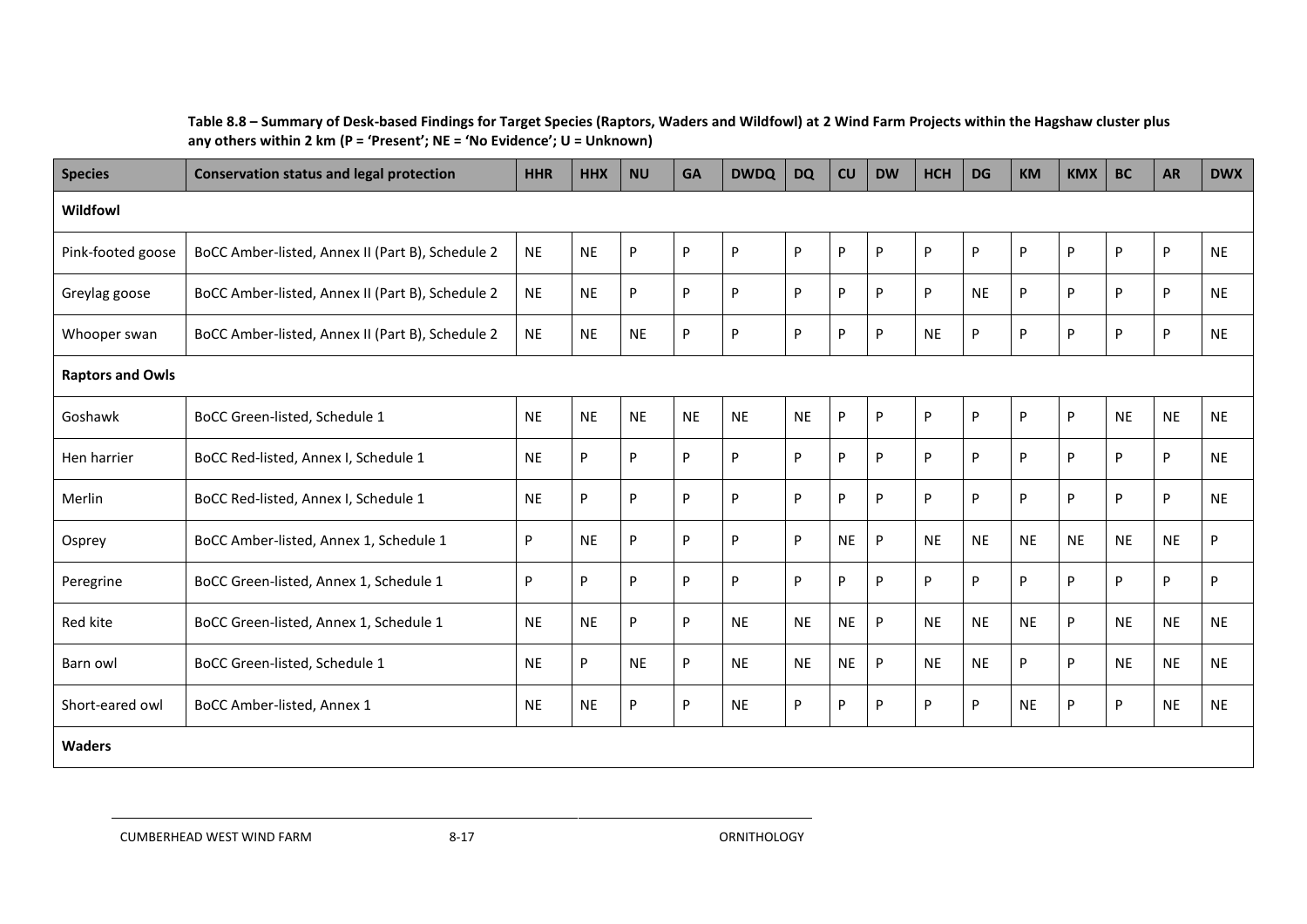| Species                     | <b>Conservation status and legal protection</b>           | <b>HHR</b> | <b>HHX</b> | <b>NU</b> | <b>GA</b> | <b>DWDQ</b> | <b>DQ</b> | CU        | <b>DW</b> | <b>HCH</b> | <b>DG</b> | <b>KM</b> | <b>KMX</b> | <b>BC</b> | <b>AR</b> | <b>DWX</b> |
|-----------------------------|-----------------------------------------------------------|------------|------------|-----------|-----------|-------------|-----------|-----------|-----------|------------|-----------|-----------|------------|-----------|-----------|------------|
| Common<br>sandpiper         | <b>BoCC Amber-listed</b>                                  | P          | <b>NE</b>  | <b>NE</b> | P         | P           | P         | P         | P         | <b>NE</b>  | P         | <b>NE</b> | <b>NE</b>  | P         | <b>NE</b> | <b>NE</b>  |
| Curlew                      | BoCC Red-listed; sensitive to wind farms (SNH,<br>2018c)  | P          | P          | P         | P         | P           | P         | P         | P         | P          | P         | P         | P          | P         | P         | P          |
| Golden plover               | BoCC Green-listed, Annex 1                                | P          | P          | P         | P         | P           | P         | P         | P         | P          | P         | P         | P          | P         | P         | P          |
| Green sandpiper             | BoCC Amber-listed, Schedule 1                             | <b>NE</b>  | <b>NE</b>  | <b>NE</b> | P         | <b>NE</b>   | <b>NE</b> | <b>NE</b> | <b>NE</b> | <b>NE</b>  | <b>NE</b> | <b>NE</b> | <b>NE</b>  | <b>NE</b> | <b>NE</b> | <b>NE</b>  |
| Lapwing                     | <b>BoCC Red-listed</b>                                    | P          | U          | P         | P         | P           | P         | P         | P         | <b>NE</b>  | P         | P         | P          | <b>NE</b> | <b>NE</b> | P          |
| Oystercatcher               | <b>BoCC Amber-listed</b>                                  | P          | U          | P         | P         | P           | P         | P         | P         | P          | P         | <b>NE</b> | <b>NE</b>  | <b>NE</b> | <b>NE</b> | P          |
| Redshank                    | <b>BoCC Amber-listed</b>                                  | <b>NE</b>  | <b>NE</b>  | <b>NE</b> | <b>NE</b> | P           | P         | <b>NE</b> | P         | P          | <b>NE</b> | <b>NE</b> | <b>NE</b>  | <b>NE</b> | <b>NE</b> | <b>NE</b>  |
| Ringed plover               | <b>BoCC Red-listed</b>                                    | P          | U          | <b>NE</b> | P         | P           | P         | P         | P         | <b>NE</b>  | <b>NE</b> | <b>NE</b> | <b>NE</b>  | P         | <b>NE</b> | P          |
| Snipe                       | <b>BoCC Amber-listed</b>                                  | P          | U          | P         | P         | P           | P         | P         | P         | P          | P         | <b>NE</b> | <b>NE</b>  | P         | <b>NE</b> | P          |
| <b>Other Target Species</b> |                                                           |            |            |           |           |             |           |           |           |            |           |           |            |           |           |            |
| <b>Black grouse</b>         | BoCC Red-listed, sensitive to wind farms (SNH,<br>2018c). | <b>NE</b>  | P          | P         | P         | P           | <b>NE</b> | P         | P         | P          | P         | P         | P          | <b>NE</b> | <b>NE</b> | <b>NE</b>  |
| Herring gull                | <b>BoCC Red-listed</b>                                    | P          | U          | U         | P         | P           | P         | P         | U         | U          | U         | P         | U          | P         | U         | P          |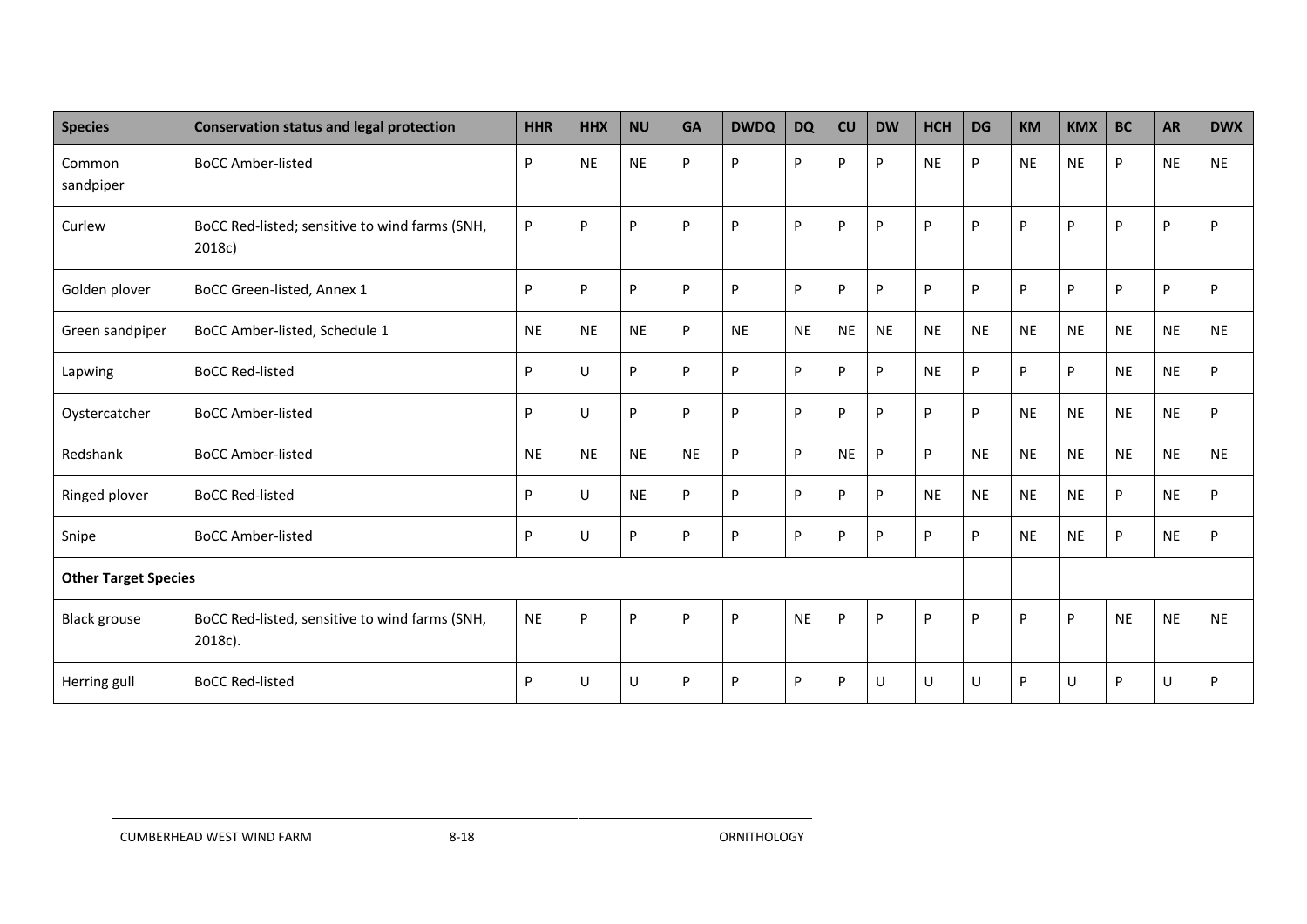#### **Flight Activity Surveys**

8.6.5 A summary of the results of flight activity surveys conducted in 2019 and 2020 is presented below i[n Table 8.9.](#page-20-0) Further detail is presented in Appendix 8.1: Ornithology.

<span id="page-20-0"></span>

| <b>Species</b>    | <b>Total flight</b><br>events | <b>Total birds recorded</b> | <b>Total flight seconds</b><br>recorded |
|-------------------|-------------------------------|-----------------------------|-----------------------------------------|
| Golden plover     | 5                             | 46                          | 1,097                                   |
| Goshawk           | 18                            | 18                          | 2,256                                   |
| Hen harrier       | 2                             | 2                           | 115                                     |
| Herring gull      | $\overline{2}$                | 41                          | 3,760                                   |
| Merlin            | $\mathbf{1}$                  | $\mathbf{1}$                | 35                                      |
| Osprey            | $\overline{2}$                | 2                           | 230                                     |
| Peregrine falcon  | $\overline{4}$                | 4                           | 275                                     |
| Pink-footed goose | 3                             | 589                         | 43,195                                  |

**Table 8.9 – Flight Activity Survey Results 2019-20**

8.6.6 Collision risk modelling was undertaken using the flight activity survey data across the 2019-20 baseline period (see Appendix 8.1: Ornithology, Annex E). The annual collision rate for each species has been calculated by summing the breeding season (2019) and the non-breeding season (2019- 20) collision rates. Hen harrier and merlin were recorded during flight activity surveys, but no flights were considered to be 'at-risk' (i.e. the flights were outside of the CRAA and associated viewshed and/or were only recorded flying below lower rotor tip height).

| Table 8.10 - Collision Risk Modelling Results (collision rate per season) |  |
|---------------------------------------------------------------------------|--|
|---------------------------------------------------------------------------|--|

<span id="page-20-1"></span>

| <b>Species</b>    | 2019 Breeding<br><b>Season</b> | 2019-20 Non-<br>breeding Season | <b>Annual</b> | One every X years |
|-------------------|--------------------------------|---------------------------------|---------------|-------------------|
| Golden plover     | 0                              | 0.0016                          | 0.0016        | 626.02            |
| Goshawk           | 0                              | 0.1529                          | 0.1529        | 6.54              |
| Herring gull      | 0.0493                         | 0.0149                          | 0.0641        | 87.59             |
| Osprey            | 0.0095                         | 0                               | 0.0095        | 105.09            |
| Peregrine falcon  | 0.0091                         | 0                               | 0.0091        | 110.13            |
| Pink-footed goose | 0                              | 0.3102                          | 0.3102        | 3.22              |

#### **Wildfowl**

8.6.7 A total of three pink-footed goose flights were recorded during flight activity surveys in October 2019 (Figure 8.6); no birds were recorded on the waterbodies within 2 km of the site, including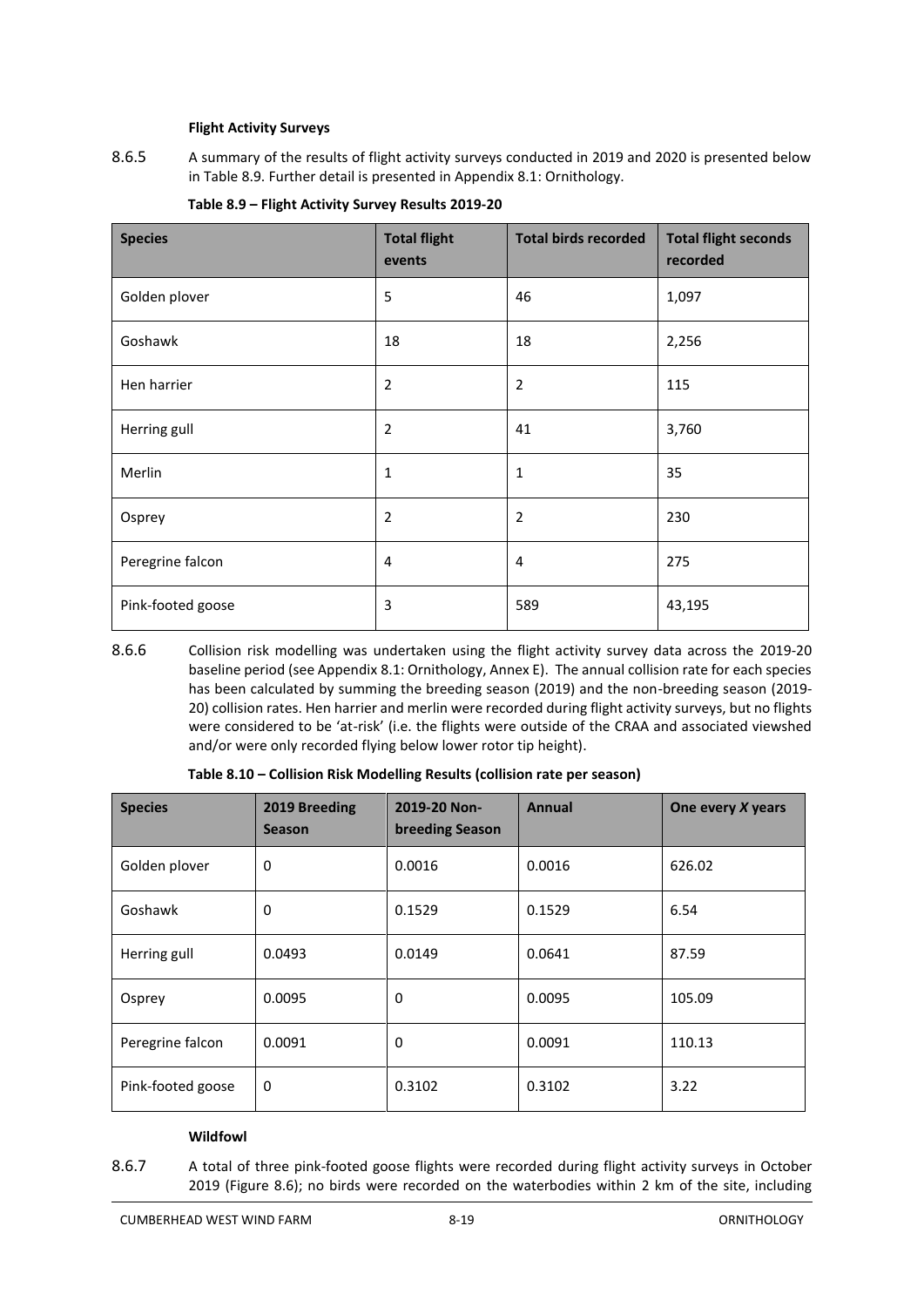Logan Reservoir and Dunside Reservoir. Pink-footed geese have been recorded in flight during baseline surveys at most other local wind farm sites, and at Dalquhandy a peak flock of 2,400 birds was recorded in October 2012 flying over the site before settling down onto large water bodies to roost. Birds remained on the Dalquhandy site in significant numbers until late October 2012 before numbers started to decline throughout November 2012. The Dalquhandy Supplementary Environmental Information (SEI) assessment suggested that observed activity during early autumn 2012 may indicate that the Dalquhandy site is being utilised as a staging post for the regional population of pink-footed goose as they migrate, particularly in autumn and early winter.

- 8.6.8 One greylag goose was recorded in flight within the 2 km study area in July 2019. The species was recorded in flight at 11 local wind farm sites. Flock sizes in the local area have often been small, suggesting birds were part of a resident breeding population. Up to 185 birds were recorded roosting within the Dalquhandy site.
- 8.6.9 Whooper swans were not recorded during baseline surveys in 2019-20, however this species has been recorded occasionally, in low numbers for other projects within the 2 km study area. During baseline surveys for Dalquhandy wind farm in 2011-12, whooper swans were frequently observed utilising the waterbodies within the Dalquhandy site (203 m east of the Proposed Development).

#### **Black grouse**

- 8.6.10 Black grouse were not recorded during the 2019-20 surveys. Black grouse have however been recorded during baseline surveys for the following wind farm sites within 1.5 km of the Proposed Development site (see Figure 8.8 for summary):
	- Cumberhead: no leks were recorded. A single non-lekking male was recorded in 2013 just over 100 m outside the south-east boundary of the Proposed Development at Priesthill Height. On a separate occasion, a single female was located in a similar location to the non-lekking male bird. Droppings were noted near the male and female bird records, as well as outside the northernmost edge of Cumberhead Forest complex.
	- Nutberry: two leks were located within moorland out with the Nutberry application boundary in 2004, one male black grouse was recorded lekking in an area of open moorland at Sclanor Hill approximately 850 m south of the Proposed Development (1.45 km from the closest proposed turbine), and a group of four lekking males were recorded south of Priesthill Height approximately 500 m south-west of the Proposed Development (960 m from the closest proposed turbine). The lekking behaviour of these birds indicated that black grouse are breeding in the area.
	- Hare Craig: no leks recorded. The only observation of black grouse across all survey effort comprised a single flight of two black grouse east of the site which was mapped as an incidental record in April 2016.
- 8.6.11 Lekking birds have also been recorded in close proximity to the existing access track to Cumberhead Forest and Hagshaw Hill Wind Farm which would be utilised by the Proposed Development (Figure 8.8).
	- A total of 4-6 males (plus two females) were recorded lekking at four lek sites within 300 m of proposed turbines for the Hagshaw Hill Extension in 2004 and a single lek of two males was recorded within the Hagshaw Hill Wind Farm area during black grouse surveys for the Douglas West Community Wind Farm in 2010. A lek of two males was recorded in a similar location in 2015 during black grouse surveys for the Douglas West Wind Farm, and operational monitoring for Hagshaw Hill Extension. A single female flight was recorded during operational monitoring in 2017, over the Hagshaw Hill Extension Management Plan Area.
- 8.6.12 Further afield, one lek with two males was recorded within the Dungavel Wind Farm area in 2004 and four lek sites were recorded as part of the baseline surveys at Kype Muir in 2010, one which was likely the same lek recorded at Dungavel in 2004 (exact locations unknown).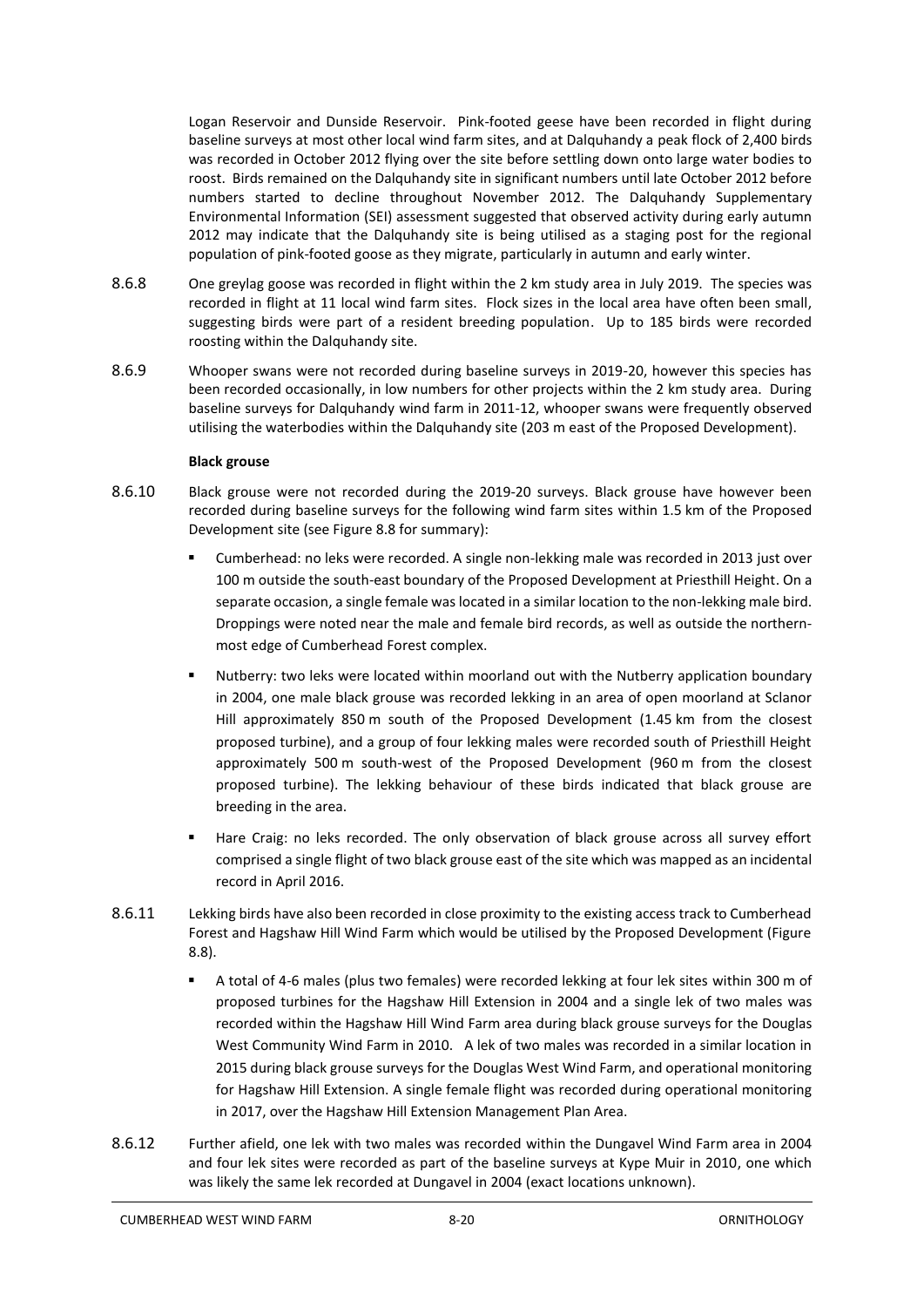#### **Goshawk**

- 8.6.13 One goshawk pair likely bred successfully within the site during the 2019 breeding season, with two juveniles successfully fledged. Although the precise nest location of the goshawk nest was not identified, flight activity records shown in Confidential Figure 8.2.2 indicate the likely area. In 2020 it was reported by foresters that goshawk again nested within the site, reasonably close to the area in 2019 (Confidential Figure 8.2.2). Goshawks were recorded regularly in most months (July 2019 to March 2020) during the flight activity surveys, with a total of 18 flights recorded (Figure 8.5). One female goshawk was also recorded flying over the site during a winter walkover survey in February 2020.
- 8.6.14 Goshawk was also confirmed as breeding within the Cumberhead Forest in 2013 during the breeding raptor surveys for the Cumberhead Wind Farm project; the confirmed nest was within 2 km of the Proposed Development site and 400 m of the Access Track (Confidential Figure 8.2.2). Goshawk was also assessed as probably breeding during the 2014 breeding raptor survey at Cumberhead.
- 8.6.15 Goshawk was frequently recorded at the Dungavel site between 2004-05, although most flights were recorded outside the 500 m buffer zone and no breeding evidence was observed. Goshawk were also recorded during the non-breeding season at the Kype Muir Extension site; no breeding activity was observed.

#### **Hen harrier**

8.6.16 Two hen harrier flights were recorded within the site in January and March 2020 (Figure 8.5), but no breeding evidence was observed within the 2 km study area in 2019. SSRSG identified that hen harrier has historically bred within the Muirkirk and North Lowther Uplands SPA at distances upwards of around 1.2 km from the Proposed Development site boundary, and around 2 km from the closest proposed turbine location, up until 2011 (Confidential Figure 8.2.1). There are however no records of nesting hen harriers within 2 km in more recent years. Projects such as Cumberhead, Dalquhandy and Galawhistle recorded occasional flight activity during baseline surveys, and SSRSG identified that hen harrier has historically bred on high ground at distances over 1 km east from the Dungavel site between 2004 and 2005 (locations unknown); two to three pairs were reported breeding in these years. In 2010, hen harriers bred successfully at a location 2.9 km from the Auchrobert site (exact location unknown), but this species was not recorded breeding within 2 km of the Auchrobert site in 2010 or 2011.

#### **Merlin**

- 8.6.17 Two sightings of merlin were recorded in 2019; one bird was recorded within 2 km of the site in July 2019 and another was recorded within 500 m of the site in September 2019 (Figure 8.5), no breeding evidence was recorded. SSRSG identified that merlin bred at two locations within the Muirkirk and North Lowther Uplands SPA located 1.8 km from the site boundary in 2013 (approximately 2.3 km from the closest proposed turbine) and 2 km from the site in 2010 and 2011 (approximately 2.5 km from the closest proposed turbine; (Confidential Figure 8.2.1). There is no evidence of merlin breeding within the 2 km study area since 2013.
- 8.6.18 At the Kype Muir Extension site, merlin was reported to be breeding within the Muirkirk and North Lowther Uplands SPA in 2009 at two locations approximately 1.3 km (successful breeding) and 2.4 km (unsuccessful breeding) from the nearest turbine location. At the Dungavel site, two pairs of merlin are thought to have nested within the survey area in 2004, although nesting was not confirmed. Breeding activity was observed in one area in 2005, but the success of the nesting attempts is unknown.
- 8.6.19 Merlins have been recorded infrequently foraging over the other local wind farm sites surrounding the Proposed Development, but no breeding activity has been recorded.

#### **Peregrine**

8.6.20 Four peregrine flights (all individual birds) were recorded within 500 m of the Proposed Development site in July to August 2019 (Figure 8.5); two of these flights were made by juvenile birds. SSRSG reported one peregrine breeding location used between 2015-19 that was located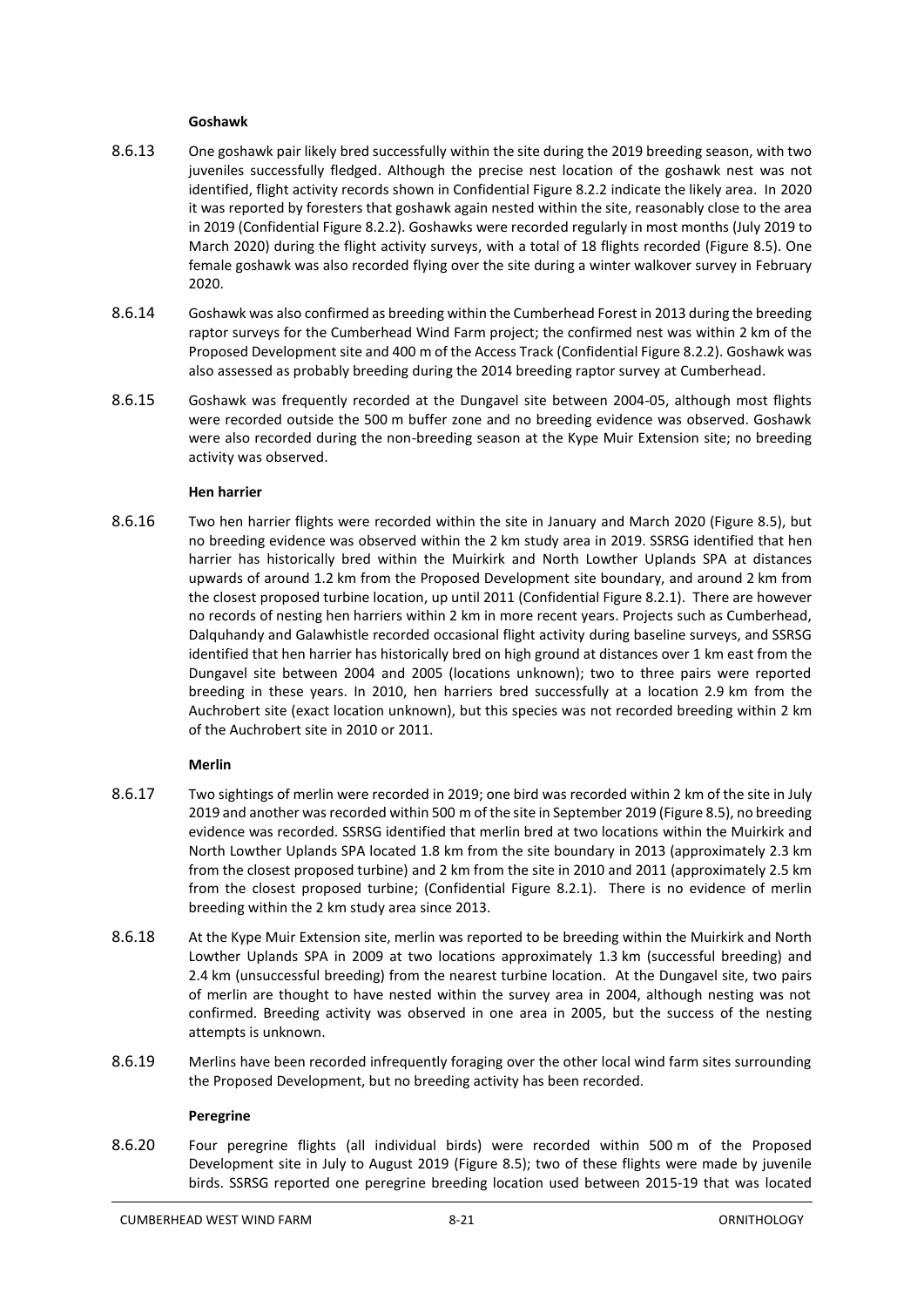approximately 1.8 km from the site boundary and approximately 2 km from the closest proposed turbine, outside of the Muirkirk and North Lowther Uplands SPA (Confidential Figure 8.2.1).

- 8.6.21 Raptor surveys in 2005, undertaken for Nutberry Wind Farm, identified a peregrine breeding attempt within 2 km of the Nutberry site (location unknown), although few flights were made by this species within the Nutberry site boundary between 2005-06.
- 8.6.22 Peregrine was confirmed as breeding during surveys for the Hare Craig Wind Farm in 2016 and 2017, although the exact location of the nest was not determined during surveys due to access restrictions to the 2 km buffer surrounding the site.
- 8.6.23 Peregrine was confirmed to be breeding within the survey area for Galawhistle Wind Farm (approximately 2 km from the Proposed Development site) in 2008 and 2009, although breeding locations are unavailable.
- 8.6.24 Peregrine presence was recorded at most other wind farm sites within 2 km of the Proposed Development, although activity levels were low and no breeding evidence was recorded.

#### **Osprey**

8.6.25 Ospreys were recorded on three occasions within 500 m of the Proposed Development between August and September 2019; two sightings were recorded in flight and a third sighting recorded an osprey perching on a stump with a fish prey item (Figure 8.5). The paucity of observations throughout the breeding season indicates that these sightings relate to migratory birds. No breeding evidence was recorded within 2 km of the site, nor for any other wind farm sites within 2 km surrounding the Proposed Development. Ospreys were however occasionally recorded in flight during baseline surveys for other local wind farms.

#### **Barn owl**

- 8.6.26 The 2019-20 surveys did not record breeding barn owl within 2 km of the Proposed Development site. One incidental sighting of a barn owl roost was recorded during an ecology survey in 2020, the roost was located approximately 295 m from the Proposed Development site boundary and 445 m from the closest proposed turbine (Figure 8.5).
- 8.6.27 No evidence of barn owl breeding activity was recorded during surveys for wind farm sites within 2 km of the Proposed Development including Cumberhead or Nutberry.
- 8.6.28 Barn owl breeding was confirmed at one location within the Galawhistle site in 2008 and 2009 and a second pair bred close to the Galawhistle access track in 2009 and probably 2008; these birds would have been >2 km away from the Proposed Development.

#### **Short-eared owl**

- 8.6.29 The 2019-20 surveys did not record short-eared owl within 2 km of the Proposed Development.
- 8.6.30 Flight activity and behaviour recorded for the Nutberry wind farm site indicated that one pair of short-eared owls might have bred in suitable habitat within 2 km of the Nutberry site boundary in 2004 (location unknown). Two pairs of short-eared owl were recorded displaying breeding activity in moorland at least 3 km to the south-east of the Dungavel wind farm site in 2004 (location unknown).
- 8.6.31 Short-eared owls have been recorded infrequently over some other local wind farm sites surrounding the Proposed Development, but no breeding activity has been recorded.

#### **Other Raptors**

- 8.6.32 In addition to the above target species, there were sightings of buzzard, kestrel and sparrowhawk (secondary species) during the 2019-20 surveys.
- 8.6.33 One short golden eagle flight was recorded at the Galawhistle site in June 2008, but this species was not recorded at any other site within the 2km study area.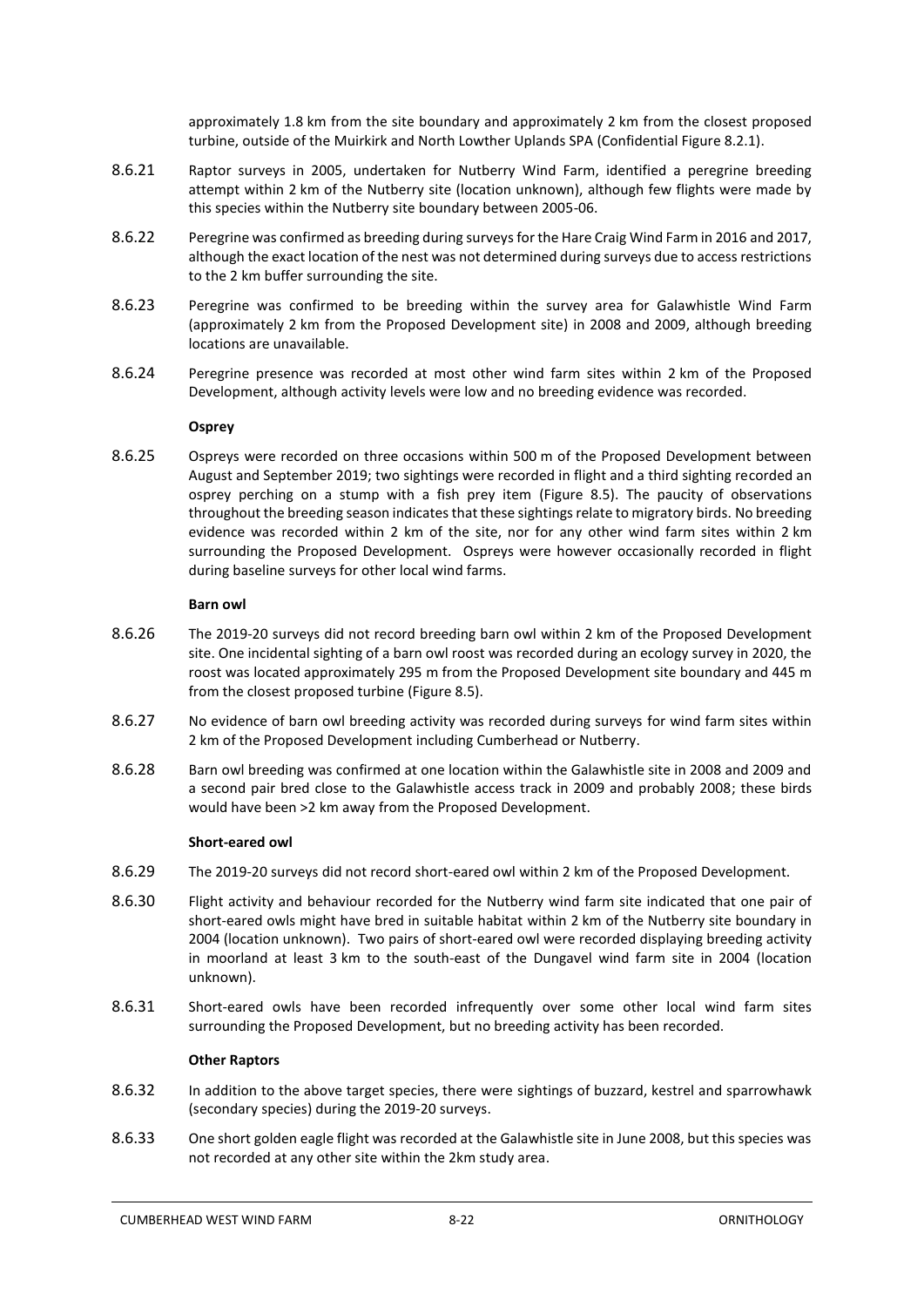8.6.34 Red kite was recorded flying over the Nutberry site in 2004 and the Galawhistle site between 2007 and 2009, although no breeding evidence of this species was recorded. Red kite was not recorded in the Proposed Development 2019-20 surveys.

#### **Waders**

*Curlew* 

- 8.6.35 In 2019, two possible curlew breeding territories were recorded to the north of the Proposed Development site (Figure 8.7). One territory was identified next to Logan Reservoir approximately 600 m from the site and the other territory was identified over 850 m north-west from the site boundary. One individual curlew was recorded approximately 150 m north of the site at Birk Knowes during the non-breeding season.
- 8.6.36 Curlew are known to breed in the local area around the site and this species has been recorded at all proposed wind farm sites within 1 km, including: six confirmed breeding territories recorded in 2013 and one territory recorded in 2014 at the Cumberhead wind farm site (Figure 8.7); 3-5 breeding territories in 2016 and 2-3 breeding territories in 2017 at the Hare Craig site; five pairs in 2004/2005 at the Nutberry site; one territory in 2018 at the Hagshaw Hill Repowering site and three pairs in 2011 at the Auchrobert site.

#### *Golden plover*

- 8.6.37 Five golden plover flocks were recorded flying within 500 m the Proposed Development site boundary during the autumn migration in September and October 2019 (Figure 8.6) and a group of three individuals was recorded in December 2019 (Figure 8.7), but they did not breed within 2 km of the site.
- 8.6.38 Flocks of golden plover have been recorded flying through all of the wind farm sites within 1 km surrounding the Proposed Development during the non-breeding season, although breeding was not recorded at any site. The most frequent activity for golden plover in the local area was at Cumberhead Wind Farm between September 2012 and February 2014, when 11 flocks (one to 200 individuals per flight) were recorded.
- 8.6.39 Surveys for Nutberry Wind Farm in 2005 recorded flocks of golden plover feeding in fields around Birkenhead Farm, just to the north of the Proposed Development site.
- 8.6.40 A single flight of golden plovers comprising of 52 birds, not at collision risk height, was recorded at Auchrobert in March 2010/11.

#### *Lapwing*

- 8.6.41 In June 2019, two lapwings were recorded approximately 600 m north of the Proposed Development next to Logan Reservoir (Figure 8.7). It is possible that these birds were breeding, outside of the 500 m study area.
- 8.6.42 Lapwing are not known to have bred within 1 km of the Proposed Development. At Nutberry and Cumberhead wind farm sites, small numbers of lapwing were present, but breeding activity was not recorded. Lapwing were not recorded at the Auchrobert site during surveys between 2010-11.

#### *Other waders (oystercatcher, ringed plover & snipe)*

- 8.6.43 Oystercatcher, ringed plover and snipe were not recorded during surveys for the Proposed Development in 2019-20, nor within 1 km at wind farms surrounding the site.
- 8.6.44 Ringed plover has not been recorded as breeding within 1 km at wind farms surrounding the site. Ringed plover was recorded as present, but not breeding at the Cumberhead site in 2014. Snipe have been recorded as breeding at the Nutberry site (four pairs in 2004 and two pairs in 2005), the Cumberhead site (one probable and three possible territories in 2014) and also at the Hagshaw Hill Repowering site (three breeding territories recorded within 500 m of the site in 2018).

### <span id="page-24-0"></span>8.7 Potential Effects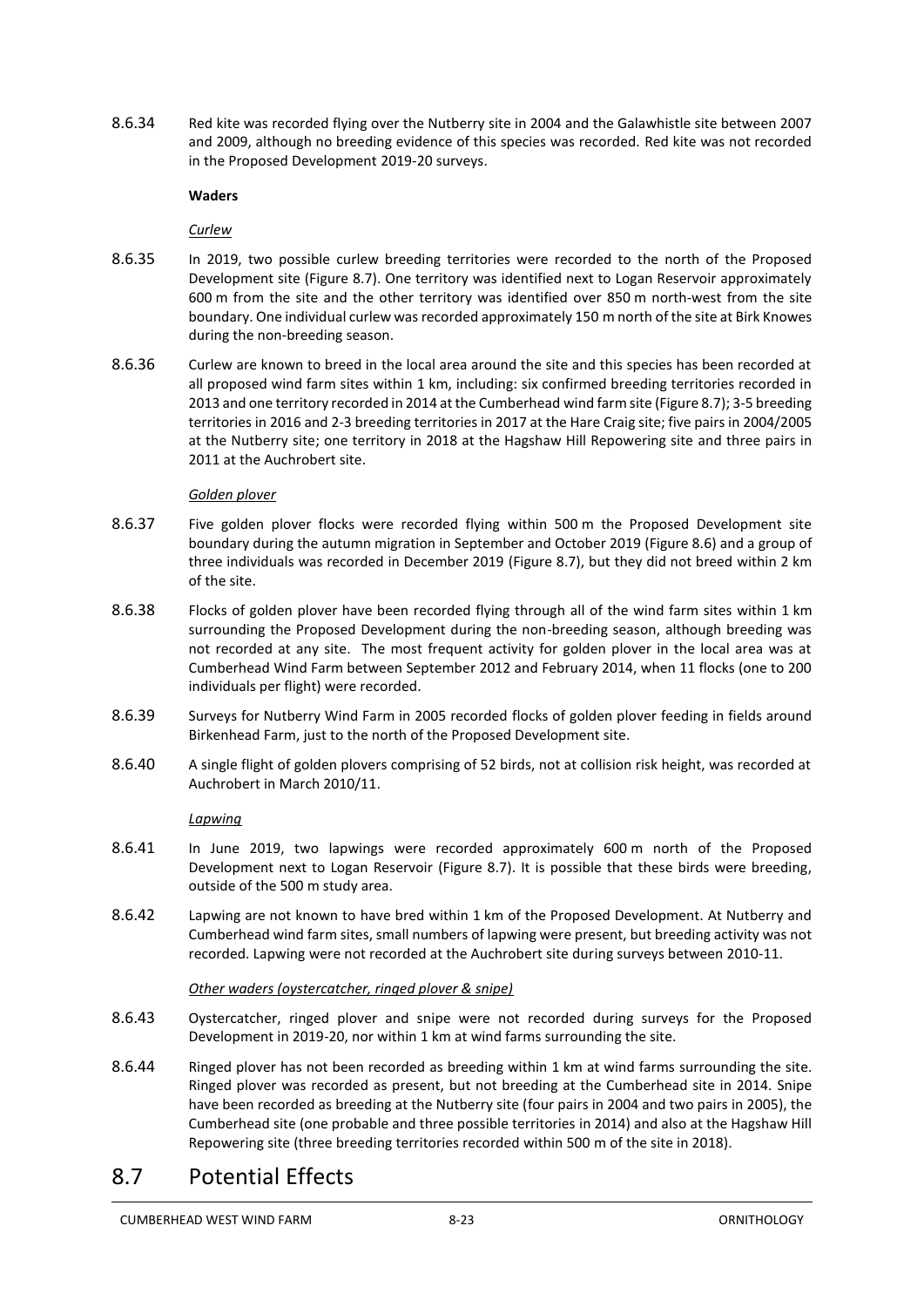- 8.7.1 The assessment of potential effects is based on the project description outlined in Chapter 3: Proposed Development. In relation to describing impacts on ornithological features, the relevant specifications used to determine the 'worst-case' Proposed Development involves:
	- 21 turbines with a maximum tip height of 200 m and a maximum rotor diameter of 155 m. Each turbine will have a typical generating capacity of approximately 6 MW.
	- Forest within the site will be felled as part of the Revised Felling Plan (refer to Chapter 16: Forestry) and turbines will be key-holed within the forestry block and any new forestry will not be planted within these areas.
	- The construction period will last for up to 18 months, comprising a construction programme as described in Chapter 3 Proposed Development. The associated infrastructure will include: site access, access tracks, crane hardstanding, underground cabling, on-site substation and maintenance building, energy storage compound, temporary construction compound, laydown area, concrete batching plant, potential excavations/borrow workings and two permanent meteorological masts.

#### *Scoped-in/out Important Ornithological Features*

#### **Target Species**

- 8.7.2 The scoping-in of target species to assess as IOFs is based on information gathered during 2019-20 baseline surveys as well as from surveys undertaken for other local wind farm projects which provide a longer-term dataset of the likely bird assemblage within the site and surrounding area.
- 8.7.3 SNH's (2018c) guidance on assessing effects of wind farms on birds identifies 22 species that are widespread across Scotland which utilise habitats or have flight behaviours that may be adversely affected by a wind farm. The initial scoping-in stage therefore considers which of these species have been recorded within or around the site, as confirmed through survey results and desk studies outlined above.
- 8.7.4 Of these 22 species, 16 have been observed within the site and local area [\(Table 8.11\)](#page-25-0).
- 8.7.5 The second stage of the scoping-in process is to determine which of these species have been recorded in numbers that may be of importance – i.e. the study area, or the airspace above the study area, is of some value to the species, and the wider NHZ population. This has been determined by the following method:
	- Wildfowl: species recorded either utilising the site or wider 2 km study area, or regularly recorded in flight above the study area;
	- Raptors: Schedule 1/Annex I species potentially breeding within 2 km study area, or regularly found in flight above, or in proximity to the site; and
	- Waders: species found breeding in proximity to the site (nominally within 500 m), or regularly recorded in non-breeding flocks above the study area.

#### <span id="page-25-0"></span>**Table 8.11 – Scoped-in/out Target Species**

| <b>Target</b><br><b>Species</b> | Summary of Activity within 2 km Study Area                                                                                                      | <b>Scoped</b><br>In / Out |
|---------------------------------|-------------------------------------------------------------------------------------------------------------------------------------------------|---------------------------|
| Whooper<br>swan                 | Not recorded in 2019-20. Low flight activity recorded at local wind<br>farms within and no suitable foraging habitat available within the site. | Out                       |

CUMBERHEAD WEST WIND FARM 8-24 ORNITHOLOGY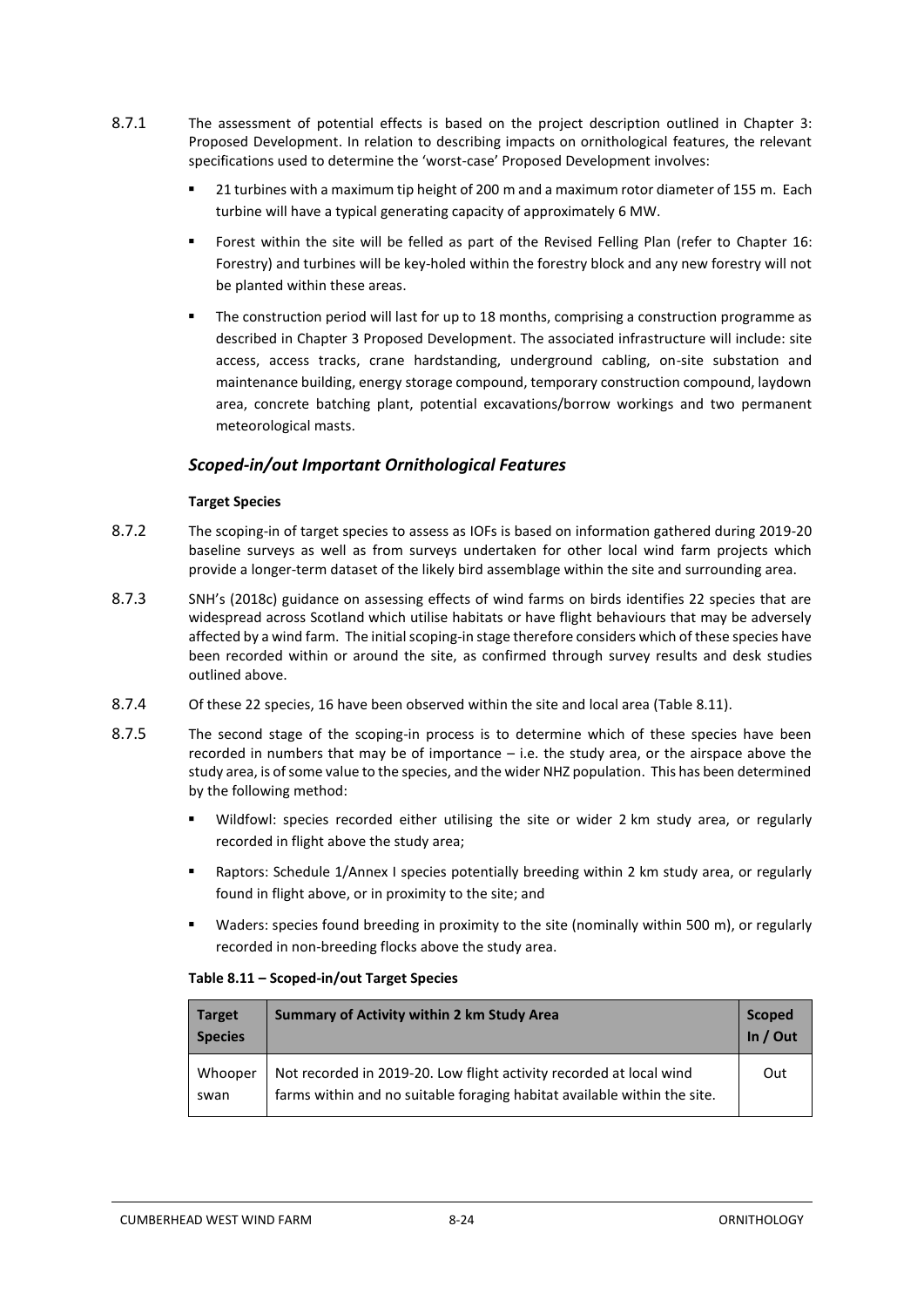| <b>Target</b><br><b>Species</b> | Summary of Activity within 2 km Study Area                                                                                                                                                                                                                                                                                                                                       | <b>Scoped</b><br>In / Out |
|---------------------------------|----------------------------------------------------------------------------------------------------------------------------------------------------------------------------------------------------------------------------------------------------------------------------------------------------------------------------------------------------------------------------------|---------------------------|
| Pink-<br>footed<br>goose        | Very low flight activity recorded 2019-20. An area to the east of the<br>Cumberhead site at Dalquhandy Revised Wind Farm is considered to be<br>a stopover roost for a winter passage population of pink-footed goose,<br>but none were recorded on the waterbodies within 2 km of the site,<br>including Logan Reservoir and Dunside Reservoir during the winter of<br>2019-20. | Out                       |
| Greylag<br>goose                | One greylag goose recorded in flight in October 2019. Low flight activity<br>recorded at local wind farms sites and no suitable foraging habitat<br>available within the site.                                                                                                                                                                                                   | Out                       |
| Red kite                        | Not recorded in 2019-20. Occasional flights recorded at Nutberry and<br>Galawhistle.                                                                                                                                                                                                                                                                                             | Out                       |
| Hen<br>harrier                  | Two flights recorded in 2020, no breeding activity was recorded within<br>the 2 km study area in 2019-20. Qualifying feature of the SPA with<br>theoretical connectivity to site, based on historic breeding records<br>provided by SSRSG.                                                                                                                                       | In                        |
|                                 | Recorded at all other local wind farm sites in flight, foraging, sometimes<br>regularly.                                                                                                                                                                                                                                                                                         |                           |
| Goshawk                         | One confirmed breeding location recorded within the site in 2019 and<br>2020 and birds were regularly recorded flying across the site in 2019-20.                                                                                                                                                                                                                                | In                        |
| Golden<br>eagle                 | Not recorded in 2019-20. Single non-breeding flight at Galawhistle in<br>2008.                                                                                                                                                                                                                                                                                                   | Out                       |
| Osprey                          | Three records in 2019, no evidence of breeding behaviour.                                                                                                                                                                                                                                                                                                                        | Out                       |
|                                 | Occasional flights recorded at other wind farm sites within 2km study<br>area, no nesting or foraging records.                                                                                                                                                                                                                                                                   |                           |
| Merlin                          | Two flight records in 2019, no evidence of breeding behaviour.                                                                                                                                                                                                                                                                                                                   | In                        |
|                                 | Qualifying feature of SPA with theoretical connectivity to site, based on<br>historic breeding records provided by SSRSG.                                                                                                                                                                                                                                                        |                           |
|                                 | Infrequent presence recorded at all local wind farm sites.                                                                                                                                                                                                                                                                                                                       |                           |
| Peregrine                       | Four flights recorded in 2019.                                                                                                                                                                                                                                                                                                                                                   | Out                       |
|                                 | Qualifying feature of SPA, but significant connectivity to site unlikely,<br>based on location of historic breeding records provided by SSRSG up to<br>2019 (none within SPA at least 2km from Proposed Development site)<br>and low site presence. Predicted collision rate very low (one every 110<br>years, Table 8.10).                                                      |                           |
|                                 | Breeding behaviour recorded at Nutberry. Infrequently to regularly<br>recorded at other local wind farm sites, but no breeding evidence.                                                                                                                                                                                                                                         |                           |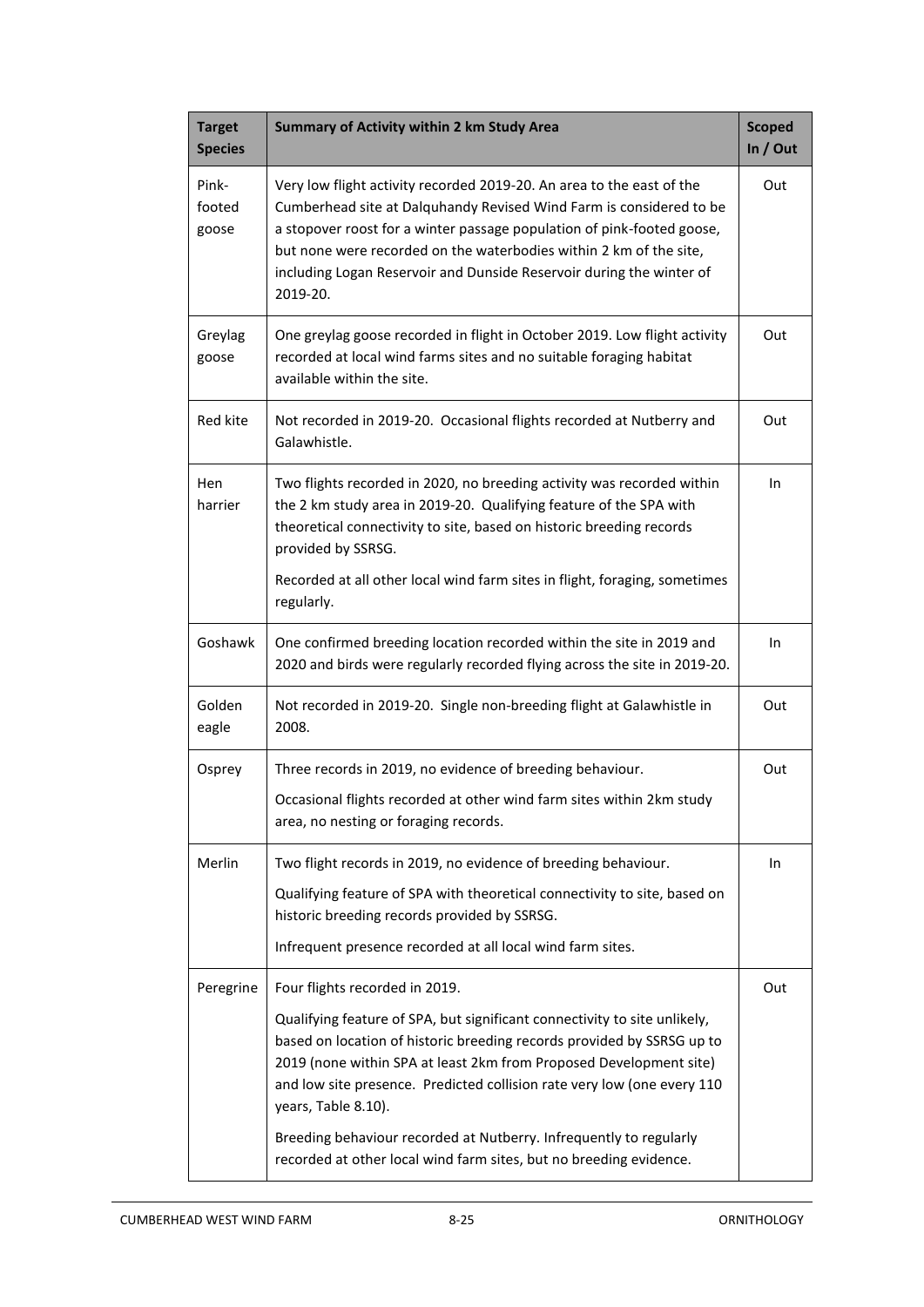| <b>Target</b><br><b>Species</b> | Summary of Activity within 2 km Study Area                                                                                                                                                                                                                                                 | <b>Scoped</b><br>In $/$ Out |
|---------------------------------|--------------------------------------------------------------------------------------------------------------------------------------------------------------------------------------------------------------------------------------------------------------------------------------------|-----------------------------|
| <b>Black</b><br>grouse          | No records in 2019-20. Lekking activity however recorded historically<br>within 850 m of the main Proposed Development site and in close<br>proximity to access route (Figure 8.8). Subject of ongoing habitat<br>management in local area.                                                | In                          |
| Barn owl                        | No breeding or flight activity records in 2019-20.<br>One barn owl roost located approximately 295 m from the Proposed<br>Development site boundary and 445 m from the closest proposed<br>turbine is unlikely to be affected. No identified potential roost or nest<br>sites within site. | Out                         |
| Golden<br>plover                | Five non-breeding flocks recorded in 2 km study area in 2019, no<br>breeding records.<br>Non-breeding records for local wind farms within 2 km of the site, no<br>breeding records. Foraging records in the fields surrounding Birkenhead<br>Farm within 1 km of the site.                 | In                          |
| Lapwing                         | One possible breeding pair identified outside of the 500 m study area of<br>the site in 2019.<br>Not known to breed within 1 km of the site, low numbers recorded for<br>Cumberhead and Nutberry.                                                                                          | Out                         |
| Curlew                          | Two breeding territories identified in 2019.<br>Known to breed in the local area and has been recorded breeding at all<br>local wind farm sites.                                                                                                                                           | In                          |
| Herring<br>gull                 | Three flights recorded in 2019. Likely to be occasionally present within<br>most sites, but no breeding recorded.                                                                                                                                                                          | Out                         |
| Short-<br>eared<br>owl          | Not recorded in 2019-20. Infrequently recorded at all local wind farm<br>sites, no breeding evidence within 2 km study area.                                                                                                                                                               | Out                         |

<span id="page-27-0"></span>8.7.6 From this process, a total of six species, determined to be of high and medium nature conservation importance [\(Table 8.3\)](#page-12-0) are considered to be the IOFs [\(Table 8.12\)](#page-27-0).

#### **Table 8.12 – Nature Conservation Importance of IOFs**

| <b>Feature</b> | <b>Nature conservation</b><br>importance | Reason                                                          |
|----------------|------------------------------------------|-----------------------------------------------------------------|
| Hen harrier    | High                                     | SPA qualifying feature; Annex 1; Schedule 1; BoCC<br>Red-listed |
| Goshawk        | Medium                                   | Schedule 1                                                      |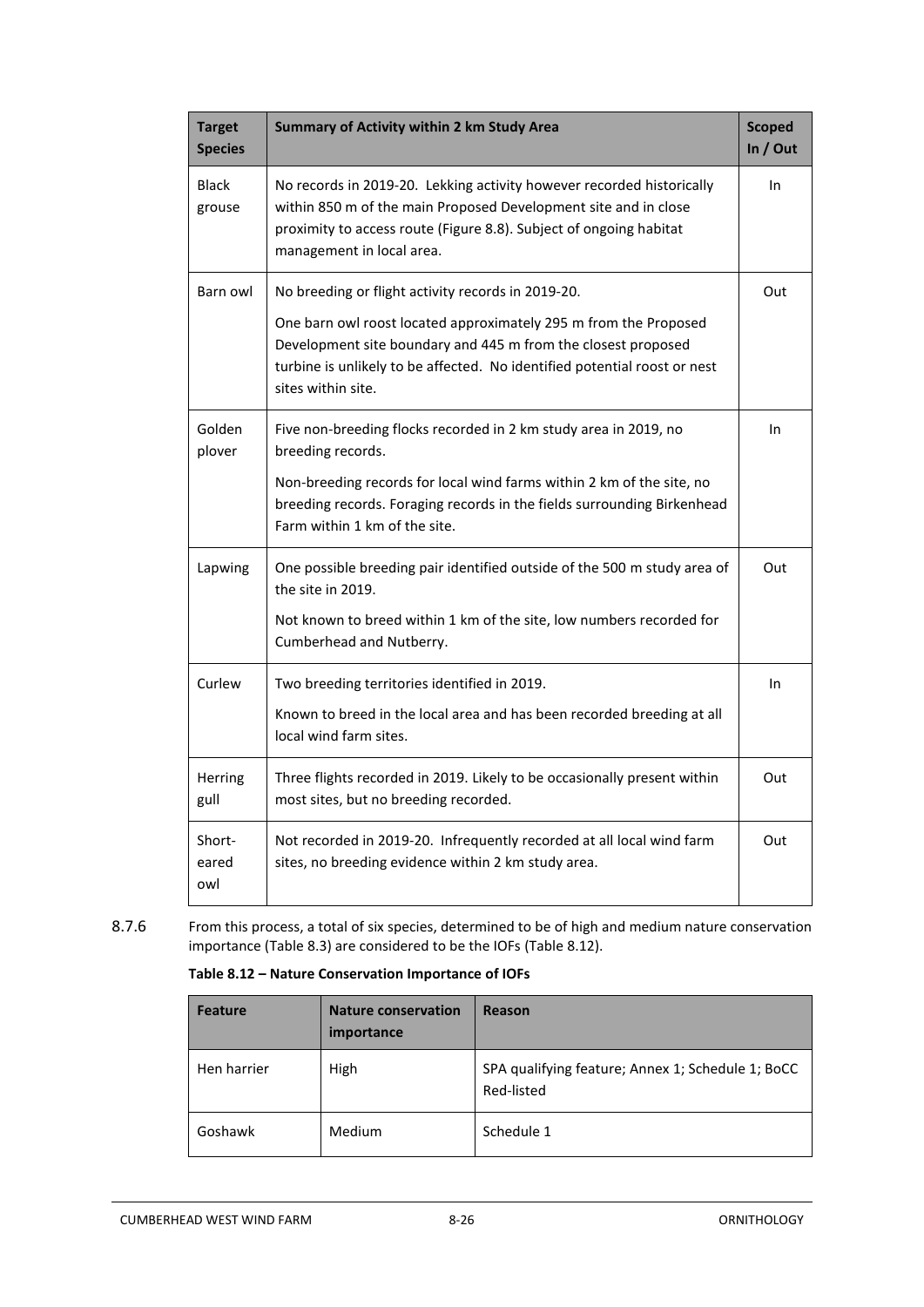| <b>Feature</b>      | <b>Nature conservation</b><br>importance | Reason                                                                       |
|---------------------|------------------------------------------|------------------------------------------------------------------------------|
| Merlin              | High                                     | SPA qualifying feature; Annex 1; Schedule 1; BoCC<br>Red-listed              |
| <b>Black grouse</b> | Medium                                   | BoCC Red-listed; key feature of local habitat<br>management plans            |
| Curlew              | Medium                                   | <b>BoCC Red-listed</b>                                                       |
| Golden plover       | <b>Medium</b>                            | SPA qualifying feature (breeding only); Annex I;<br><b>BoCC Green-listed</b> |

8.7.7 In addition, it is necessary to consider the species' conservation status when assessing the likely effects. Relevant conservation status information for the 'scoped in' IOFs is detailed within [Table](#page-28-0)  [8.13](#page-28-0) based on the following BoCC criteria in Eaton et al*.* (2015):

HD: Historical decline in breeding populations. Species judged to have declined severely between 1800 and 1995;

BR = Breeding rarity. Species qualified as rare breeders if the UK breeding population was <300 pairs.

BDp = Breeding Population Decline. Severe decline in the UK breeding population size, of >50 %, over 25 years (BDp1) or the entire period used for assessments since the first BoCC review, starting in 1969 ("longer-term") (BDp2);

BDMr: Breeding range decline. Moderate decline (>25% but <50%) between 1988–91 and 2007–11 (BDMr1) or 1968–71 and 2007–11 (BDMr2); and

BDMp = Breeding Population Decline. Moderate decline in the UK breeding population size, of more than 25%, over 25 years (BDMp1) or the entire period used for assessments since the first BoCC review, starting in 1969 ("longer-term") (BDMp2).

#### <span id="page-28-0"></span>**Table 8.13 – Conservation Status of Scoped In IOFs**

| <b>Species</b> | <b>Conservation</b><br><b>Status</b><br><b>Information</b> | <b>Conservation Status</b>                                                                                                                                                                                                                                                                                                                                                                                                                                                                                                                                                                                                                                                                                                                                                                                                                                                                                                                                                                                                                                               |
|----------------|------------------------------------------------------------|--------------------------------------------------------------------------------------------------------------------------------------------------------------------------------------------------------------------------------------------------------------------------------------------------------------------------------------------------------------------------------------------------------------------------------------------------------------------------------------------------------------------------------------------------------------------------------------------------------------------------------------------------------------------------------------------------------------------------------------------------------------------------------------------------------------------------------------------------------------------------------------------------------------------------------------------------------------------------------------------------------------------------------------------------------------------------|
| Hen<br>harrier | <b>BoCC Red list</b><br>(HD)                               | Hen harrier is Red-listed due to an historical decline in the UK<br>between 1800 and 1995, without substantial recent recovery.<br>The UK and Isle of Man hen harrier population was estimated at 575<br>territorial pairs in 2016, which is a decline of 13% since 2010 and 24%<br>since 2004. Scotland held the bulk (80%) of the population (460<br>territorial pairs), where a decline of 9% since the previous survey was<br>observed (Wotton et al. 2018). Thus, the national population is<br>considered to be in unfavourable conservation status.<br>The regional NHZ 19 population was considered by Fielding et al.<br>(2011) to be in unfavourable conservation status due to persecution<br>and low productivity. The NHZ 19 population was estimated by<br>Wilson et al. (2015) to be 18 (range 15-20) pairs in 2011, although 35<br>pairs were monitored in the larger South Strathclyde area (mainly<br>comprising NHZ 19) monitored by the SSRSG in 2018 (Challis et al.<br>2019), indicating the population may have somewhat recovered since<br>2011. |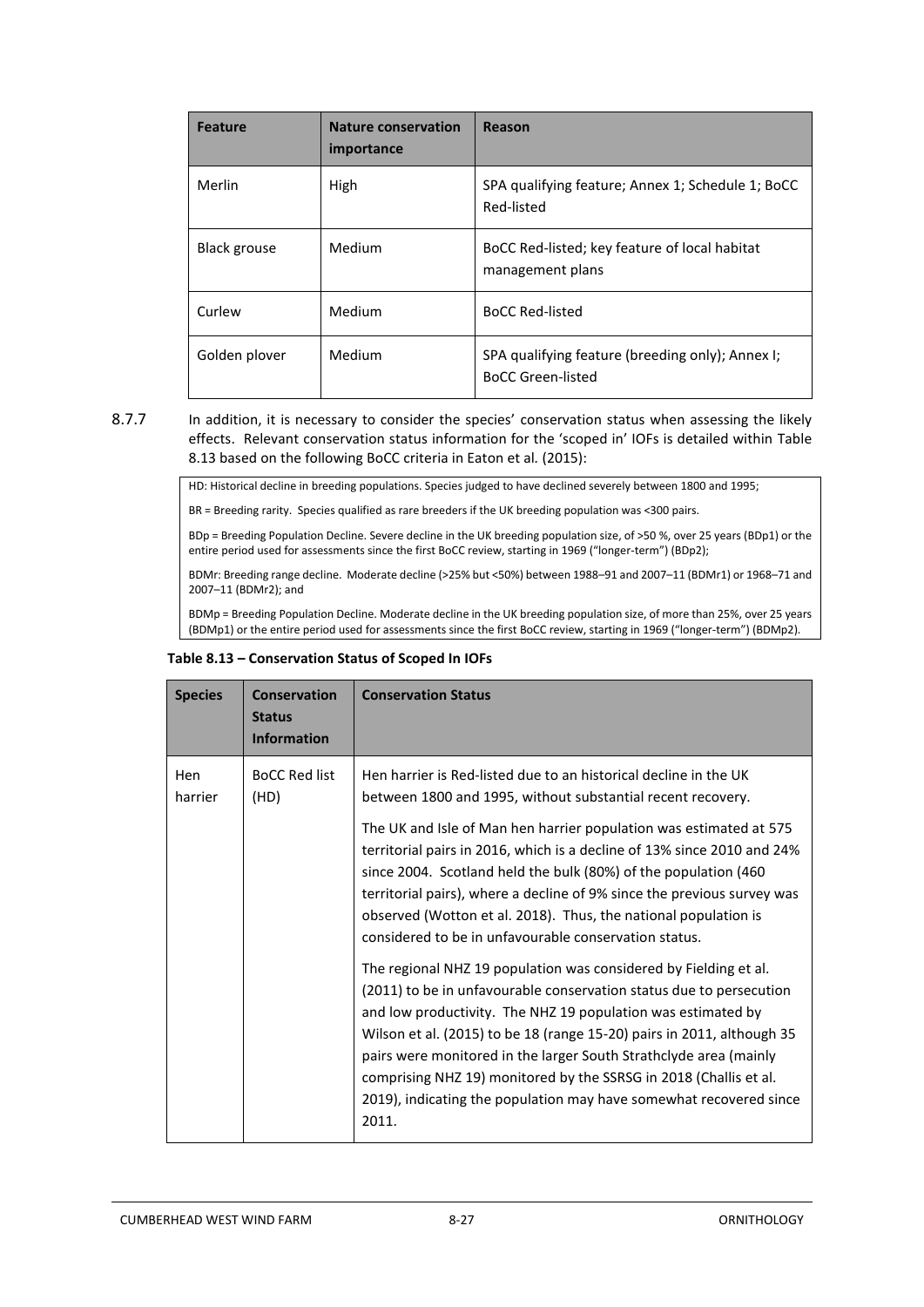| <b>Species</b>         | <b>Conservation</b><br><b>Status</b><br><b>Information</b> | <b>Conservation Status</b>                                                                                                                                                                                                                                                                                                                                                                                                                                                                                                                                                                                                                                                                                                                                                                   |
|------------------------|------------------------------------------------------------|----------------------------------------------------------------------------------------------------------------------------------------------------------------------------------------------------------------------------------------------------------------------------------------------------------------------------------------------------------------------------------------------------------------------------------------------------------------------------------------------------------------------------------------------------------------------------------------------------------------------------------------------------------------------------------------------------------------------------------------------------------------------------------------------|
| Goshawk                | <b>BoCC Green</b><br>List                                  | There are an estimated 620 pairs in Britain (Woodward et al. 2020)<br>indicating an increase from 400 pairs recorded in Britain in 2013<br>(Musgrove et al. 2013). The NHZ 19 population was estimated by<br>Wilson et al. (2015) to be 31 (range 17-41) pairs in 2013. The most<br>recent Scottish Raptor Monitoring Scheme (SRMS) Annual Report for<br>2018 (Challis et al. 2019) provided information for nine occupied<br>home ranges in South Strathclyde suggesting that the population in<br>this part of NHZ 19 is relatively strong. The goshawk population<br>appears to be expanding in range in Scotland (Forrester et al. 2007)<br>and as the species is BoCC Green-listed, the national and<br>regional/NHZ populations are likely to be in favourable conservation<br>status. |
| Merlin                 | <b>BoCC Red list</b><br>(HD)                               | The last national merlin survey carried out in 2008 suggested a<br>national breeding population of around 1,159 breeding pairs with<br>approximately 733 pairs in Scotland (Ewing et al. 2011). Comparison<br>with the previous 1993-94 survey suggests an overall stable<br>population, albeit with regional differences in success.                                                                                                                                                                                                                                                                                                                                                                                                                                                        |
|                        |                                                            | The NHZ 19 population was estimated by Wilson et al. (2015) to be 12<br>(range 7-18) pairs in 2008, although only one breeding attempt in<br>South Strathclyde was monitored by the SSRSG in 2018 (Challis et al.<br>2019). There is relatively poor monitoring coverage in the South<br>Strathclyde region, and the national survey did not focus on this<br>region. It was apparent however that estimates of change were more<br>negative for regional populations at southern latitudes than more<br>northerly populations, and so the regional/NHZ population is likely to<br>be in unfavourable conservation status.                                                                                                                                                                   |
| <b>Black</b><br>grouse | <b>BoCC Red List</b><br>(HD, BDp1,<br>BDp2, BDMr2)         | Black grouse is Red-listed due to a historical decline in the UK,<br>without substantial recent recovery. It also qualifies due to a severe<br>decline in the UK breeding population size of >50% over 25 years.                                                                                                                                                                                                                                                                                                                                                                                                                                                                                                                                                                             |
|                        |                                                            | Breeding numbers in the UK declined by 80% between 1991 and<br>2004. Sim et al. (2008) estimated there to be 5,078 male black<br>grouse in the UK in 2005, with approximately two-thirds of these<br>occurring in Scotland. However, Forrester et al. (2007) estimate that<br>in Scotland there are around 3,550 to 5,750 lekking males,<br>representing about 71% of the British population. In Scotland the<br>breeding range is contracting and numbers are declining, though the<br>rate of decline varies regionally, being high in south western Scotland<br>(-49%). Evidence suggests that the national and regional populations<br>are in unfavourable conservation status.                                                                                                          |
|                        |                                                            | The NHZ 19 population was estimated by Wilson et al. (2015) to be<br>121 (range 71-168) displaying males.                                                                                                                                                                                                                                                                                                                                                                                                                                                                                                                                                                                                                                                                                    |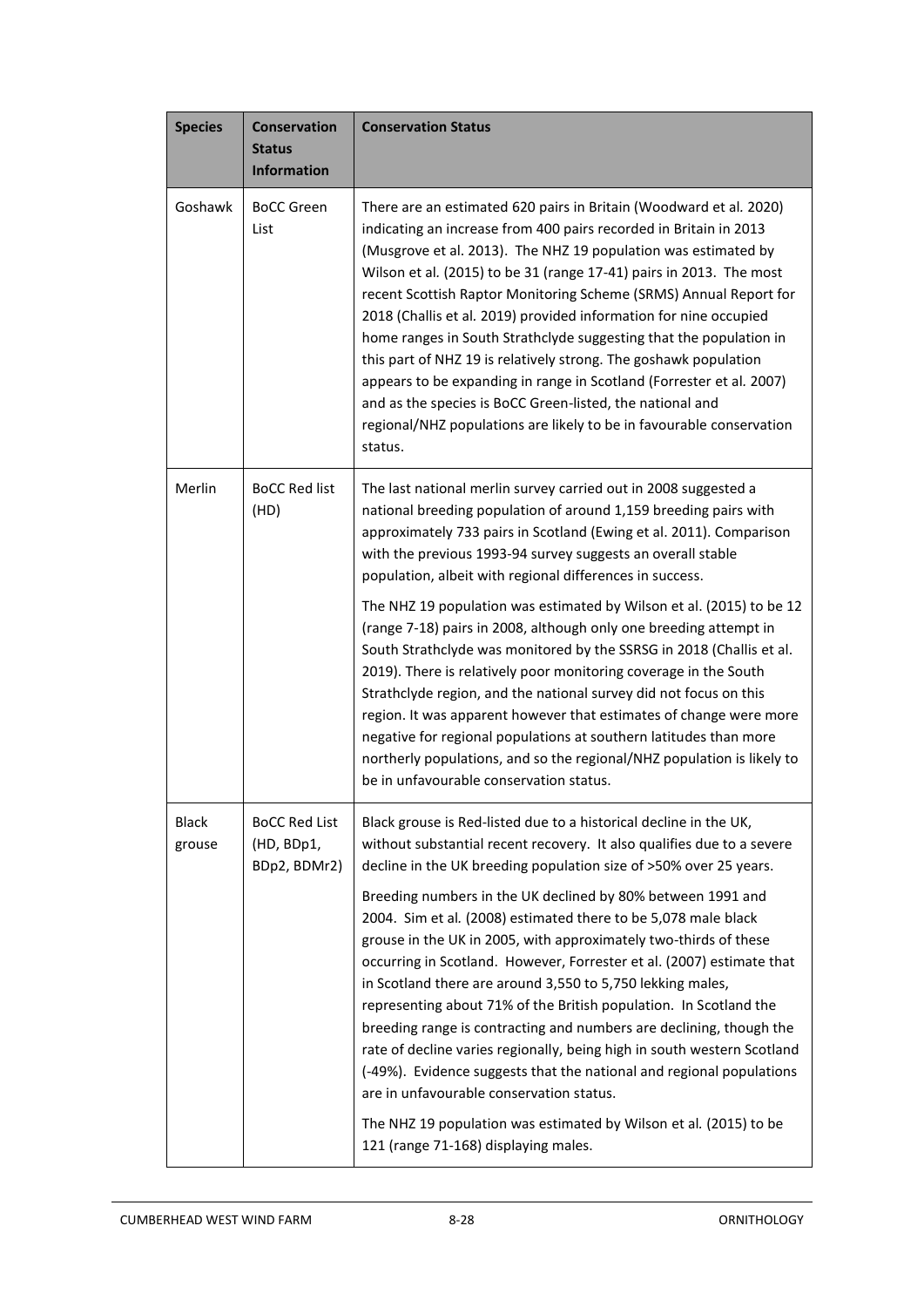| <b>Species</b>                                | <b>Conservation</b><br><b>Status</b><br><b>Information</b>                                                                                                                                                                                                                                                                                              | <b>Conservation Status</b>                                                                                                                                                                                                                                                                                                                                                                                                                                                                 |
|-----------------------------------------------|---------------------------------------------------------------------------------------------------------------------------------------------------------------------------------------------------------------------------------------------------------------------------------------------------------------------------------------------------------|--------------------------------------------------------------------------------------------------------------------------------------------------------------------------------------------------------------------------------------------------------------------------------------------------------------------------------------------------------------------------------------------------------------------------------------------------------------------------------------------|
| Curlew                                        | <b>BoCC Red List</b><br>(BDMp1,<br>BDp2)                                                                                                                                                                                                                                                                                                                | The most recent national curlew population estimate recorded<br>58,000 pairs in 2016 (Woodward et al. 2020) and there has been a<br>significant continued decline across Scotland, including in the south<br>west. The recent inclusion of the species on the BoCC Red-list<br>suggests that the national and NHZ/regional populations are in<br>unfavourable conservation status.<br>The NHZ 19 population was estimated to be 4,284 (3,851-4,717) pairs<br>in 2005 (Wilson et al. 2015). |
| Golden<br><b>BoCC Green</b><br>plover<br>List | The UK golden plover breeding population is estimated to be 32,500-<br>50,500 pairs (Woodward et al. 2020), although Forrester et al. (2007)<br>give a Scottish breeding population estimate of 15,000 pairs, stating<br>that this represents 80% of the British breeding population.<br>The spring passage population of golden plover in Scotland was |                                                                                                                                                                                                                                                                                                                                                                                                                                                                                            |
|                                               |                                                                                                                                                                                                                                                                                                                                                         | estimated by Forrester et al. (2007) to be 10,000-30,000 individuals.<br>BirdFacts estimated the UK winter population to be 400,000<br>individuals in 2006/07 (Robinson, 2005).                                                                                                                                                                                                                                                                                                            |
|                                               |                                                                                                                                                                                                                                                                                                                                                         | The NHZ 19 breeding population was estimated by Wilson et al. (2015)<br>to be 778 (range 716-839) pairs in 2005.                                                                                                                                                                                                                                                                                                                                                                           |
|                                               |                                                                                                                                                                                                                                                                                                                                                         | The latest BTO BirdTrends information (Massimino et al. 2019) states<br>that the national population is in probable decline, and this is likely to<br>reflect the regional/NHZ population.                                                                                                                                                                                                                                                                                                 |

#### **Designated Sites**

8.7.8 [Table 8.11](#page-25-0) details the theoretical foraging ranges of species as given in SNH (2016), that are qualifying features of the Muirkirk and North Lowther Uplands SPA, Muirkirk Uplands SSSI and North Lowther Uplands SSSI, which can be used to determine possible connectivity between the designated sites and the Proposed Development site.

| Table 8.14 – Foraging ranges of SPA qualifying features and potential connectivity |  |  |
|------------------------------------------------------------------------------------|--|--|
|------------------------------------------------------------------------------------|--|--|

| <b>Qualifying interests</b>                                      | SNH (2016)<br><b>Foraging Range</b> | Connectivity                                                                                                                                                                           |
|------------------------------------------------------------------|-------------------------------------|----------------------------------------------------------------------------------------------------------------------------------------------------------------------------------------|
| Golden plover ( <i>Pluvialis</i><br><i>apricaria</i> ), breeding | 3 km                                | Potential connectivity (SPA, Muirkirk<br>Uplands SSSI)                                                                                                                                 |
| Hen harrier (Circus cyaneus),<br>breeding                        | 2 km                                | Potential connectivity (SPA, Muirkirk<br>Uplands SSSI)                                                                                                                                 |
| Hen harrier (Circus cyaneus),<br>non-breeding                    | N/A                                 | No ranging distances for wintering hen<br>harrier specified in SNH (2016),<br>potential connectivity assumed on basis<br>of breeding ranging distances (SPA,<br>Muirkirk Uplands SSSI) |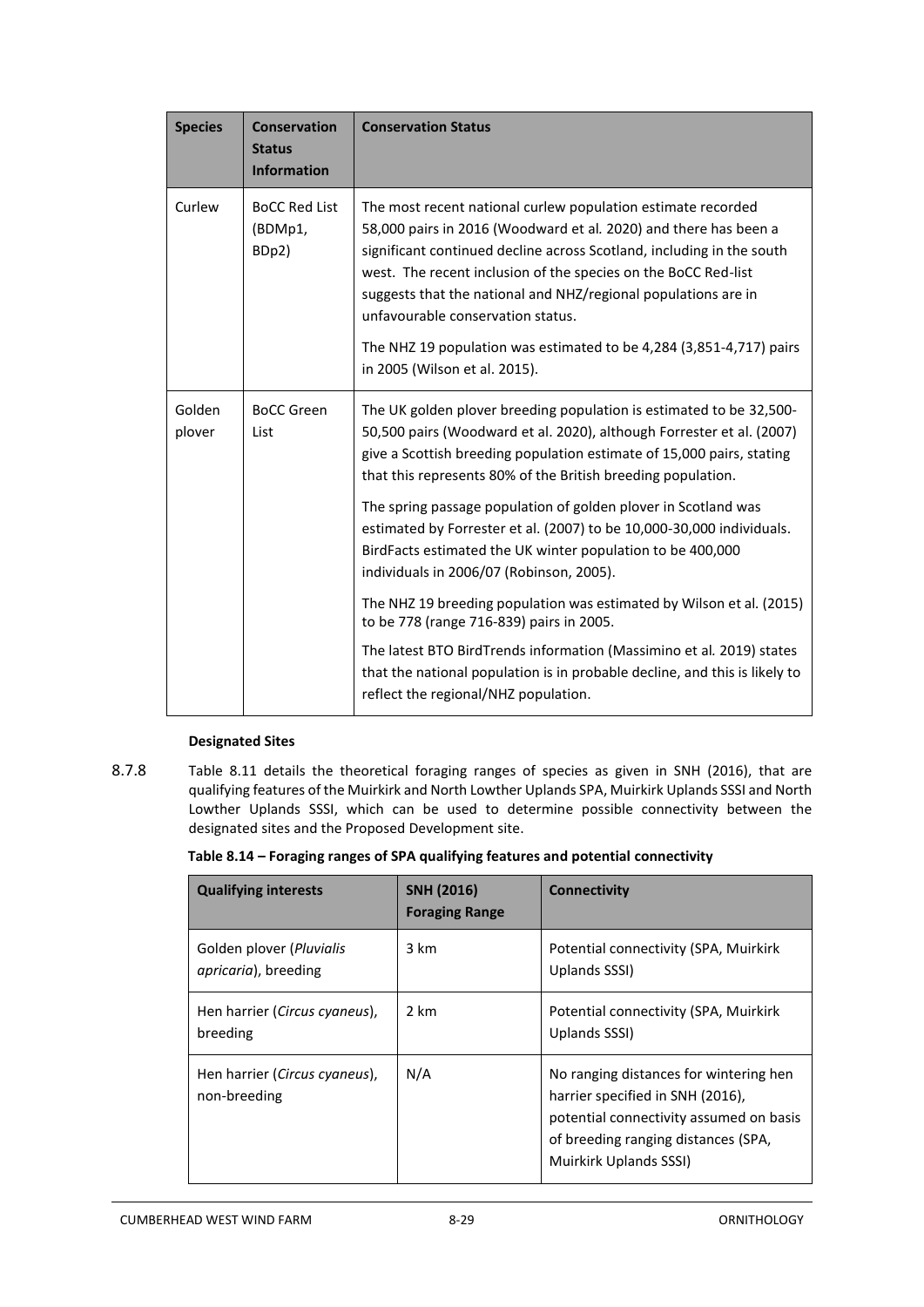| <b>Qualifying interests</b>                          | SNH (2016)<br><b>Foraging Range</b> | Connectivity                                                                                                      |
|------------------------------------------------------|-------------------------------------|-------------------------------------------------------------------------------------------------------------------|
| Merlin (Falco columbarius),<br>breeding              | 5 km                                | Potential connectivity (SPA, Muirkirk<br>Uplands SSSI). Connectivity unlikely<br>with North Lowther Uplands SSSI. |
| Peregrine ( <i>Falco peregrinus</i> )                | 2 km                                | Potential connectivity (SPA, Muirkirk<br>Uplands SSSI)                                                            |
| Short-eared owl (Asio<br><i>flammeus</i> ), breeding | 2 km                                | Potential connectivity (SPA, Muirkirk<br>Uplands SSSI)                                                            |

- 8.7.9 Considering the information detailed in Section 8.6 of this chapter and the proximity of the site, there is potential for connectivity between the site and all Muirkirk and North Lowther SPA qualifying features, and as such, due to a likely significant effects conclusion, the Muirkirk and North Lowther Uplands SPA is scoped in to the HRA process dealt with separately in Appendix 8.3. The associated Muirkirk Uplands SSSI is scoped into this chapter as part of the EIA process.
- 8.7.10 Due to distance from the site (3.2 km away) and given foraging ranges of qualifying features in SNH (2016), there is likely to be a lack of connectivity between the North Lowther Uplands SSSI and the Proposed Development site and this SSSI is scoped out of the assessment.

### *Potential Effects*

#### **Construction**

- The main potential impacts of construction activities across the site are the displacement and disruption of breeding, foraging or roosting birds as a result of noise and general disturbance over a short-term period (either the duration of a particular construction activity within working hours, or the duration of the whole construction period).
- **E** Impacts on breeding birds would be confined to areas in the locality of temporary construction compounds, turbines, tracks and other infrastructure. Few attempts have been made to quantify the impacts of disturbance of birds due to activities of this type, and much of the available information is inconsistent. However, as a broad generalisation, larger bird species such as raptors, or those that feed in flocks in the open tend to be more susceptible to disturbance than small birds living in structurally complex habitats (such as woodland, scrub and hedgerow) (Hill et al*.* 1997).
- Direct habitat loss would also occur due to the Proposed Development's construction, which would be both temporary (e.g. construction compounds) and longer term (access tracks and turbines). This has the potential to impact on breeding or foraging individuals.

#### *Hen harrier*

- 8.7.11 Impact: breeding, foraging or roosting hen harrier may be displaced from the site during construction, either by disturbance or direct habitat loss.
- 8.7.12 Sensitivity: as an Annex 1 and Schedule 1 listed species with a red-list conservation status (Eaton et al*.* 2015), hen harrier is classified as high nature conservation importance [\(Table 8.12\)](#page-27-0). The national and NHZ 19 populations are considered to be in unfavourable conservation status [\(Table 8.13\)](#page-28-0) and the Muirkirk and North Lowther Uplands SPA population is considered to be in unfavourable, declining condition [\(Table 8.7\)](#page-16-1). The species sensitivity in the context of this site is therefore High.
- 8.7.13 Magnitude of Impact: hen harrier activity within the site is currently low, with only two flights recorded across the site, in January and March 2020. No breeding evidence was recorded within the 2 km study area in 2019. No hen harrier nesting has been recorded within 2 km of the site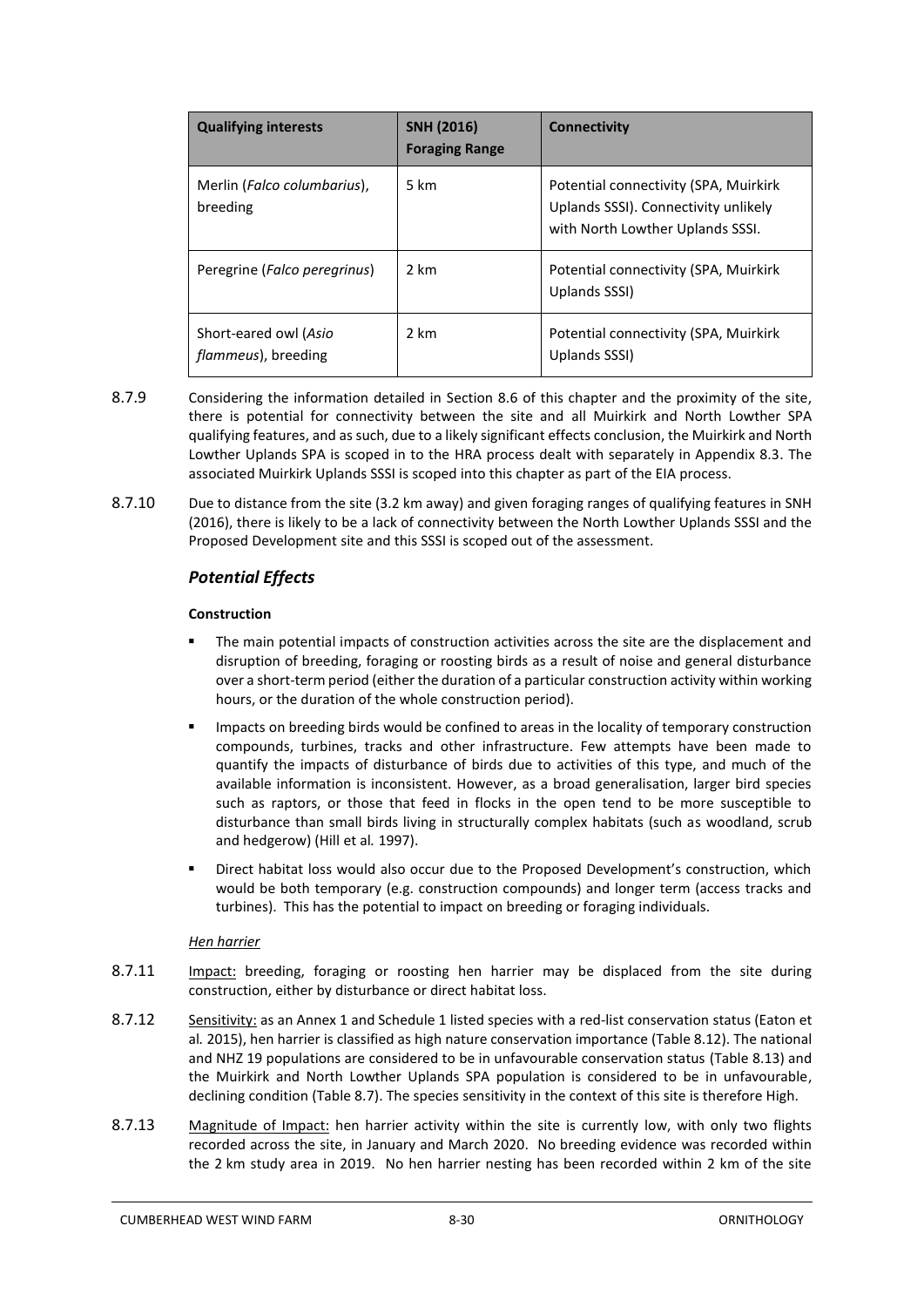boundary since 2011, and during the design layout process, effort was made to locate proposed turbines at least 2 km from historic breeding records.

- 8.7.14 Considering that no breeding has taken place within 2 km of the site since 2011, and based on historic records, suitable nesting habitat appears to be at least 2 km from the nearest proposed infrastructure, it is unlikely that construction activities would disturb breeding hen harriers, either in the context of the current population situation, or should numbers start to recover prior to construction.
- 8.7.15 With the site comprising a mixture of mature conifer plantation, recently felled plantation and young second rotation crop, loss of suitable habitat by further felling for infrastructure (keyholing) is not considered to affect the species, with no evidence of birds currently utilising the site.
- 8.7.16 The magnitude of impact due to construction disturbance and habitat loss is therefore considered to be negligible spatial and short-term temporal.
- 8.7.17 Significance of Effect: The unmitigated effect on breeding hen harrier from construction is classified as **minor** adverse and is therefore Not Significant in the context of the EIA Regulations. It also follows that there are no significant effects predicted for the Muirkirk Uplands SSSI.

*Merlin*

- 8.7.18 Impact: breeding or foraging merlin may be displaced from the site during construction, either by disturbance or direct habitat loss.
- 8.7.19 Sensitivity: as an Annex 1 and Schedule 1 listed species with a red-list conservation status (Eaton et al*.* 2015), merlin is classified as high nature conservation importance [\(Table 8.12\)](#page-27-0). The national and NHZ 19 populations are considered to be in unfavourable conservation status [\(Table 8.13\)](#page-28-0) and the Muirkirk and North Lowther Uplands SPA population is considered to be in unfavourable condition [\(Table 8.7\)](#page-16-1). The species' sensitivity in the context of this site is therefore High.
- 8.7.20 Magnitude of Impact: merlin activity within the study area was rare, with only one flight recorded within 2 km of the site in September 2019; no evidence of breeding evidence was recorded within the 2 km study area in 2019. SSRSG identified two historic nest sites in 2010 and 2013 within the Muirkirk and North Lowther Uplands SPA, over 2 km from the nearest proposed turbine location. There are no records of breeding within 2 km since 2013.
- 8.7.21 Considering that bird surveys have not recorded any merlin breeding activity within 2 km of the site since 2013, and the closest historic merlin breeding activity was recorded over 2 km from the nearest proposed turbine location, it is considered unlikely any breeding birds would be affected by construction disturbance. Any additional felling of conifer plantation associated with the Proposed Development is likely to take place within the interior of Cumberhead Forest, and so would not remove any suitable nesting or foraging habitat.
- 8.7.22 The magnitude of impact due to construction disturbance and habitat loss on merlin is considered to be negligible spatial and short-term temporal.
- 8.7.23 Significance of Effect: The unmitigated effect on breeding merlin from construction is classified as **minor adverse** and is therefore Not Significant in the context of the EIA Regulations. It also follows that there are no significant effects predicted for the Muirkirk Uplands SSSI.

*Goshawk*

- 8.7.24 Impact: breeding or foraging goshawks may be displaced from the site during construction, either by disturbance or direct habitat loss.
- 8.7.25 Sensitivity: as a Schedule 1 listed species unconnected to a designated site, goshawk is classified as medium nature conservation importance [\(Table 8.12\)](#page-27-0). The national and NHZ 19 populations are considered to be in favourable conservation status [\(Table 8.13\)](#page-28-0) and the species' sensitivity in the context of this site is therefore Medium-Low.
- 8.7.26 Magnitude of Impact: one goshawk territory was identified within the site in 2019 and 2020; two juveniles successfully fledged in 2019 and although the location of the nest was not recorded in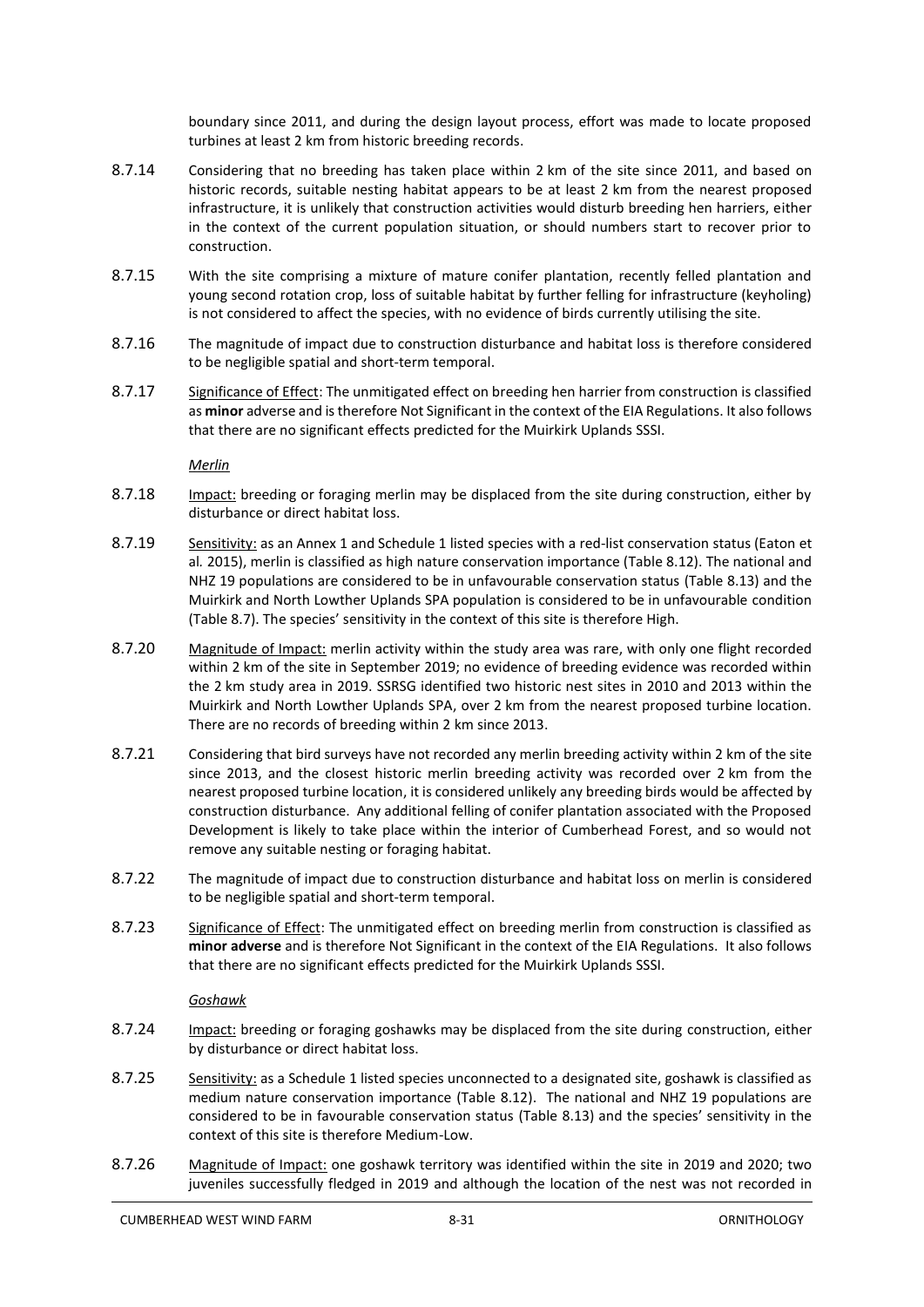2019, a nest site in 2020 was recorded approximately 260 m from the closest proposed turbine (Confidential Figure 8.2.2). Cumberhead Forest provides suitable habitat for breeding goshawk and one further territory was recorded in the forest in 2013, over 2 km from the Proposed Development. However, within the Proposed Development site, commercial forest harvesting activities are currently taking place as part of a forestry felling plan in the area of the 2019 and 2020 goshawk territory containing the nest site, not associated with the Proposed Development. The forestry activity in this area means that the location of suitable goshawk breeding habitat will have changed before construction is due to start at the Proposed Development.

- 8.7.27 Forestry Commission Scotland (2006) has recommended a safe working distance of up to 450 m for forestry activities around a goshawk nest, with Ruddock & Whitfield (2007) concluding that birds may be affected up to 500 m from disturbance source. As such, depending on the location of future territories and the extent of planned felling activities for the Proposed Development, one territory may be affected by construction activities over the short-term, or permanently should any loss of nesting habitat occur (although this may be in part balanced by additional edge habitat being created, which is beneficial for foraging, and possibly nesting).
- 8.7.28 If any territory should remain within the site at the time of construction, because this area of forest is subject to ongoing commercial forest harvesting activities, any breeding birds are likely to be accustomed to a regular amount of localised activities that would be of a reasonably similar nature to those associated with wind farm construction, including keyholing activities, which would reduce the likelihood of territory abandonment. Additionally, due to the size of Cumberhead Forest it is considered unlikely that a pair would be lost from the NHZ population, but rather would be more likely to relocate at sufficient distance from disturbance sources. Overall, a negligible spatial and short-term temporal magnitude of impact due to construction disturbance is predicted on the NHZ 19 goshawk population (31 pairs).
- 8.7.29 Significance of Effect: The unmitigated effect on breeding goshawk from construction is classified as **negligible** and is therefore not significant in the context of the EIA Regulations.

#### *Black Grouse*

- 8.7.30 Impact: lekking or foraging black grouse may be displaced from the site during construction, either by disturbance or direct habitat loss.
- 8.7.31 Sensitivity: due to its Red-list conservation status (Eaton et al*.* 2015) and sensitivity to wind farms, the species is classified as medium nature conservation importance [\(Table 8.12\)](#page-27-0). The NHZ and national populations are likely to be of unfavourable conservation status [\(Table 8.13\)](#page-28-0) and the species sensitivity in the context of this site is therefore medium-high.
- 8.7.32 Magnitude of Impact: no infrastructure is planned to overlap with any lekking location, and in general, the mature plantation and recently felled plantation habitat within the site is unsuitable for the species.
- 8.7.33 Black grouse were not recorded during baseline surveys in 2019-20, although Figure 8.8 shows that during baseline surveys for Nutberry and Cumberhead wind farms, black grouse were recorded in proximity to the site boundary. Lekking birds were also recorded between 2003 and 2015 in close proximity to the existing access track to Cumberhead Forest and Hagshaw Hill Wind Farm, which would be utilised by the Proposed Development.
- 8.7.34 The access track to the Proposed Development site is also adjacent to land used as part of the Hagshaw Hill Wind Farm Extension Black Grouse Management Plan (Figure 8.8). The aim of this Plan is to enhance the habitat for black grouse out with Hagshaw Hill Extension Wind Farm area in an effort to maintain lekking black grouse numbers from baseline levels of 4-6 males recorded in 2003.
- 8.7.35 Given that there is no evidence that black grouse currently utilise the main site and the nearest lek was last recorded in 2004 approximately 960 m from the closest proposed turbine, it is considered unlikely that a lek, or any breeding or foraging individuals would be significantly disturbed by construction of turbines, new access track or any other infrastructure.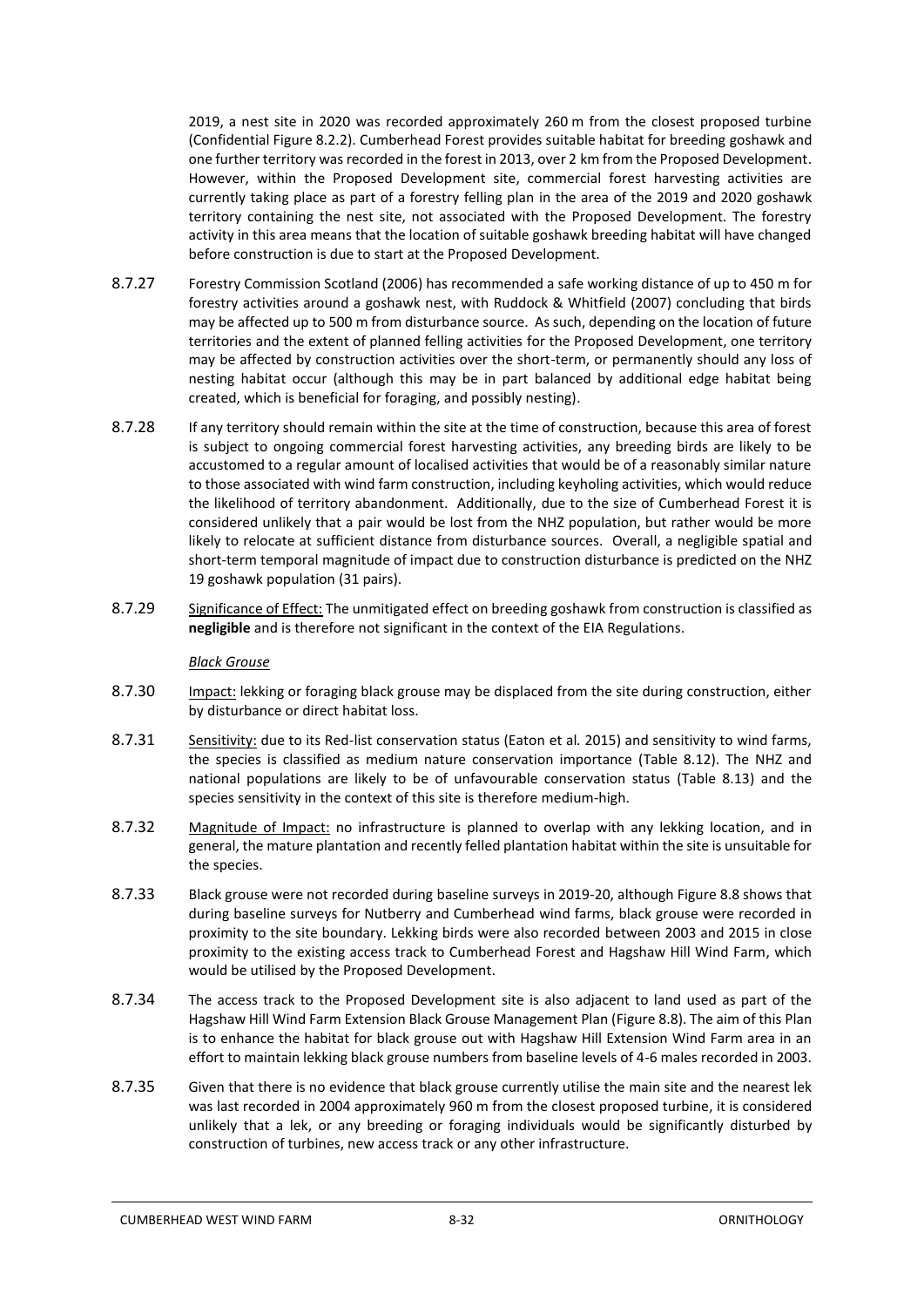- 8.7.36 It is however possible that with the closest lek site (two males recorded in 2015), within 500m of the existing access track, increased numbers of vehicular movements associated with the Proposed Development may result in disturbance to lekking, breeding or foraging birds, if unmitigated.
- 8.7.37 The magnitude of unmitigated construction impacts causing disturbance to two lekking males (equating to 1.6% of the NHZ 19 population) close to the existing access track is considered to be low spatial, and short-term temporal.
- 8.7.38 Significance of Effect: the unmitigated effect from construction is classified as **minor** adverse and is therefore not significant in the context of the EIA Regulations.

*Curlew*

- 8.7.39 Impact: breeding curlews may be displaced from the site during construction, either by disturbance or direct habitat loss.
- 8.7.40 Sensitivity: as Red-listed (Eaton et al*.* 2015) species sensitive to wind farm development, curlews are classified as being of medium nature conservation importance [\(Table 8.12\)](#page-27-0). The national and NHZ 19 population in considered to be in unfavourable conservation status [\(Table 8.13\)](#page-28-0) and this species sensitivity is medium-high.
- 8.7.41 Magnitude of Impact: the site does not provide suitable habitat for any waders including curlew, and so no direct habitat loss from construction of infrastructure is predicted. In the 2019 breeding bird surveys, curlews were recorded over 500 m from the site in open moorland in areas to the north, in particular at lower altitudes next to Logan Reservoir and approximately 500 m north-east of Cleughead Farm. One non-breeding curlew was recorded at Birk Knowes within 500 m of the site boundary.
- 8.7.42 Surveys conducted for Cumberhead Wind Farm, adjacent to the Proposed Development site, confirmed six breeding territories recorded in 2013 and one territory recorded in 2014, five of the Cumberhead curlew territories recorded in 2013 were within 500 m of the Proposed Development site (see Figure 8.7). As a precaution, it is therefore considered possible that during the construction period, the curlew population within around 500 m of the Proposed Development site may be reduced by up to 5 pairs, based on results from adjacent Cumberhead surveys in 2013-14. Surveys for the Nutberry Wind Farm site recorded five pairs in 2004/2005, Hare Craig recorded 2-5 pairs in 2016/2017 and three pairs were recorded in 2011 at the Auchrobert site, although the locations of these territories are not publicly available. Within an NHZ 19 population context, this level of temporary loss is considered to be of negligible spatial and short-term temporal magnitude.
- 8.7.43 Significance of Effect: the unmitigated effect on curlew from construction is classified as **minor** adverse and is therefore not significant in the context of the EIA Regulations.

#### *Golden Plover*

- 8.7.44 Impact: golden plovers may be displaced from the site during construction, either by disturbance or direct habitat loss.
- 8.7.45 Sensitivity: non-breeding golden plover is an Annex I listed species, and the national and NHZ 19 populations are likely to be in unfavourable conservation status. The species sensitivity is therefore medium-high.
- 8.7.46 Magnitude of Impact: Five golden plover flocks were recorded flying within 500 m the site boundary during autumn migration in September and October 2019 and a group of three individuals was recorded in December 2019 within the site. No breeding evidence was recorded.
- 8.7.47 There would be no direct habitat loss for golden plover because plantation forest within the Proposed Development site is unsuitable for the species. The immediate surrounds are also unlikely to be regularly used by non-breeding golden plovers as waders are known to avoid forest edge habitats (e.g. Wilson et al. 2014, who recorded suppressed numbers within 700 m of forestry). Construction disturbance to non-breeding birds is therefore unlikely to be significant in terms of impacts on individual fitness or survival.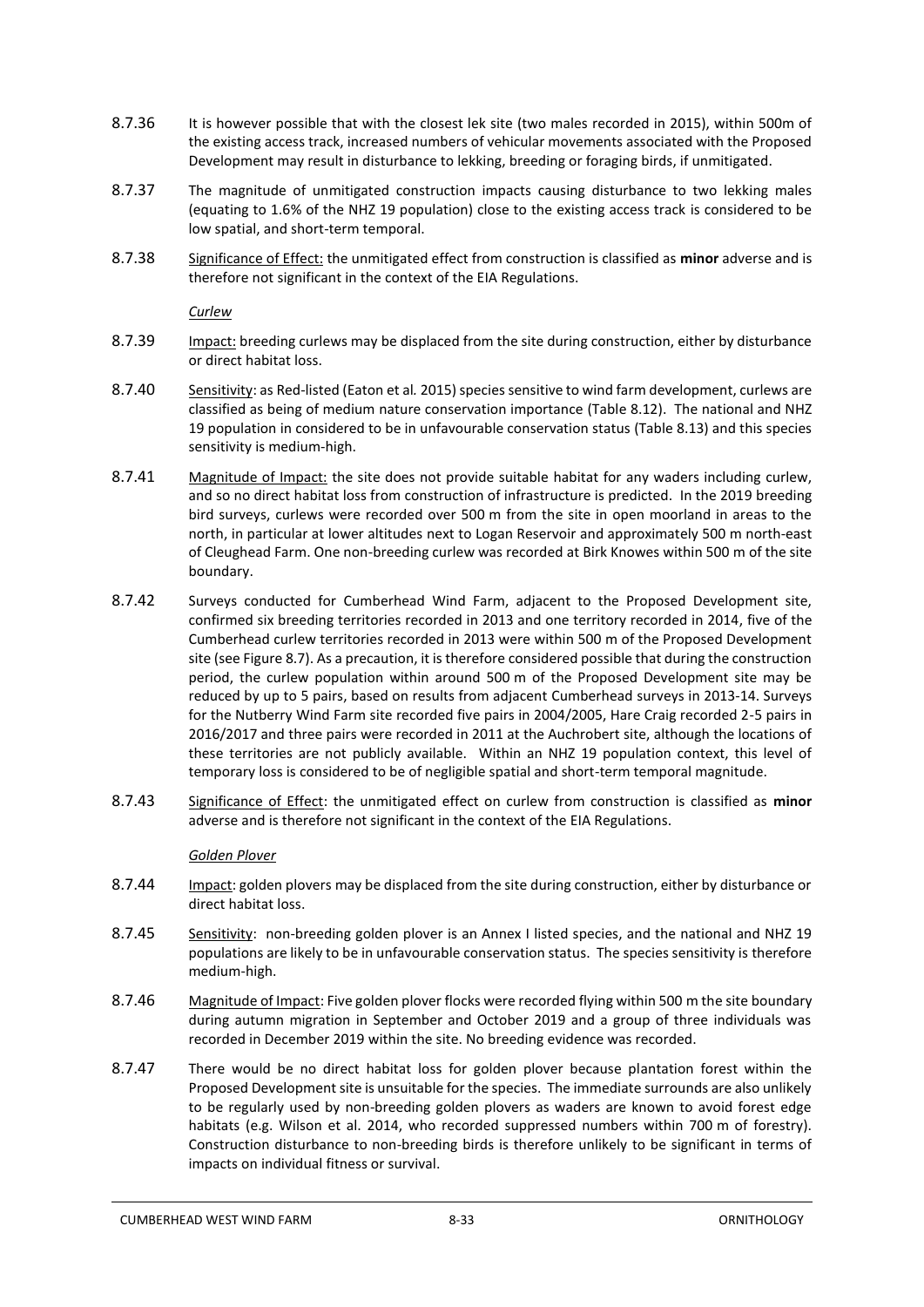- 8.7.48 The impact of construction on the national passage golden plover population would result in an impact of negligible spatial and short-term temporal magnitude.
- 8.7.49 Significance of Effect: the unmitigated effect from construction on golden plover is classified as **minor** adverse and is not significant in the context of the EIA Regulations.

#### *Operation*

- 8.7.50 The following operational impacts are assessed in this section:
	- displacement of birds around operational turbines;
	- collisions with turbines; and
	- increased lighting associated with operational turbines.

#### **Potential Effects: Displacement**

- 8.7.51 The displacement of nesting, foraging or roosting birds from the site has the potential to extend beyond the construction phase, as described above, and to occur during the operational phase.
- 8.7.52 Displacement away from operational turbines has been found to occur in a number of individual wind farm studies, although the effects vary considerably between sites and species. Considering a range of breeding bird species but predominantly waders and passerines at upland wind farms, Pearce-Higgins et al. (2012) showed that there were no displacement effects on any bird species from wind farms during the operational phase other than those that had already occurred during construction, and for some species, the effects during construction were reversed during operation with numbers returning to pre-construction numbers.
- 8.7.53 It is recognised that disturbance may occur due to maintenance or recreational activities throughout the operational phase, although since these are likely to be of shorter duration and smaller extent than construction activities, effects would be lower than those predicted for construction effects.
- 8.7.54 Pearce-Higgins et al. (2009) observed certain species experience localised population increases with proximity to wind farm infrastructure, so while some birds may be displaced locally, others may benefit from the introduction of new structures into the habitat, or some other consequence of construction. This finding was further supported by Pearce-Higgins et al. (2012) who reported significant increases in breeding numbers of skylarks and stonechats at wind farms.

#### *Hen Harrier*

- 8.7.55 Impact: nesting, foraging or roosting hen harrier may be at risk of displacement from habitat around turbines or other infrastructure, thereby impacting on breeding success, productivity or survival rates.
- 8.7.56 Sensitivity: High.
- 8.7.57 Magnitude of Impact: No hen harrier breeding evidence was recorded within the 2 km study area in 2019, and no hen harrier nesting has been recorded within 2 km of the site boundary since 2011, and during the design layout process, effort was made to locate proposed turbines at least 2 km from known historic breeding records.
- 8.7.58 Hen harrier is a ground nesting species, breeding in longer heather and feeding on predominantly small birds and small mammals. There is evidence from a number of wind farms (e.g. Cruach Mhor (Robson 2012), Edinbane (Haworth & Fielding 2012) and Paul's Hill (Robinson & Lye 2012)) that hen harrier can exist alongside turbines, with anecdotal evidence of birds flying and nesting in proximity to turbines. No displacement/disturbance impacts have been noted at those wind farms, and the likelihood of any such impacts due to the Proposed Development is therefore considered to be low.
- 8.7.59 The impact of displacement on the hen harrier NHZ 19 population is considered to result in an impact of negligible spatial and long-term temporal magnitude.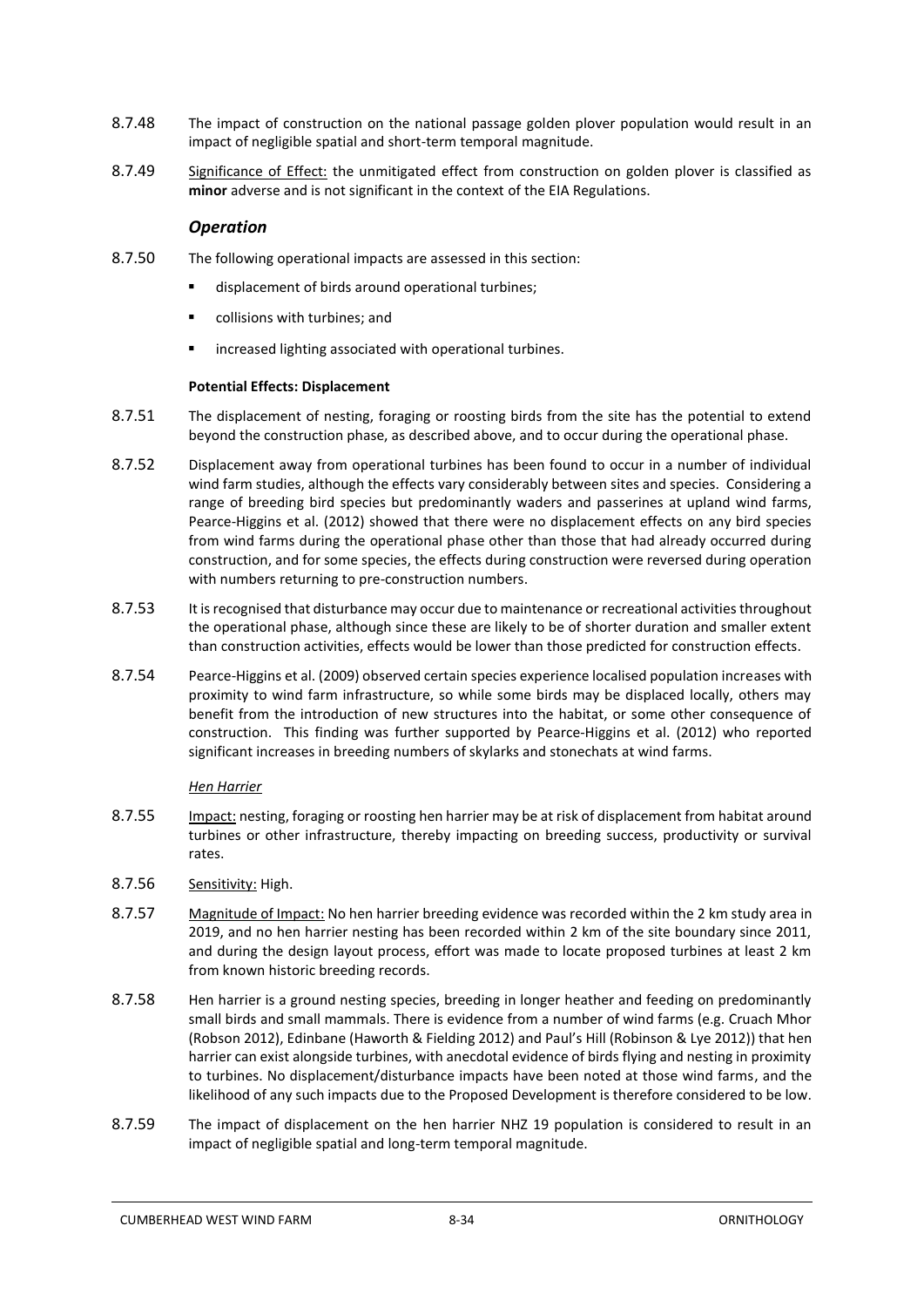8.7.60 Significance of Effect: with the NHZ 19 and national populations of hen harrier likely to be in unfavourable conservation status, the unmitigated effect on breeding hen harrier from construction is classified as **minor** adverse and is therefore Not Significant in the context of the EIA Regulations. It also follows that there are no significant effects predicted for the Muirkirk Uplands SSSI.

*Merlin*

- 8.7.61 Impact: nesting and foraging merlin may be at risk of displacement from habitat around turbines or other infrastructure, thereby impacting on breeding success, productivity or survival rates.
- 8.7.62 Sensitivity: High.
- 8.7.63 Magnitude of Impact: no breeding evidence was recorded during the 2019-20 baseline surveys at the site, merlin activity was very low with one flight recorded within 2 km of the site in September 2019. SSRSG identified two historic nest sites in 2010 and 2013 within the Muirkirk and North Lowther Uplands SPA, over 2 km from the nearest proposed turbine location. There are no records of breeding within 2 km since 2013.
- 8.7.64 Merlin feed predominantly on small birds, preferentially feeding on skylark and meadow pipit (Sale, 2015) which inhabit open ground areas, and so although potentially suitable breeding habitat theoretically exists within and surrounding the site, considering that there is little current activity, and no evidence to show that merlin have bred in the local area since 2013 and when they did breed the nest locations were located at 2.3 to 2.5 km from the nearest proposed turbine location, it is very unlikely that breeding merlin would be displaced or disturbed during operation. The impact of displacement on the merlin NHZ 19 population is considered to result in an impact of negligible spatial and long-term temporal magnitude.
- 8.7.65 Significance of Effect: with the NHZ 19 and national populations of merlin likely to be in unfavourable conservation status, the unmitigated effect on breeding merlin from construction is classified as **minor** adverse and is therefore Not Significant in the context of the EIA Regulations. It also follows that there are no significant effects predicted for the Muirkirk Uplands SSSI.

*Goshawk*

- 8.7.66 Impact: nesting or foraging goshawks may be at risk of displacement from habitat around turbines or other infrastructure, thereby impacting on breeding success, productivity or survival rates.
- 8.7.67 Sensitivity: Medium-Low.
- 8.7.68 Magnitude of Impact: one goshawk territory was identified within the site in 2019 and 2020 and goshawk was the most frequently recorded species during flight activity surveys in 2019-20. Surveys for Cumberhead Wind Farm recorded a goshawk nest elsewhere within the Cumberhead Forest in 2013, over 2 km from the Proposed Development, and inter-annual variation in numbers and distribution is likely to occur each year as a result of ongoing commercial forestry activities within Cumberhead Forest. The areas where goshawk nests were recorded in 2019 and 2020 will be clear felled as part of ongoing commercial forestry activities by the time the Proposed Development would become operational, meaning that these locations would no longer be suitable for nesting.
- 8.7.69 If a territory was to remain within the site, with a nest site located elsewhere in mature plantation, as a predominantly woodland species, it is unlikely that goshawks would be subject to extensive displacement around operational turbines compared to some open moorland species for example. Some localised loss of foraging or nesting habitat in close proximity to operational turbines may occur, but this is unlikely to result in a significant effect on the viability of any territory, with sufficient woodland habitat still likely to exist in the wider area. Keyholing may result in increased forest edge habitat, which may increase foraging opportunities. The impact of displacement on the goshawk NHZ 19 population is therefore considered to result in an impact of negligible spatial and long-term temporal magnitude.
- 8.7.70 Significance of Effect: with the NHZ 19 and national populations of goshawk likely to be in favourable conservation status, the unmitigated effect from operational displacement is classified as **negligible** and is not significant in the context of the EIA Regulations.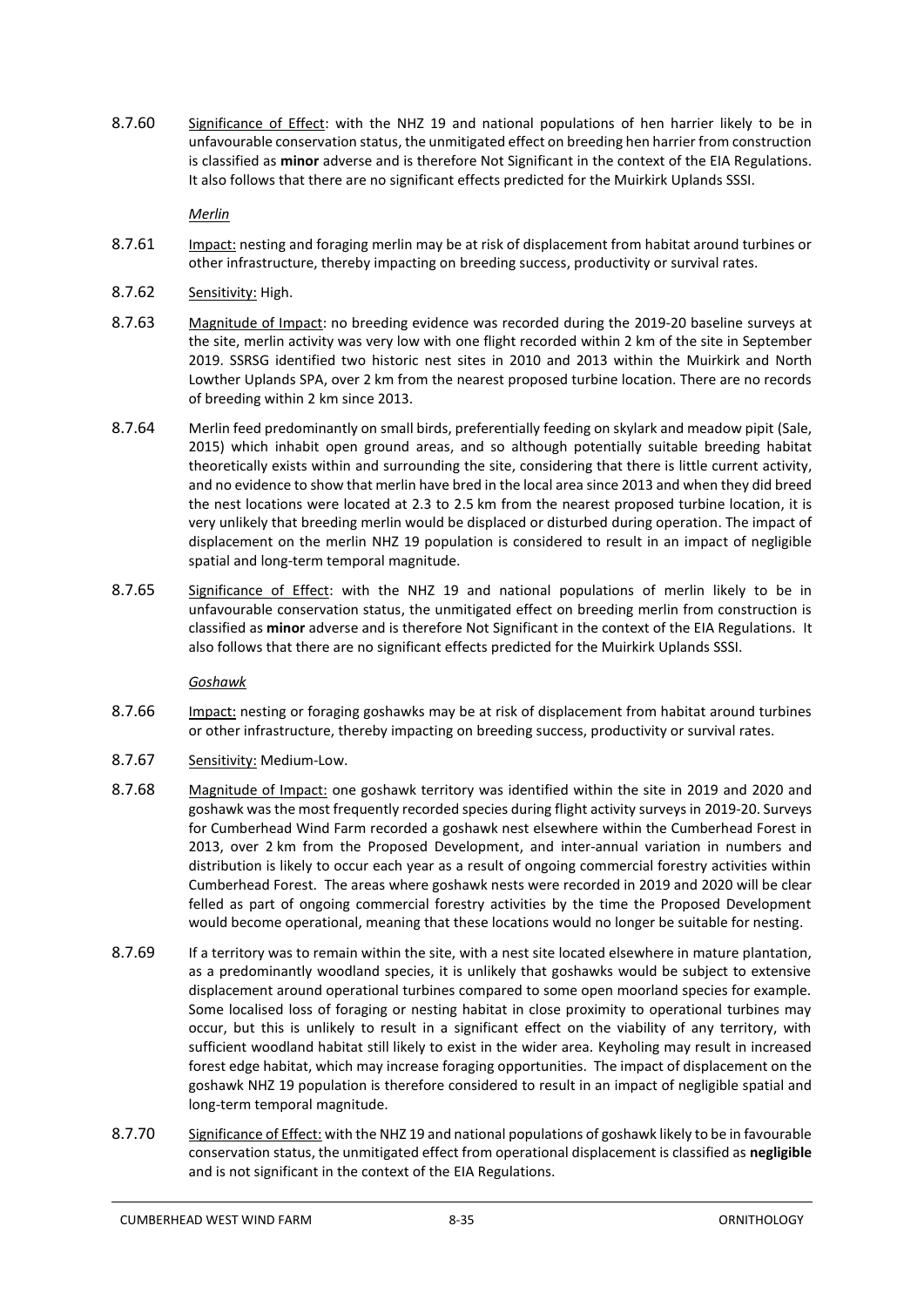*Black Grouse*

- 8.7.71 Impact: black grouse is recognised as a species which is potentially sensitive to the presence of wind farms (e.g. SNH, 2018a), and wind farm operation may cause some displacement of breeding and foraging black grouse from areas close to turbines and other infrastructure.
- 8.7.72 Sensitivity: Medium-High.
- 8.7.73 Magnitude of Impact: Although no birds were recorded in 2019-20, historically, two small leks were recorded in 2004 outside of the site boundary, with the closest approximately 960 m from the nearest proposed turbine (Figure 8.8).
- 8.7.74 Evidence presented from Austria has suggested that leks may be adversely affected by wind farms, although it is not clear what the exact causes may be: potentially a combination of turbine noise, maintenance activities or collisions (Zieler and Grünschachner-Berger, 2009). At the operational Griffin Wind Farm, early indications were that there were no obvious effects of the turbines on the closest lek which was located approximately 500-600 m from a turbine (Ross, 2012). At Berry Burn Wind Farm, the closest active leks to turbines recorded during the operational period were 240 m away in 2004, and 175 m away in 2016 (with a second 280 m away) (MacArthur Green, 2019).
- 8.7.75 On balance, known historic lekking areas to the south-west of the site are likely to be outside of potential displacement range, and are likely to remain available for black grouse should numbers recover in future years. With the keyholing of turbines within forestry and replanting of other commercial forestry blocks after felling, it is likely that sufficient screening would mean that the moorland and forest edge habitat would still be used.
- 8.7.76 Leks recorded in proximity to the existing access track for Cumberhead Forest and Hagshaw Hill Wind Farm are unlikely to be affected by the Proposed Development during the operational phase, being located well outside of potential displacement range due to turbines, with any vehicular movements due to maintenance activities being infrequent and similar to the existing situation.
- 8.7.77 Given that there is no evidence that black grouse currently utilise the site and the nearest recorded historic lek was 1.0 km from the nearest proposed turbine location, it is considered unlikely that any birds would be lost from the NHZ population.
- 8.7.78 The magnitude of operational displacement impacts on the current NHZ 19 black grouse population is therefore considered to be negligible spatial, and short-term temporal.
- 8.7.79 Significance of Effect: the effect on black grouse is classified as **minor** adverse and is not significant in the context of the EIA Regulations.

*Curlew*

- 8.7.80 Impact: nesting or foraging curlew may be at risk of displacement from habitat around turbines or other infrastructure, thereby impacting breeding success, productivity or survival rates.
- 8.7.81 Sensitivity: Medium-High.
- 8.7.82 Magnitude of Impact: data from 2019 and historic surveys indicate that around 5-6 pairs of curlew may breed within approximately 500-750 m of the Proposed Development site boundary, although over 1 km from a proposed turbine location. The study by Wilson et al. (2014) on the impacts of forest edge effects on wader breeding suggests that it is unlikely that birds would attempt to nest in closer proximity to the site, even in the absence of the Proposed Development. No wader breeding activity for example, was recorded close to forestry during surveys in 2019, although curlew were present further north. Thus, additional impacts are likely to be of negligible spatial and long-term temporal magnitude within the NHZ 19 populations' context.
- 8.7.83 Significance of Effect: the unmitigated effect from operational displacement on the NHZ 19 lapwing and curlew populations is classified as **minor** adverse and not significant in the context of the EIA Regulations.

*Golden Plover*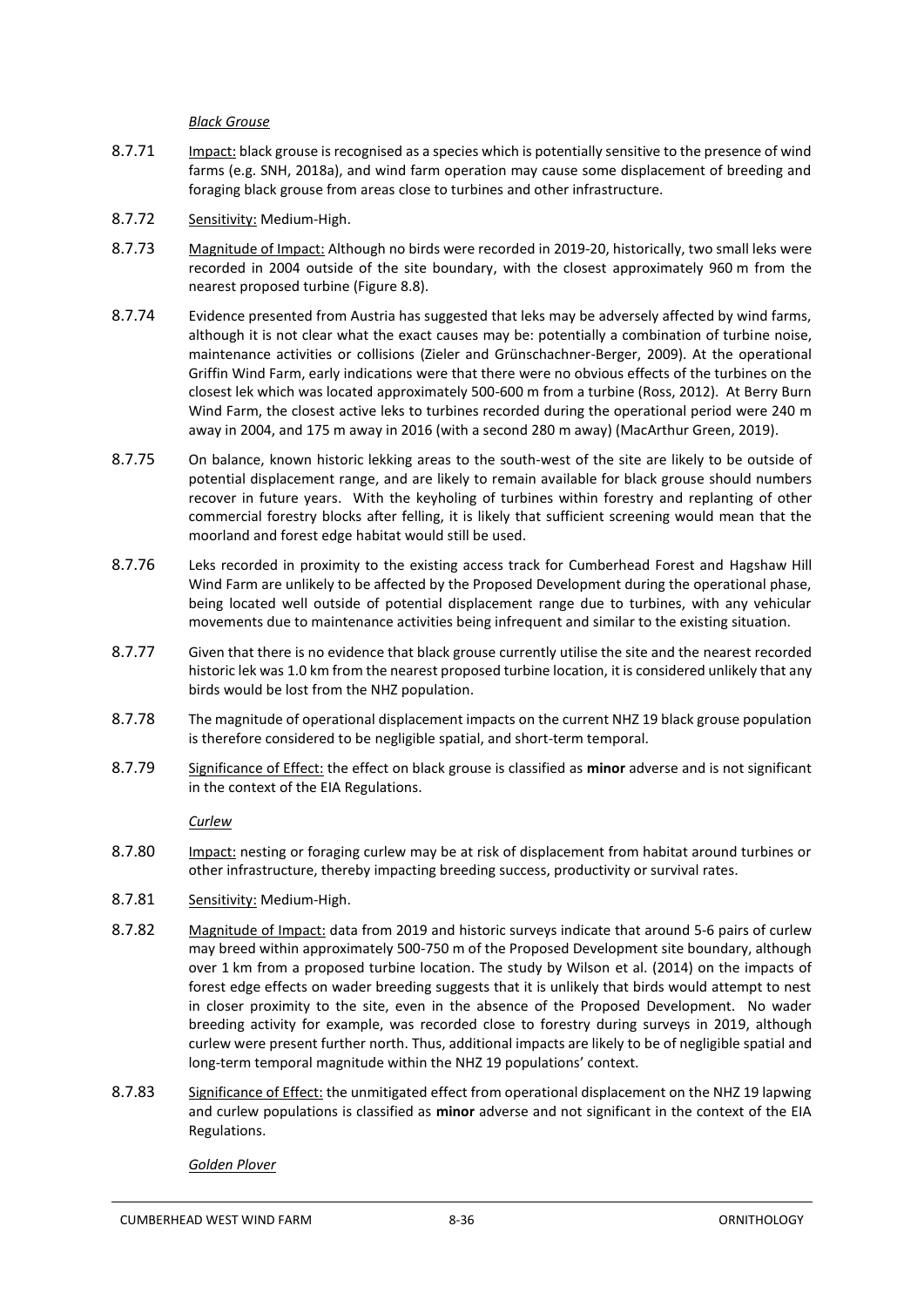- 8.7.84 Impact: foraging golden plover may be at risk of displacement from habitat around turbines or other infrastructure, thereby impacting on productivity or survival rates.
- 8.7.85 Sensitivity: Medium-High.
- 8.7.86 Magnitude of Impact: golden plover were not recorded breeding during the 2019 baseline surveys within the 2 km study area. Five autumn passage golden plover flocks were recorded flying within 500 m over the site in 2019.
- 8.7.87 As no birds were recorded in foraging or breeding within 500 m of Cumberhead Forest during baseline surveys it is considered unlikely that any significant displacement would occur due the Proposed Development. The magnitude of impact is therefore considered to be negligible spatial and long-term temporal.
- 8.7.88 Significance of Effect: the unmitigated effect on the national/flyway golden plover population from operational displacement is classified as **minor** adverse and is not significant in the context of the EIA Regulations.

#### **Potential Effects: Collision Risk**

- 8.7.89 Birds that utilise the airspace within the site at potential collision heights would be at risk of collision with wind turbines. The risk of collision with moving wind turbine blades is presumed to be related (although not necessarily linearly) to the amount of flight activity over the site, the topography of the site, species' behaviour and the ability of birds to detect and manoeuvre around rotating turbine blades. Collision rates are likely to increase with a wind farm's proximity to large concentrations of birds, whether these are breeding and foraging birds, wintering birds, or those utilising specific areas for local or large-scale migration (Gill et al. 1996).
- 8.7.90 Band et al. (2007) described a method of quantifying potential bird collisions with onshore wind turbines, in which the following estimates are combined:

(i) the flight activity rate per unit area per season, extrapolated from a representative sample of observations; and

(ii) the likelihood that a flight through the rotor swept area would result in a collision.

8.7.91 Finally, an 'avoidance rate' is applied to account for behavioural adaptation of birds to the presence of wind turbines. This results in a figure for the likely mortality rate associated with the Proposed Development which is then assessed within the context of the species' relevant populations to determine the significance of any losses.

#### *Hen harrier*

- 8.7.92 Impact: hen harrier flying within the site may be subject to a collision risk with turbines, thereby increasing the mortality rate of the population above background levels.
- 8.7.93 Sensitivity: High.
- 8.7.94 Magnitude of Impact: two hen harrier flights were recorded during flight activity surveys in the 2019-20 non-breeding season, but neither was considered to be 'at-risk' and consequently no collision risk modelling was undertaken.
- 8.7.95 With no nesting recorded within 2km of the Proposed Development site since at least 2010, collision risk is likely to be very low. As such, a negligible spatial and long-term temporal magnitude of impact is predicted.
- 8.7.96 Significance of Effect: The unmitigated effect on breeding hen harrier from collision risk is classified as **minor** adverse and is therefore Not Significant in the context of the EIA Regulations. It also follows that there are no significant effects predicted for the Muirkirk Uplands SSSI.

*Merlin* 

8.7.97 Impact: merlin flying within the site may be subject to a collision risk with turbines, thereby increasing the mortality rate of the population above background levels.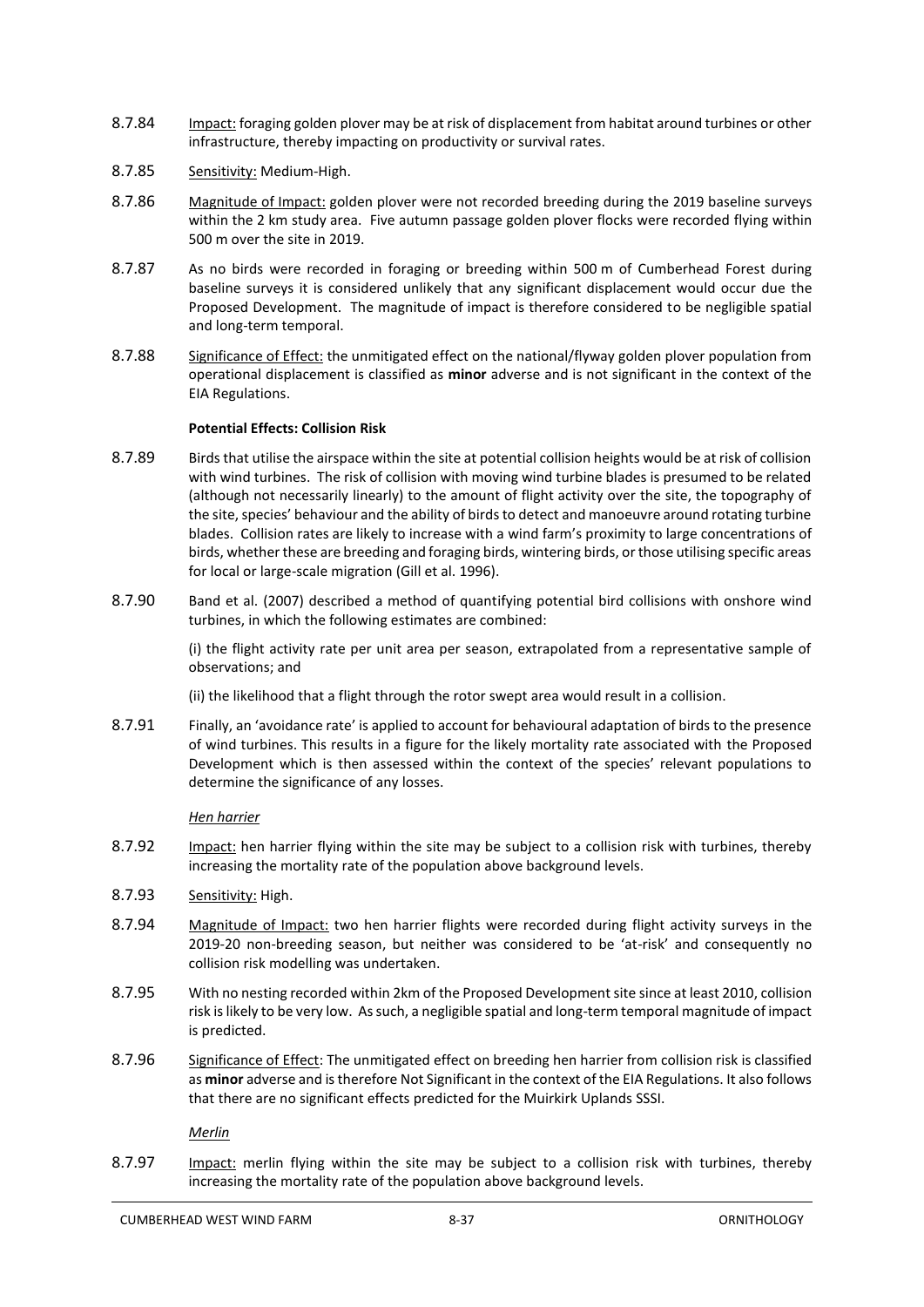- 8.7.98 Sensitivity: High.
- 8.7.99 Magnitude of Impact: one merlin flight was recorded during flight activity surveys in September 2019 during the non-breeding season but was not 'at-risk' and consequently no collision modelling was undertaken.
- 8.7.100 Merlin are in general likely to fly below turbine rotor heights when hunting on moorland and fly at risk heights mainly when displaying around nest sites. With no nesting recorded within 2km of the Proposed Development site since 2013, collision risk is likely to be very low. As such, a negligible spatial and long-term temporal magnitude of impact is predicted.
- 8.7.101 Significance of Effect: with the NHZ 19 and national populations of merlin likely to be in unfavourable conservation status, the unmitigated effect on breeding merlin from construction is classified as **minor** adverse and is therefore Not Significant in the context of the EIA Regulations. It also follows that there are no significant effects predicted for the Muirkirk Uplands SSSI.

#### *Goshawk*

- 8.7.102 Impact: goshawk flying within the site may be subject to a collision risk with turbines, thereby increasing the mortality rate of the population above background levels.
- 8.7.103 Sensitivity: Medium-Low.
- 8.7.104 Magnitude of Impact: goshawks were recorded in flight within the site during flight activity surveys in the 2019 breeding and 2019-20 non-breeding seasons. A total of 18 flight events were recorded, and a resultant mean annual collision risk of 0.1529, or one collision every 6.54 years was predicted. The goshawk flights recorded during 2019 baseline surveys were associated with a breeding territory within the site (nest site unknown), and a nest site in 2020 was recorded (Confidential Figure 8.2.2). However, due to commercial forest harvesting activities currently taking place within the site, the areas used for nesting in 2019 and 2020 will be cleared and unsuitable for nesting when the Proposed Development would be operational. Goshawks are in general likely to fly below turbine rotor heights when hunting within and adjacent to forestry and fly at risk heights mainly when displaying around nest sites. As such the recorded flight activity in proximity to turbines, and estimated collision rate, may be overestimated.
- 8.7.105 Nevertheless, assuming an NHZ 19 breeding population of at least 31 pairs and a mean adult annual survival rate of 0.830 (BTO BirdFacts), this collision rate would result in an additional mortality of 1.4 %. A low spatial and long-term temporal magnitude of impact due to collision risk is predicted.
- 8.7.106 Significance of Effect: with the NHZ 19 and national populations of goshawk likely to be in favourable conservation status, the unmitigated effect from operational displacement is classified as **minor** adverse and is not significant in the context of the EIA Regulations.

#### *Black Grouse*

- 8.7.107 Impact: black grouse flying within the site may be subject to a collision risk with turbines or other infrastructure, thereby increasing the mortality rate of the population above background levels.
- 8.7.108 Sensitivity: Medium-High.
- 8.7.109 Magnitude of Impact: no black grouse were recorded in 2019, and no collision risk modelling was conducted for any other local wind farm project due to the low number of, or lack of at-risk flights. In general, black grouse fly at low altitudes below rotor height although they are known to be at risk of colliding with structures close to ground level, such as fences and wires; deer fencing has proved to be a particular hazard for this species. Zeiler and Grünschachner-Berger (2009) reported cases of black grouse mortality resulting from collisions with various structures close to ground level and reports strong declines in black grouse numbers in local populations in areas where three wind farms were constructed in the Alpine zone in Austria.
- 8.7.110 There is a potential risk to black grouse from any structures such as fences and railings of the steps associated with turbines. However, based on the lack of suitable habitat within the site, and the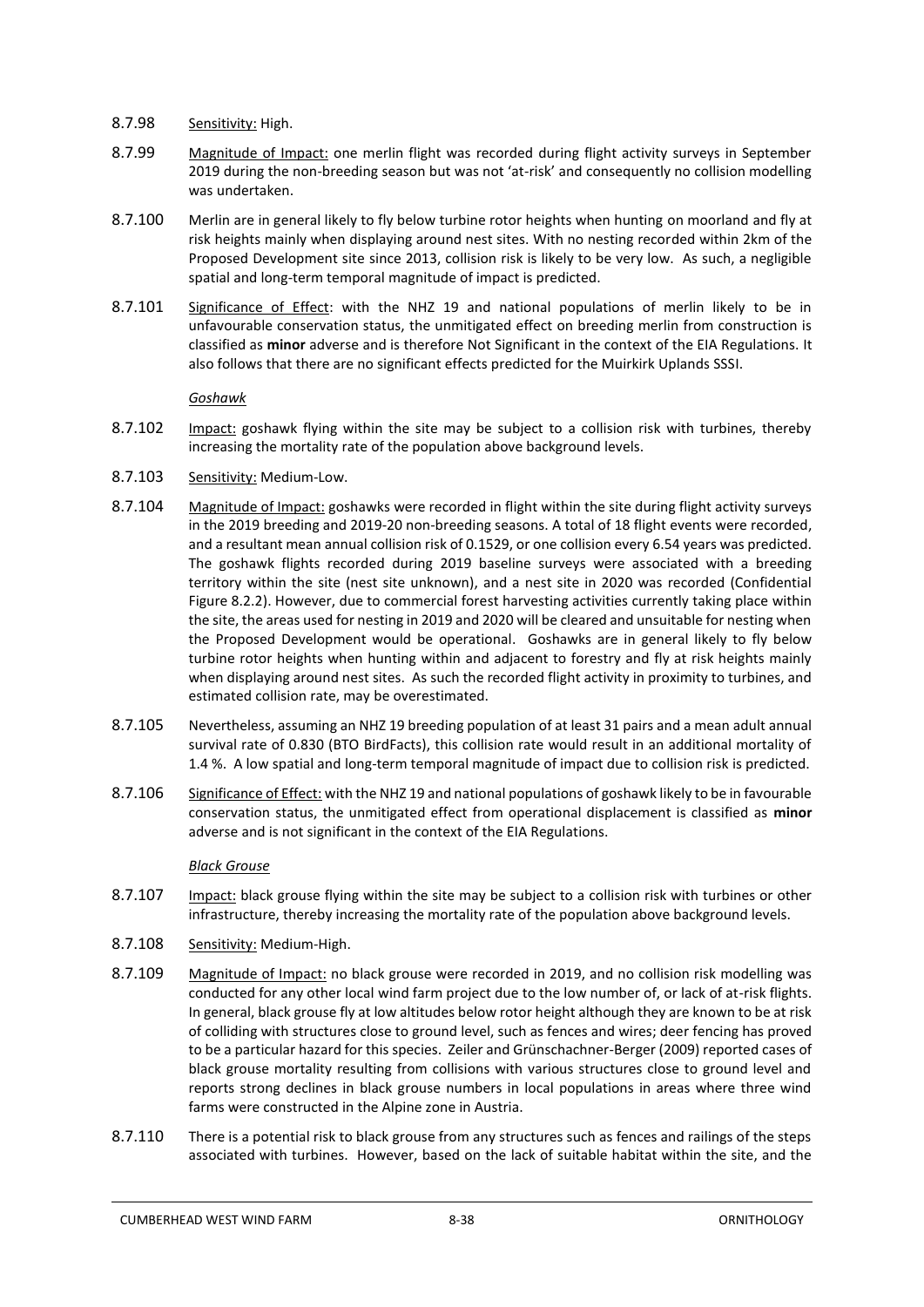proposed key-holing of turbines within mature forestry, the likelihood of this occurring is considered to be very low.

- 8.7.111 The magnitude of impact of collision with turbine infrastructure on black grouse is considered to be negligible spatial and long-term temporal on the NHZ 19 black grouse population.
- 8.7.112 Significance of Effect: the effect on black grouse is classified as **negligible** and is not significant in the context of the EIA Regulations.

*Curlew* 

- 8.7.113 Impact: curlew flying within the site may be subject to a collision risk with turbines, thereby increasing the mortality rate of the population above background levels.
- 8.7.114 Sensitivity: Medium-High.
- 8.7.115 Magnitude of Impact: curlews were not recorded during flight activity surveys in 2019-20, with the Proposed Development site mainly comprising unsuitable habitat. Collision risk modelling was therefore not undertaken.
- 8.7.116 Nearby wind farm sites within 1 km, including those more suitable for curlew than the Proposed Development site, including Nutberry wind farm (2004-2006) and Galawhistle wind farm (2007- 2009) recorded curlew flight activity during baseline surveys, but predicted collision rates were no more than every c. 3.4-5.6 years.
- 8.7.117 Overall, collision risk for curlew associated with the Proposed Development is considered to be of negligible spatial and long-term temporal magnitude.
- 8.7.118 Significance of Effect: despite the unfavourable status of the NHZ 19 curlew populations, the overall effect is considered to be **minor** adverse and not significant in the context of the EIA Regulations.

#### *Golden Plover*

- 8.7.119 Impact: golden plover flying within the site may be subject to a collision risk with turbines, thereby increasing the annual mortality rate of the population above background levels.
- 8.7.120 Sensitivity: Medium-High.
- 8.7.121 Magnitude of Impact: five flocks of golden plover were recorded in flight activity surveys during the autumn migration in the 2019-20 non-breeding season. A total of 3 out of 5 flight events were 'atrisk' (Appendix 8.1, Annex D), and a resultant mean annual collision risk of 0.0016, or one collision every 626 years was predicted [\(Table 8.10\)](#page-20-1).
- 8.7.122 The additional mortality due to collisions associated with the Proposed Development is therefore considered to be of negligible spatial and long-term temporal magnitude within the context of the passage population.
- 8.7.123 Significance of Effect: the overall effect on golden plover is assessed as **minor** adverse and not significant in the context of the EIA Regulations.

#### **Potential Effects: Lighting**

8.7.124 Where turbines have a rotor tip height over 150 m, lighting would be required, in accordance with Article 222 of the UK Air Navigation Order (ANO) (in line with current guidance from the Civil Aviation Authority (CAA, 2016). As advised by NatureScot (2020a), there are potential lighting impacts on birds which therefore require consideration within an EIA.

*All IOFs*

8.7.125 Impact: impacts on IOFs might arise as a consequence of deployment of obstruction lighting on turbines over 150 m to blade tip. Once installed on-site, the Proposed Development turbines would need to be lit with medium intensity (2000 candela) steady red aviation warning lights, mounted on the nacelle of the turbines and at intervals of no more than 52 m on the tower.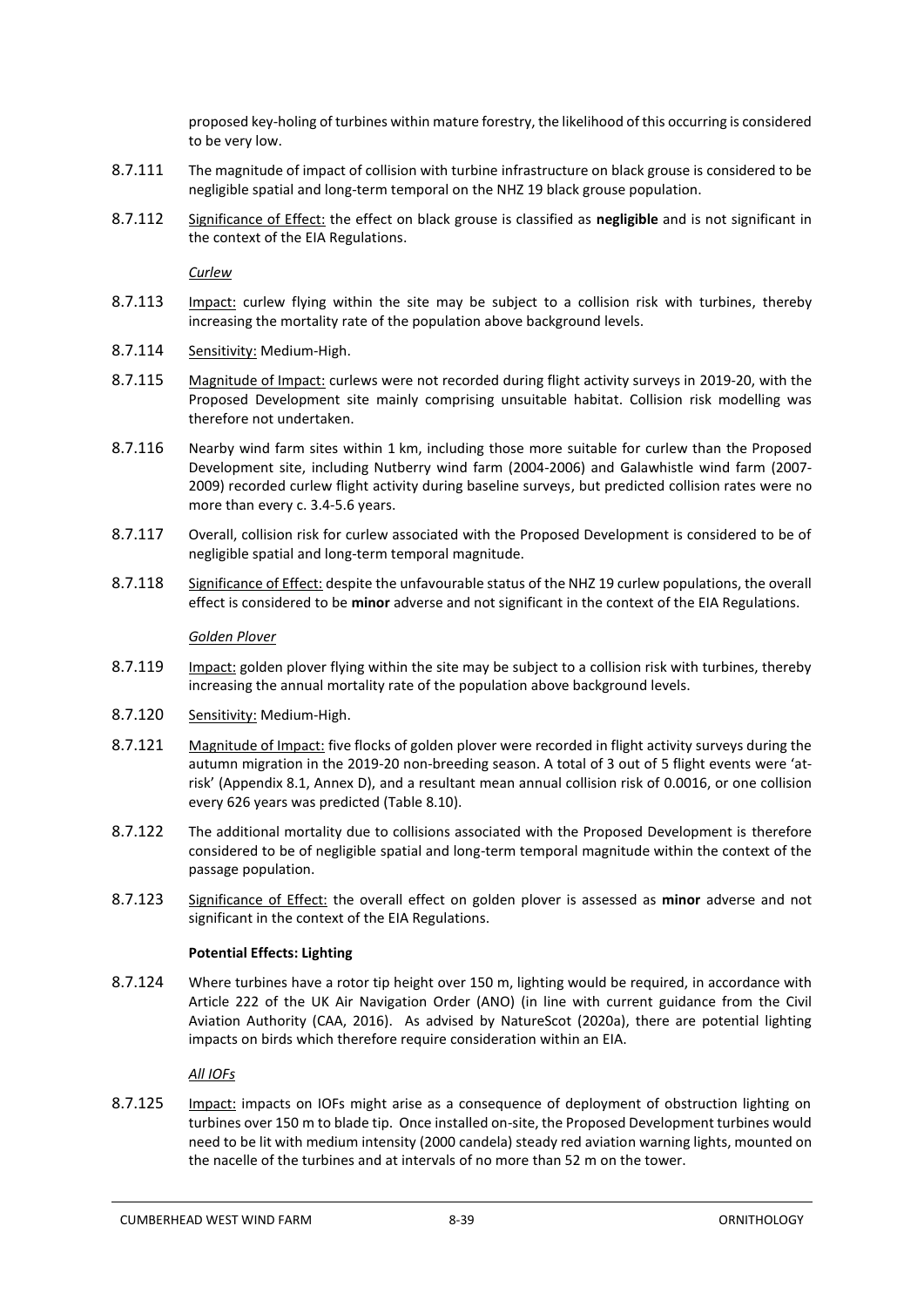- 8.7.126 Lighting could have various effects on birds: they may be attracted to lights and thereby placed at higher risk of collisions, have migration patterns disrupted, show avoidance of lights with a consequent displacement impact, or be subject to increased predation threat. NatureScot (2020b) has identified attraction (phototaxis) as posing the principal threat to birds, in relation to wind turbines.
- 8.7.127 Sensitivity: medium-low for hen harrier, goshawk and merlin; medium-high for black grouse and waders.
- 8.7.128 Magnitude of Impact:
- 8.7.129 Annex F of Appendix 8.1 provides a literature review on the potential impacts of artificial lighting on birds, going into further detail than the NatureScot (2020b) information note. The review concluded that for breeding birds, there are no studies or observations reporting clear examples of any seasonal activities of birds being affected by exposure to artificial light (a similar conclusion was reached in NatureScot 2020b). There is also very little, if any, impact of artificial light on photoperiod responses (e.g. daily period of time birds are active, or breeding or migratory cues) of wild birds.
- 8.7.130 It is widely recognised that nocturnal migrant birds are attracted to artificial light while migrating, and historical reports of collisions associated with structures such as lighthouses or oil rigs suggest that risks are highest during periods of poor visibility and high winds. Watson et al*.* (2016) conclude that artificial lighting changes behaviour of nocturnal migrant birds, either by changing their flight paths to pass over lit areas, by flying at lower altitudes over lit areas, by increasing their call rates over lit areas, or by remaining longer over lit areas.
- 8.7.131 The evidence provided in the literature review indicates that lights on turbines may increase numbers of nocturnal migrant birds that collide, particularly if lights are steady rather than flashing. Obstruction lighting on turbines however appears to be several orders of magnitude less effective than the light from lighthouses and lightships in attracting nocturnal migrant birds.
- 8.7.132 Regarding potential displacement around turbines, Day et al*.* (2017) reported that migrating eiders showed higher avoidance at night of an oil-production facility in Alaska when it was illuminated with a hazing light system. However, this seems to be a rare example of birds being displaced by artificial lights, and there seem to be more examples of birds using artificial lights to their benefit, such as the use by shorebirds of artificial lights to allow them to feed visually at night.
- 8.7.133 In NatureScot's (2020a) advice on the scope of assessment for turbine lighting, it is identified that an assessment of the possible effects of lighting on birds may be required in the following three situations, where risk is greater: (i) wind turbines on or adjacent to a seabird colony that hosts burrow nesting species; (ii) wind turbines that are on or adjacent to protected areas that host large concentrations of wintering waterbirds, where such sites are located within open country away from other sources of artificial light; and (iii) where wind farms are located on migratory corridors or bottlenecks for nocturnally migrating passerines.
- 8.7.134 It is clear that the Proposed Development does not fit the first two situations. In the case of migrating passerines, there is no evidence to suggest from results of surveys that the site is of any importance as a migration route, with conditions likely to be of no particular importance. The habitats within the site are generally poor for food or shelter, the topography does not suggest that it would be a significant flight corridor (e.g. such as a natural feature such as a valley or loch side), and it is distant from coastal areas which would be of greater importance to continental migrants.
- 8.7.135 As such, based on the literature review in Appendix 8.1, Annex F, and guidance provided by NatureScot (2020a; 2020b), it is considered that there is little evidence to indicate that any species would be significantly impacted either negatively or positively by lighting requirements, particularly at a relatively small project such as the Proposed Development. An impact of negligible, long-term magnitude is therefore predicted for all IOFs.
- 8.7.136 Significance of Effect: in conclusion, the magnitude of impact on IOFs associated with lighting is predicted to be negligible spatial and long-term temporal, and **negligible** and not significant in the context of the EIA Regulations. It also follows that there are no significant effects predicted for any feature associated with the Muirkirk Uplands SSSI.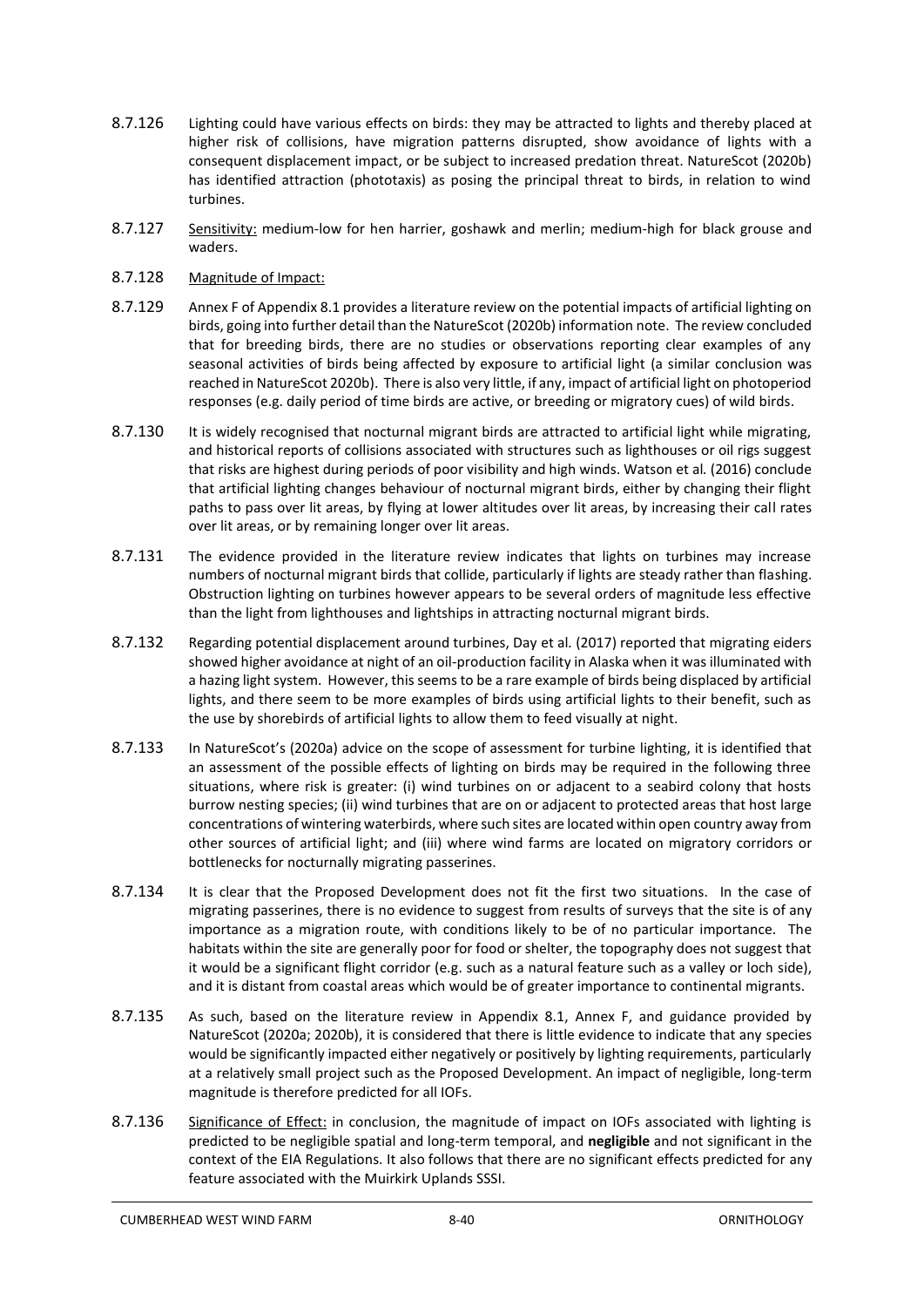#### *Decommissioning*

8.7.137 Decommissioning effects for the Proposed Development are difficult to predict with any confidence because of the long timeframe until their occurrence (30 years). Decommissioning impacts are considered for the purpose of this chapter to be similar to those of construction effects in nature but are likely to be of shorter duration. The significance of effects predicted in the Construction Effects section are therefore considered appropriately precautionary for assessing decommissioning effects on IOFs.

### <span id="page-42-0"></span>8.8 Mitigation

- 8.8.1 No significant effects were predicted for any IOF, and therefore no specific mitigation is required.
- 8.8.2 A Breeding Bird Protection Plan (BBPP) would be set up as standard to comply with legislation and avoid the destruction or disturbance of any nest site. Pre-construction breeding bird surveys would be undertaken by a suitably qualified ornithologist to determine whether any breeding activity is taking place within potential species-specific disturbance zones of any proposed infrastructure (assumed to be 500 m for Schedule 1 raptors and 750 m for black grouse). If breeding (or lekking in the case of black grouse) does occur within a potential disturbance zone, all construction works would be halted immediately and a disturbance risk assessment would be prepared. The risk assessment would consider the likelihood and possible implications of the associated construction activities on the breeding attempt and set out necessary measures to ensure that no disturbance occurs. The proposed mitigation measures, and if required, the exact distance of any disturbancefree zone would be agreed with NatureScot, within which any construction activity that is considered to be potentially disturbing would be prohibited in that area until chicks are fledged (or the core lekking period of March to May has passed in the case of black grouse). Details of proposed mitigation, please clarify whether the mitigation is during construction, operation or decommissioning.
- 8.8.3 For ecological enhancement of the site, an Outline Habitat Management Plan (OHMP) is described in Appendix 7.5 for the Proposed Development, which aims to restore and enhance blanket bog and increase native woodland coverage. This would provide improved habitat quality for Muirkirk and North Lowther Uplands SPA qualifying features, either directly within the site, or indirectly within the SPA itself by removing forest edge effects which may suppress breeding numbers close to the site boundary. These management measures would also help compensate for any habitat loss or displacement effects for black grouse and goshawk and provide wider biodiversity improvements.

### <span id="page-42-1"></span>8.9 Residual Effects

8.9.1 As there is no mitigation required, the level of significance and therefore residual effects are unchanged for all IOFs (**negligible** or **minor adverse**, and therefore not significant in EIA terms).

### <span id="page-42-2"></span>8.10 Cumulative Assessment

- 8.10.1 The assessment of ornithological effects associated with the Proposed Development alone predicted unmitigated non-significant effects for every IOF, due to the low suitability of habitat within the site, lack of breeding records, and/or the low activity levels of IOFs recorded during baseline surveys. Consequently, no breeding activity is likely to be significantly affected for any IOF, and collision rates are likely to be negligible within a population context, both when considering all wind farm projects within the local area, and at an NHZ 19 level.
- 8.10.2 It is therefore considered that the magnitude of impacts of the Proposed Development on IOFs would contribute very little to the overall cumulative effect for each potential impact at an NHZ 19 level. An NHZ-level cumulative assessment is therefore not considered necessary.

### <span id="page-42-3"></span>8.11 Summary

8.11.1 This chapter has assessed the potential effects associated with the construction, operation and decommissioning of the Proposed Development on birds.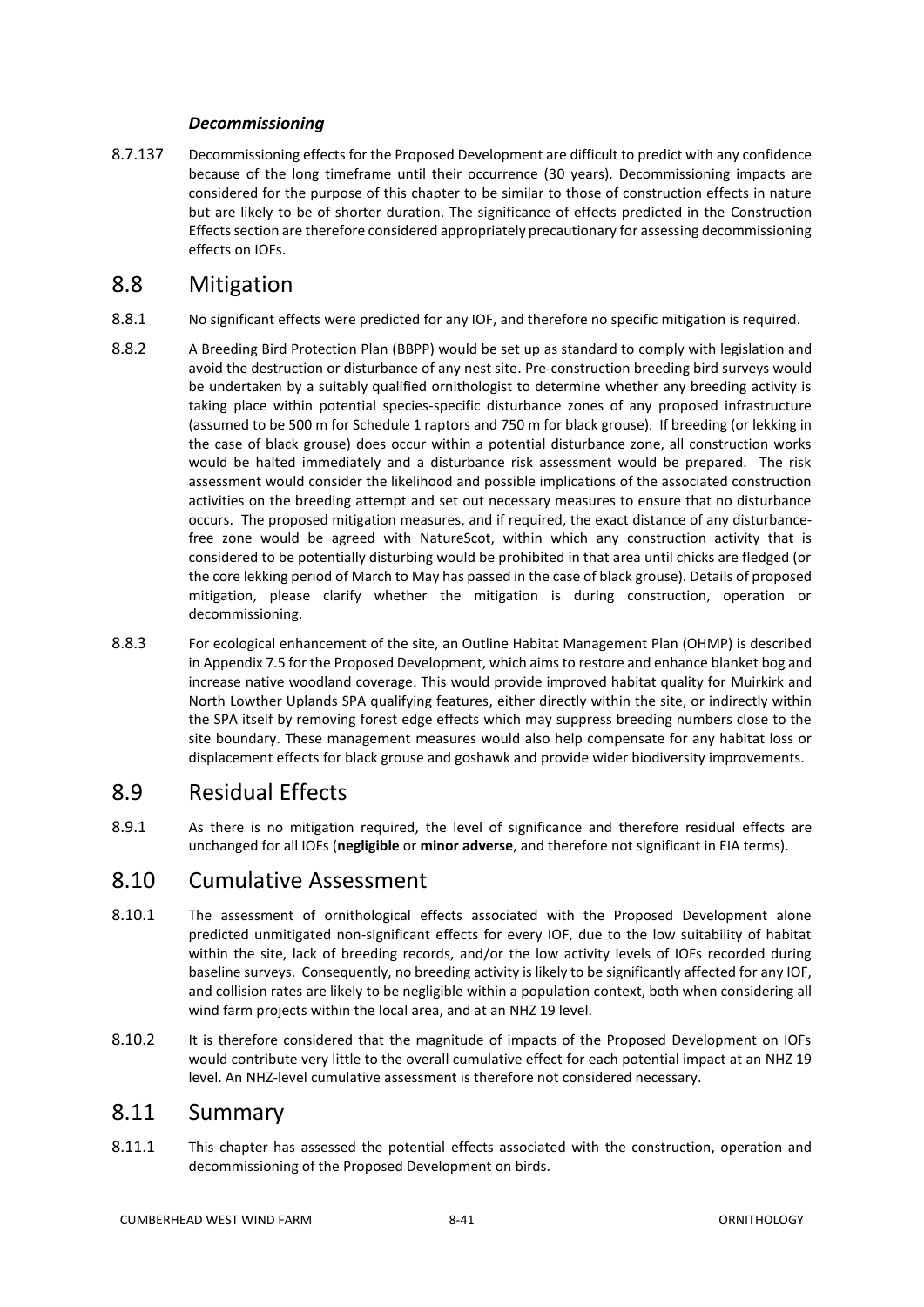- 8.11.2 The compilation of baseline information for the ornithological assessment consisted of a desk-based assessment and one breeding season plus one non-breeding season of field surveys in accordance with SNH (2017) guidance. The desk-based assessment included bird monitoring data recorded for wind farm developments surrounding the site (providing data from 2003 to 2018). Baseline surveys in 2019-20 collected flight activity data, breeding bird data and wintering bird data for the site.
- 8.11.3 IOFs taken forward to assessment, were identified from the baseline assessment as hen harrier, merlin, goshawk, black grouse, curlew and golden plover. Impacts from unmitigated construction and decommissioning activities were assessed as not significant in the context of the EIA Regulations.
- 8.11.4 A BBPP and pre-construction surveys would be set up as standard to avoid the destruction or disturbance of any nest site during the construction period, with species-specific temporal and spatial restrictions around construction works.
- 8.11.5 During the operational period, unmitigated effects were also assessed as not significant in the context of the EIA Regulations.
- 8.11.6 It was considered that the magnitude of impacts of the Proposed Development on IOFs would not contribute to the overall cumulative effect, therefore a cumulative assessment was not undertaken.
- 8.11.7 Information to inform an Appropriate Assessment on the Muirkirk and North Lowther Uplands SPA is provided separately in Appendix 8.3, and it was concluded that no adverse effects on integrity would occur to the Muirkirk & North Lowther Uplands SPA (or any other SPA) due to the Proposed Development alone, or in-combination with any other projects.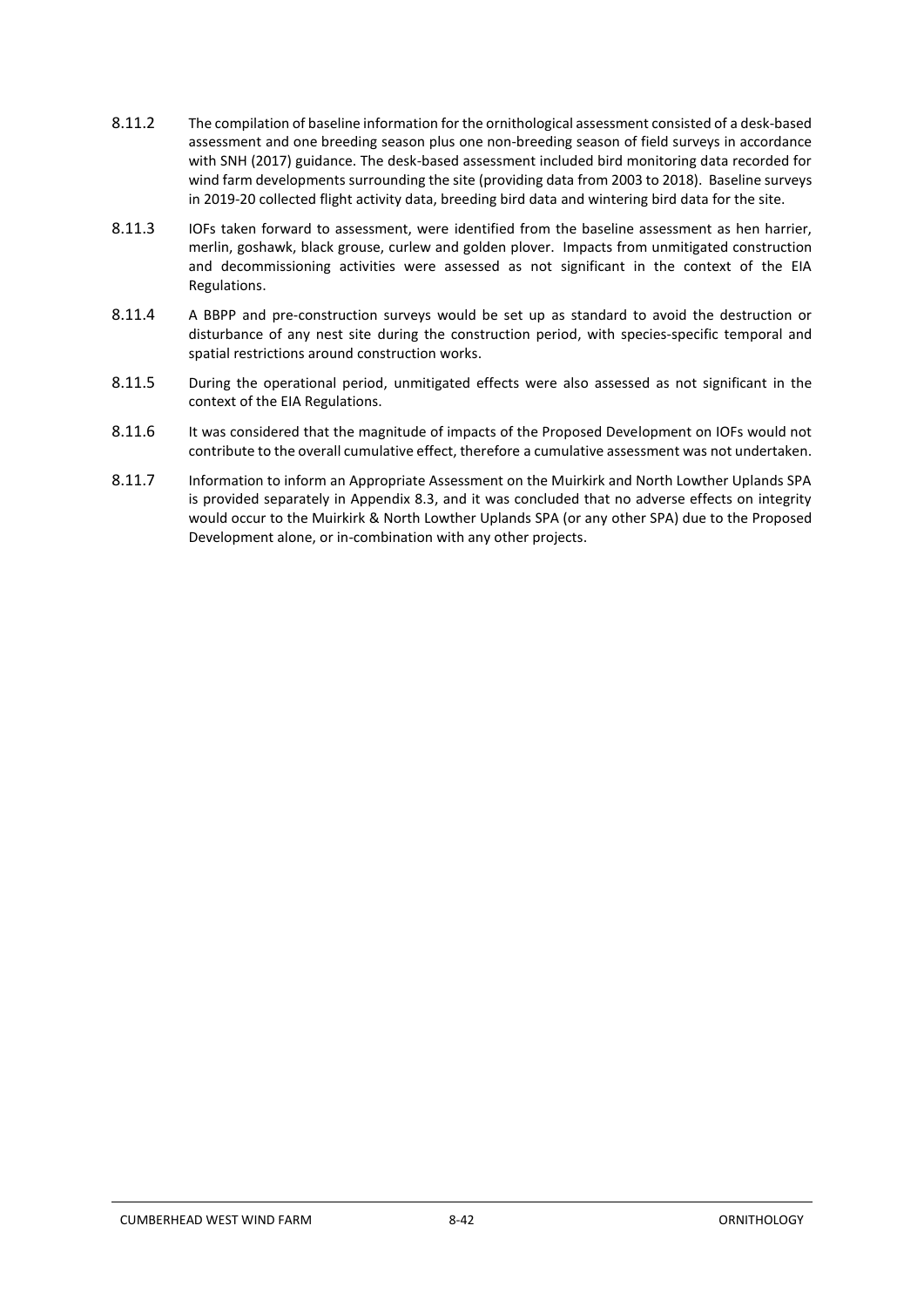#### **Table 6.2 – Summary Table**

| <b>Description of Effect</b>            | <b>Significance of Potential Effect</b> |                                      | <b>Mitigation Measure</b>                                                                                        | <b>Significance of Residual Effect</b> |                                      |
|-----------------------------------------|-----------------------------------------|--------------------------------------|------------------------------------------------------------------------------------------------------------------|----------------------------------------|--------------------------------------|
|                                         | <b>Significance</b>                     | <b>Beneficial/</b><br><b>Adverse</b> |                                                                                                                  | <b>Significance</b>                    | <b>Beneficial/</b><br><b>Adverse</b> |
| During Construction & Decommissioning   |                                         |                                      |                                                                                                                  |                                        |                                      |
| Hen harrier                             | Minor (Not significant)                 | Adverse                              | BBPP and pre-construction surveys.<br>Spatial and temporal restrictions of construction<br>activity if required. | Not significant                        | Adverse                              |
| Merlin                                  | Minor (Not significant)                 | Adverse                              |                                                                                                                  | Not significant                        | Adverse                              |
| Goshawk                                 | Negligible (Not significant)            | Adverse                              |                                                                                                                  | Not significant                        | Adverse                              |
| <b>Black grouse</b>                     | Minor (Not significant)                 | Adverse                              |                                                                                                                  | Not significant                        | Adverse                              |
| Curlew                                  | Minor (Not significant)                 | Adverse                              |                                                                                                                  | Not significant                        | Adverse                              |
| Golden plover                           | Minor (Not significant)                 | Adverse                              |                                                                                                                  | Not significant                        | Adverse                              |
| <b>During Operation: Displacement</b>   |                                         |                                      |                                                                                                                  |                                        |                                      |
| Hen harrier                             | Minor (Not significant)                 | Adverse                              | None required. HMP would provide enhanced habitat.                                                               | Not significant                        | Adverse                              |
| Merlin                                  | Minor (Not significant)                 | Adverse                              | None required. HMP would provide enhanced habitat.                                                               | Not significant                        | Adverse                              |
| Goshawk                                 | Negligible (Not significant)            | Adverse                              | None required. HMP would provide enhanced habitat.                                                               | Not significant                        | Adverse                              |
| <b>Black grouse</b>                     | Minor (Not significant)                 | Adverse                              | None required. HMP would provide enhanced habitat.                                                               | Not significant                        | Adverse                              |
| Curlew                                  | Minor (Not significant)                 | Adverse                              | None required. HMP would provide enhanced habitat.                                                               | Not significant                        | Adverse                              |
| Golden plover                           | Minor (Not significant)                 | Adverse                              | None required. HMP would provide enhanced habitat.                                                               | Not significant                        | Adverse                              |
| <b>During Operation: Collision Risk</b> |                                         |                                      |                                                                                                                  |                                        |                                      |
| Hen harrier                             | Minor (Not significant)                 | Adverse                              | None required                                                                                                    | Not significant                        | Adverse                              |
| Merlin                                  | Minor (Not significant)                 | Adverse                              | None required                                                                                                    | Not significant                        | Adverse                              |
| Goshawk                                 | Minor (Not significant)                 | Adverse                              | None required                                                                                                    | Not significant                        | Adverse                              |
| <b>Black grouse</b>                     | Negligible (Not significant)            | Adverse                              | None required                                                                                                    | Not significant                        | Adverse                              |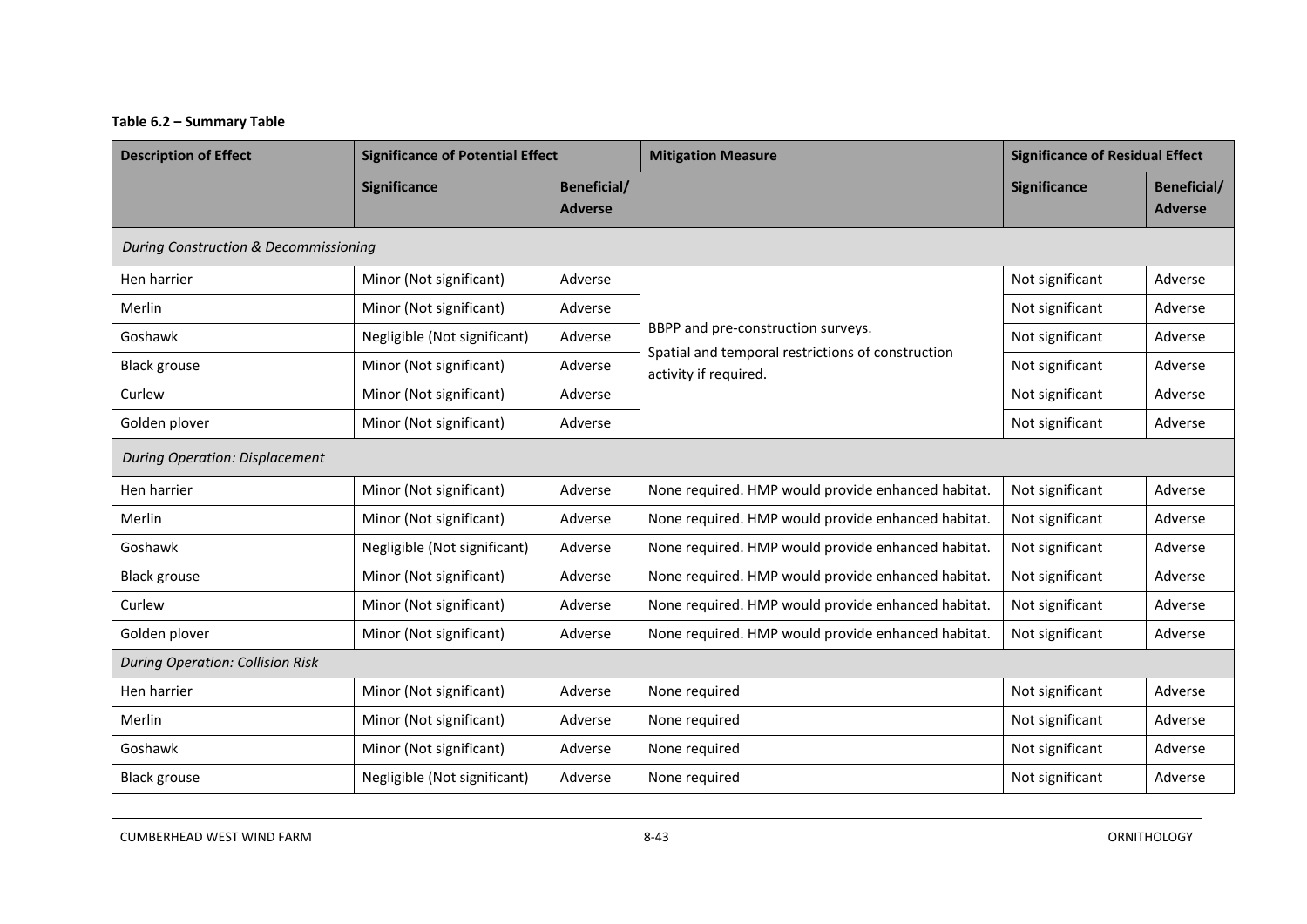| <b>Description of Effect</b>               | <b>Significance of Potential Effect</b> |                               | <b>Mitigation Measure</b> | <b>Significance of Residual Effect</b> |                                      |  |
|--------------------------------------------|-----------------------------------------|-------------------------------|---------------------------|----------------------------------------|--------------------------------------|--|
|                                            | <b>Significance</b>                     | Beneficial/<br><b>Adverse</b> |                           | <b>Significance</b>                    | <b>Beneficial/</b><br><b>Adverse</b> |  |
| Curlew                                     | Minor (Not significant)                 | Adverse                       | None required             | Not significant                        | Adverse                              |  |
| Golden plover                              | Minor (Not significant)                 | Adverse                       | None required             | Not significant                        | Adverse                              |  |
| <b>During Operation: Lightning Effects</b> |                                         |                               |                           |                                        |                                      |  |
| All IOFs                                   | Negligible (Not significant)            | Adverse                       | None required             | Not significant                        | Adverse                              |  |
| <b>Cumulative Effects</b>                  |                                         |                               |                           |                                        |                                      |  |
| All IOFs                                   | Minor (Not significant)                 | Adverse                       | None required             | Not significant                        | Adverse                              |  |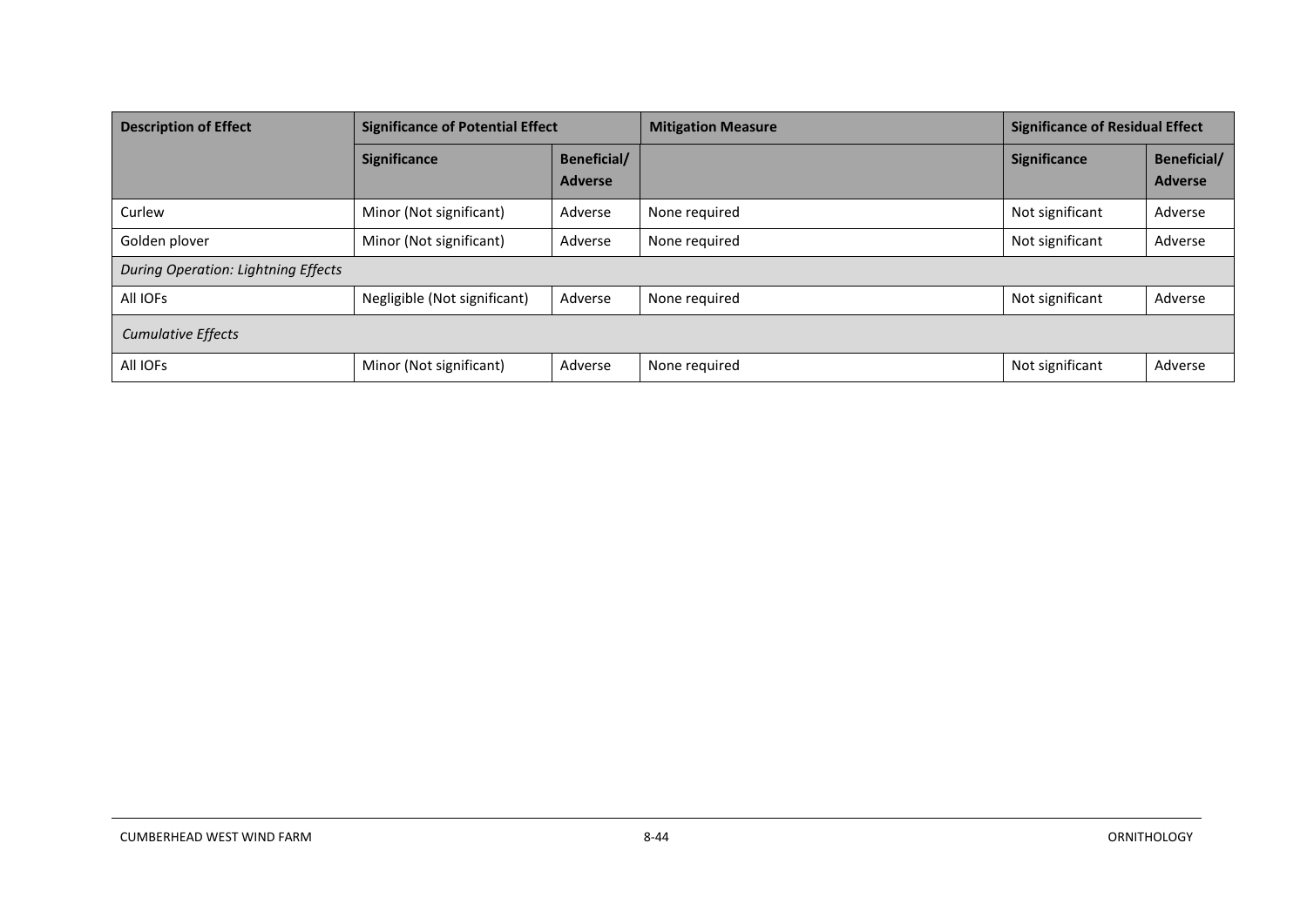### <span id="page-46-0"></span>8.12 References

Band, W., Madders, M. and Whitfield, D.P. (2007). Developing field and analytical methods to assess avian collision risk at Windfarms. In: de Lucas, M., Janss, G.F.E. and Ferrer, M. (eds.) Birds and Windfarms: Risk Assessment and Mitigation. Pp. 259-275. Quercus, Madrid.

Bright, J. A., Langston, R. H. W., Bullman, R., Evans, R. J., Gardner, S., Pearce-Higgins, J. & Wilson, E. (2006). *Bird Sensitivity Map to provide locational guidance for onshore Windfarms in Scotland*. Royal Society for the Protection of Birds.

Brown, A. F. and Shepherd, K. B. (1993) *A method for censusing upland breeding waders*. Bird Study, 40: 189-195.

CAA (Civil Aviation Authority) 2016. *The Air Navigation Order 2016 and Regulations*. Available at: [https://publicapps.caa.co.uk/docs/33/CAP393\\_E5A3\\_MAR2018\(p\).pdf.](https://publicapps.caa.co.uk/docs/33/CAP393_E5A3_MAR2018(p).pdf)

Challis, A., Eaton, M., Wilson, M. W., Holling, M., Stevenson, A. & Stirling-Aird, P. (2019). Scottish Raptor Monitoring Scheme Report 2018. BTO Scotland, Stirling.

CIEEM (2018) Guidelines for Ecological Impact Assessment in the UK and Ireland: Terrestrial, Freshwater, Coastal and Marine version 1.1. Chartered Institute of Ecology and Environmental Management, Winchester.

Day, R.H., Prichard, A.K., Rose, J.R., Streever, B. and Swem, T. 2017. *Effects of a hazing-light system on migration and collision avoidance of eiders at an artificial oil-production island*, Arctic Alaska. Arctic, 70, 13-24.

DES (Dunnock Environmental Services) 2015. *Final Breeding Raptor Survey Report 2015 of the Proposed Douglas West & Dalquhandy DP Renewable Energy Project*.

Eaton MA, Aebischer NJ, Brown AF, Hearn RD, Lock L, Musgrove AJ, Noble DG, Stroud DA and Gregory RD (2015). *Birds of Conservation Concern 4: the population status of birds in the United Kingdom, Channel Islands and Isle of Man*. British Birds 108, 708–746.

European Commission (2010). *Natura 2000 Guidance Document 'Wind Energy Developments and Natura 2000*. European Commission, Brussels. Available at:

[http://ec.europa.eu/environment/nature/natura2000/management/docs/Wind\\_farms.pdf.](http://ec.europa.eu/environment/nature/natura2000/management/docs/Wind_farms.pdf)

European Commission (2016a). *Directive 2009/147/EC on the Conservation of Wild Birds*. Available at: [http://ec.europa.eu/environment/nature/legislation/birdsdirective/index\\_en.htm.](http://ec.europa.eu/environment/nature/legislation/birdsdirective/index_en.htm)

European Commission (2016b). *Directive 92/43/EEC on Conservation of Natural Habitats and of Wild Fauna and Flora*. Available at:

[http://ec.europa.eu/environment/nature/legislation/habitatsdirective/index\\_en.htm.](http://ec.europa.eu/environment/nature/legislation/habitatsdirective/index_en.htm)

European Commission (2016c). *Environmental Impact Assessment Directive 2014/52/EU*. Available at: [http://ec.europa.eu/environment/eia/eia-legalcontext.htm.](http://ec.europa.eu/environment/eia/eia-legalcontext.htm)

Ewing, S. R., Rebecca, G.W., Heavisides, A., Court, I.R., Lindley, P., Ruddock, M., Cohen, S. and Eaton, M.A. (2011). *Breeding status of Merlins Falco columbarius in the UK in 2008.* Bird Study 58: 379-389.

Fielding, A., Haworth, P., Whitfield, P., McLeod, D. & Riley, H. 2011. A Conservation Framework for Hen Harriers in the United Kingdom. JNCC Report 441. Joint Nature Conservation Committee, Peterborough.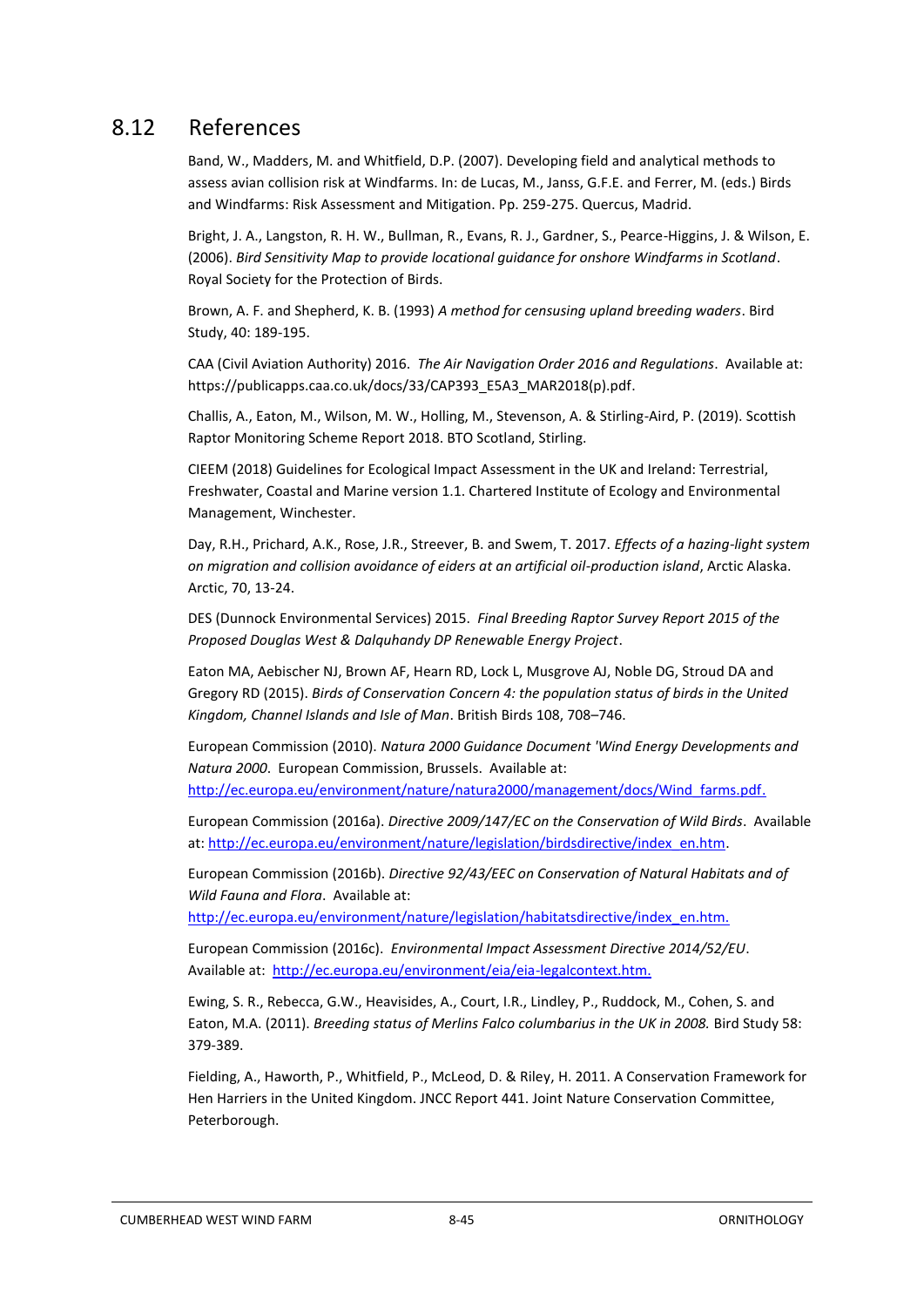Forest Commission Scotland (2006). Guidance Note 32: Forest operations and birds in Scottish forests: November 2006. Accessed Oct 2020:

<https://forestry.gov.scot/images/corporate/pdf/Guidancenote32Birddisturbance.pdf>

Forrester, R.W., Andrews, I.J., McInerny, C.J. et al. (eds). 2007. *The Birds of Scotland*. The Scottish Ornithologists Club, Aberlady.

Gill, J.P., Townsley, M. and Mudge, G.P. (1996). Review of the impacts of Windfarms and other aerial structures upon birds. SNH Review 21: 68pp.

Gilbert, G., Gibbons, D.W. & Evans, J. (1998) *Bird Monitoring Methods*. RSPB, Sandy.

Hardey, J., Crick, H., Wernham, C., Riley, H., Etheridge, B. & Thompson, D. (2009; updated 2013) *Raptors: a field guide for surveys and monitoring (2nd and 3rd editions)*. The Stationery Office, Edinburgh.

Haworth, P. & Fielding, A. (2012). A review of the impacts of terrestrial wind farms on breeding and wintering hen harriers. Haworth Conservation. <http://www.alanfielding.co.uk/fielding/pdfs/Hen%20harriers%20and%20Windfarms.pdf>

Hill, D.A., D. Hockin, D. Price, G. Tucker, R. Morris, and J. Treweek. (1997). *Bird disturbance: improving the quality of disturbance research*. Journal of Applied Ecology 34:275-288.

MacArthur Green (2019) Berry Burn Wind Farm: Habitat Management Plan Implementation 2018.

Massimino, D., Woodward, I.D., Hammond, M.J., Harris, S.J., Leech, D.I., Noble, D.G., Walker, R.H., Barimore, C., Dadam, D., Eglington, S.M., Marchant, J.H., Sullivan, M.J.P., Baillie, S.R. & Robinson, R.A. (2019) BirdTrends 2019: trends in numbers, breeding success and survival for UK breeding birds. BTO Research Report 722. BTO, Thetford. Available at: www.bto.org/birdtrends.

Musgrove, A., Aebischer, N., Eaton, M., Hearn, H., Newson, S., Noble, D., Parsons, M., Risely, K. and Stroud, D. (2013). *Population estimates of birds in Great Britain and the United Kingdom*. British Birds 106, pp. 64 –10.

NatureScot (2020a). *General pre-application and scoping advice for onshore wind farms*. Guidance.

NatureScot (2020b). *The Effect of Aviation Obstruction Lighting on Birds at Wind Turbines, Communication Towers and Other Structures.* NatureScot Information Note.

Pearce-Higgins, J.W., Stephen, L., Douse, A. and Langston, R.H.W. (2012). *Greater impacts of Windfarms on bird populations during construction than subsequent operation: results of a multisite and multi-species analysis*. Journal of Applied Ecology 49: 386-394.

Pearce‐Higgins, J.W., Stephen, L., Langston, R.H.W., Bainbridge, I.P. and Bullman, R. 2009. The distribution of breeding birds around upland wind farms. J. Appl. Ecol., 46: 1323–1331.

Robinson, R.A. (2005) BirdFacts: profiles of birds occurring in Britain & Ireland (BTO Research Report 407). BTO, Thetford (http://www.bto.org/birdfacts, accessed on 21/10/2020).

Robinson, C. & Lye, G. (2012). Paul's Hill Wind Farm: Flight Activity & Breeding Success of Hen Harrier. Presentation at Sharing Good Practice: Assessing the Impact of Windfarms on Birds Battleby, April 2012.

Robson, P. (2012). Hen Harrier activity at Cruach Mhor windfarm. Review of monitoring data 2001- 2011. SNH Sharing Good Practice Workshop - Assessing the impact of windfarms on birds, 3 April 2012. [https://www.yumpu.com/en/document/view/8045986/hen-harrier-activity-at-cruach](https://www.yumpu.com/en/document/view/8045986/hen-harrier-activity-at-cruach-mhor-windfarm-peter-robson-spr)[mhor-windfarm-peter-robson-spr.](https://www.yumpu.com/en/document/view/8045986/hen-harrier-activity-at-cruach-mhor-windfarm-peter-robson-spr)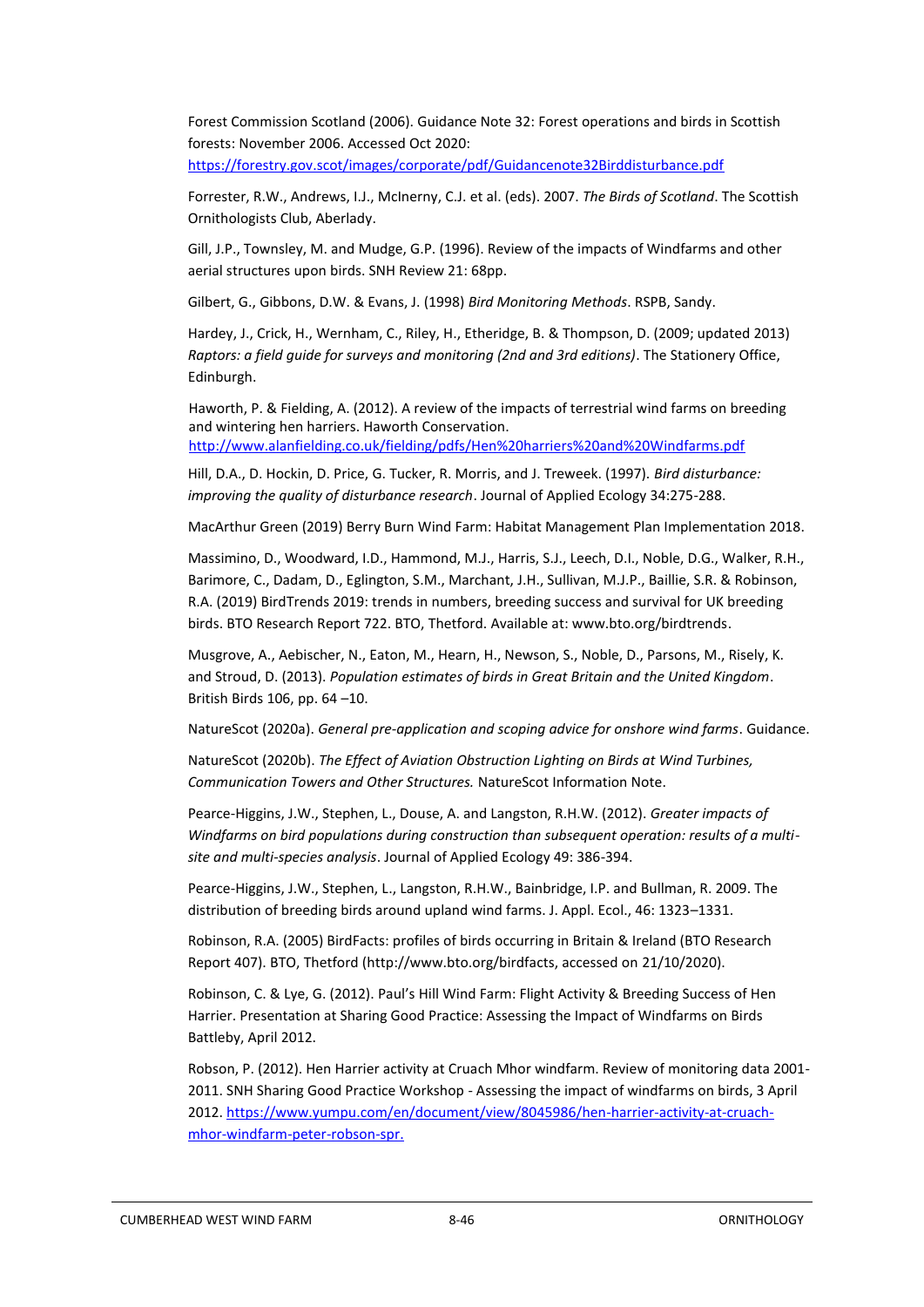Ross, A. (2012). Griffin Windfarm LMP: Black grouse lek survey report 2012. Northern Ecological Services report to SSE Renewables.

Ruddock, M. & Whitfield, D. P. (2007). *A Review of Disturbance Distances in Selected Bird Species*, A report from Natural Research (Projects) Ltd to Scottish Natural Heritage.

Sale, R. (2015). *The Merlin.* Snowfinch publishing.

SERAD (Scottish Executive Rural Affairs Department) (2000). *Habitats and Birds Directives, Nature Conservation; Implementation in Scotland of EC Directives on the Conservation of Natural Habitats and of Wild Flora and Fauna and the Conservation of Wild Birds ("the Habitats and Birds Directives").* Revised Guidance Updating Scottish Office Circular No 6/1995. Available at: [http://jncc.defra.gov.uk/pdf/HDir\\_Rpt.pdf.](http://jncc.defra.gov.uk/pdf/HDir_Rpt.pdf)

Scottish Government (2004). *The Nature Conservation (Scotland) Act 2004* (as amended). Available at[: https://www.legislation.gov.uk/asp/2004/6/contents.](https://www.legislation.gov.uk/asp/2004/6/contents)

Scottish Government (2012). *The Conservation (Natural Habitats &c.) Regulations 1994 (as amended) (The Habitats Regulations)*. Available at: [https://www.legislation.gov.uk/ssi/2012/228/contents/made.](https://www.legislation.gov.uk/ssi/2012/228/contents/made)

Scottish Government (2014). *The Wildlife and Countryside Act 1981 (as amended).* Available at: [https://www.gov.scot/Topics/Environment/Wildlife-Habitats/InvasiveSpecies/legislation.](https://www.gov.scot/Topics/Environment/Wildlife-Habitats/InvasiveSpecies/legislation)

Scottish Government (2017). *The Electricity Works (Environmental Impact Assessment) (Scotland*) Regulations 2017. Available at[: http://www.legislation.gov.uk/ssi/2017/101/contents/made.](http://www.legislation.gov.uk/ssi/2017/101/contents/made)

Scottish Natural Heritage (2000). *Windfarms and birds: calculating a theoretical collision risk assuming no avoidance action.* SNH Guidance Note. Available at: [https://www.nature.scot/windfarms-and-birds-calculating-theoretical-collision-risk-assuming-no](https://www.nature.scot/windfarms-and-birds-calculating-theoretical-collision-risk-assuming-no-avoiding-action)[avoiding-action.](https://www.nature.scot/windfarms-and-birds-calculating-theoretical-collision-risk-assuming-no-avoiding-action)

Scottish Natural Heritage (2016a). *Assessing connectivity with Special Protection Areas (SPAs). Version 3*. Available at: [https://www.nature.scot/sites/default/files/2017-06/A2015314%20-](https://www.nature.scot/sites/default/files/2017-06/A2015314%20-%20Assessing%20connectivity%20with%20special%20protection%20areas%20-June%202016.pdf) [%20Assessing%20connectivity%20with%20special%20protection%20areas%20-June%202016.pdf.](https://www.nature.scot/sites/default/files/2017-06/A2015314%20-%20Assessing%20connectivity%20with%20special%20protection%20areas%20-June%202016.pdf)

Scottish Natural Heritage (2016b). *Environmental Statements and Annexes of Environmentally Sensitive Bird Information; Guidance for Developers, Consultants and Consultees* Version 2. Available at[: https://www.nature.scot/sites/default/files/2017-10/A2097001%20-](https://www.nature.scot/sites/default/files/2017-10/A2097001%20-%20Environmental%20Statements%20and%20Annexes%20of%20Environmentally%20Sensitive%20Bird%20Information%20-%20September%202016.pdf) [%20Environmental%20Statements%20and%20Annexes%20of%20Environmentally%20Sensitive%2](https://www.nature.scot/sites/default/files/2017-10/A2097001%20-%20Environmental%20Statements%20and%20Annexes%20of%20Environmentally%20Sensitive%20Bird%20Information%20-%20September%202016.pdf) [0Bird%20Information%20-%20September%202016.pdf.](https://www.nature.scot/sites/default/files/2017-10/A2097001%20-%20Environmental%20Statements%20and%20Annexes%20of%20Environmentally%20Sensitive%20Bird%20Information%20-%20September%202016.pdf)

Scottish Natural Heritage (2017). *Recommended bird survey methods to inform impact assessment of onshore wind farms*. Available at: [https://www.nature.scot/recommended-bird-survey](https://www.nature.scot/recommended-bird-survey-methods-inform-impact-assessment-onshore-windfarms)[methods-inform-impact-assessment-onshore-windfarms.](https://www.nature.scot/recommended-bird-survey-methods-inform-impact-assessment-onshore-windfarms)

Scottish Natural Heritage (2018a). *Assessing significance of impacts from onshore windfarms on birds outwith designated areas.* Version 2. Available at:

[https://www.nature.scot/sites/default/files/2018-02/Guidance%20-](https://www.nature.scot/sites/default/files/2018-02/Guidance%20-%20Assessing%20the%20significance%20of%20impacts%20on%20bird%20populations%20from%20onshore%20wind%20farms%20that%20do%20not%20affect%20protected%20areas.pdf)

[%20Assessing%20the%20significance%20of%20impacts%20on%20bird%20populations%20from%](https://www.nature.scot/sites/default/files/2018-02/Guidance%20-%20Assessing%20the%20significance%20of%20impacts%20on%20bird%20populations%20from%20onshore%20wind%20farms%20that%20do%20not%20affect%20protected%20areas.pdf) [20onshore%20wind%20farms%20that%20do%20not%20affect%20protected%20areas.pdf.](https://www.nature.scot/sites/default/files/2018-02/Guidance%20-%20Assessing%20the%20significance%20of%20impacts%20on%20bird%20populations%20from%20onshore%20wind%20farms%20that%20do%20not%20affect%20protected%20areas.pdf)

Scottish Natural Heritage (2018b). *Assessing the cumulative impacts of onshore wind farms on birds*. SNH Guidance Note. Available at[: https://www.nature.scot/guidance-assessing-cumulative](https://www.nature.scot/guidance-assessing-cumulative-impacts-onshore-wind-farms-birds)[impacts-onshore-wind-farms-birds.](https://www.nature.scot/guidance-assessing-cumulative-impacts-onshore-wind-farms-birds)

CUMBERHEAD WEST WIND FARM 8-47 ORNITHOLOGY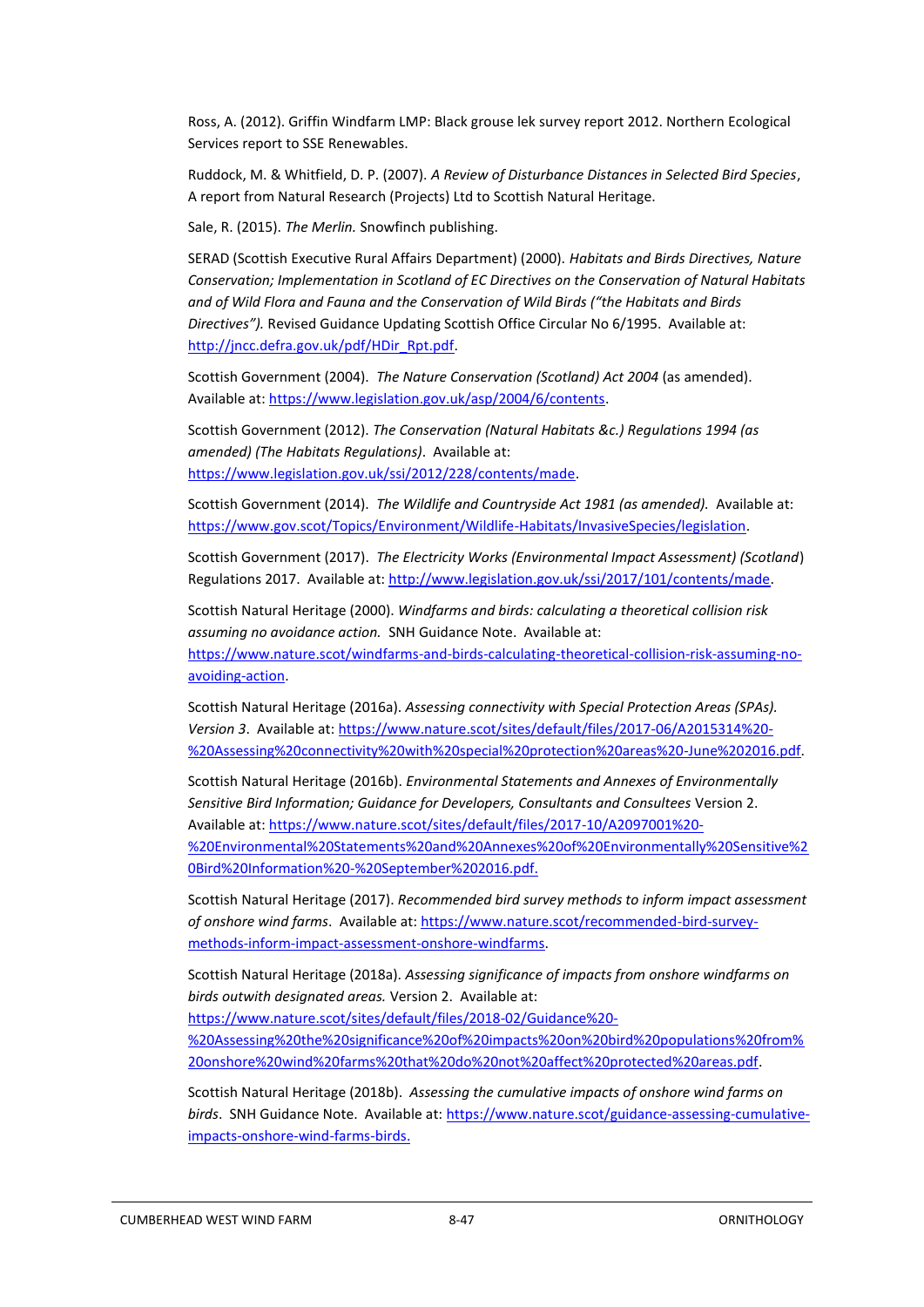Scottish Natural Heritage (2018c). *Environmental Impact Assessment Handbook* – Version 5: Guidance for competent authorities, consultation bodies, and others involved in the Environmental Impact Assessment process in Scotland. Available at: [https://www.nature.scot/sites/default/files/2018-05/Publication%202018%20-](https://www.nature.scot/sites/default/files/2018-05/Publication%202018%20-%20Environmental%20Impact%20Assessment%20Handbook%20V5.pdf) [%20Environmental%20Impact%20Assessment%20Handbook%20V5.pdf.](https://www.nature.scot/sites/default/files/2018-05/Publication%202018%20-%20Environmental%20Impact%20Assessment%20Handbook%20V5.pdf)

Sim, I.M.W., Eaton, M.A., Setchfield, R.P., Warren, P. & Lindley, P. 2008. Abundance of male Black Grouse Tetrao tetrix in Britain in 2005, and change since 1995–96. Bird Study, 55, 303–315.

Watson, M.J., Wilson, D.R. and Mennill, D.J. 2016. *Anthropogenic light is associated with increased vocal activity by nocturnally migrating birds*. Condor, 118, 338-344.

Wilson, J.D., Anderson, R., Bailey, S., Chetcuti, J., Cowie, N.R., Hancock, M.H., Quine, C.P., Russell, N., Stephen, L. and Thompson, D.B.A. (2014). *Modelling edge effects of mature forest plantations on peatland waders informs landscape-scale conservation*. Journal of Applied Ecology Vol 51. pp204-213.

Wilson, M. W., Austin, G. E., Gillings S. and Wernham, C. V. (2015). *Natural Heritage Zone Bird Population Estimates*. SWBSG Commissioned report number SWBSG\_1504. pp72. Available from: www.swbsg.org.

Woodward, I., Aebischer, N., Burnell, D., Eaton, M., Frost, T., Hall, C., Stroud, D.A. & Noble, D. (2020). Population estimates of birds in Great Britain and the United Kingdom. British Birds 113: 69–104.

Wotton, S.R., Bladwell, S., Mattingley, W., Morris, N.G., Raw, D., Ruddock, M., Stevenson, A. & Eaton, M.A. (2017). Status of the Hen Harrier, *Circus cyaneus*, in the UK and Isle of Man in 2016. Bird Study 65:2, 145-160.

Zieler and Grünschachner-Berger, (2009). Impact of wind power plants on black grouse, *Lyrurus tetrix* in Alpine regions. Folia Zoologica -Praha- 58(2):173-182.